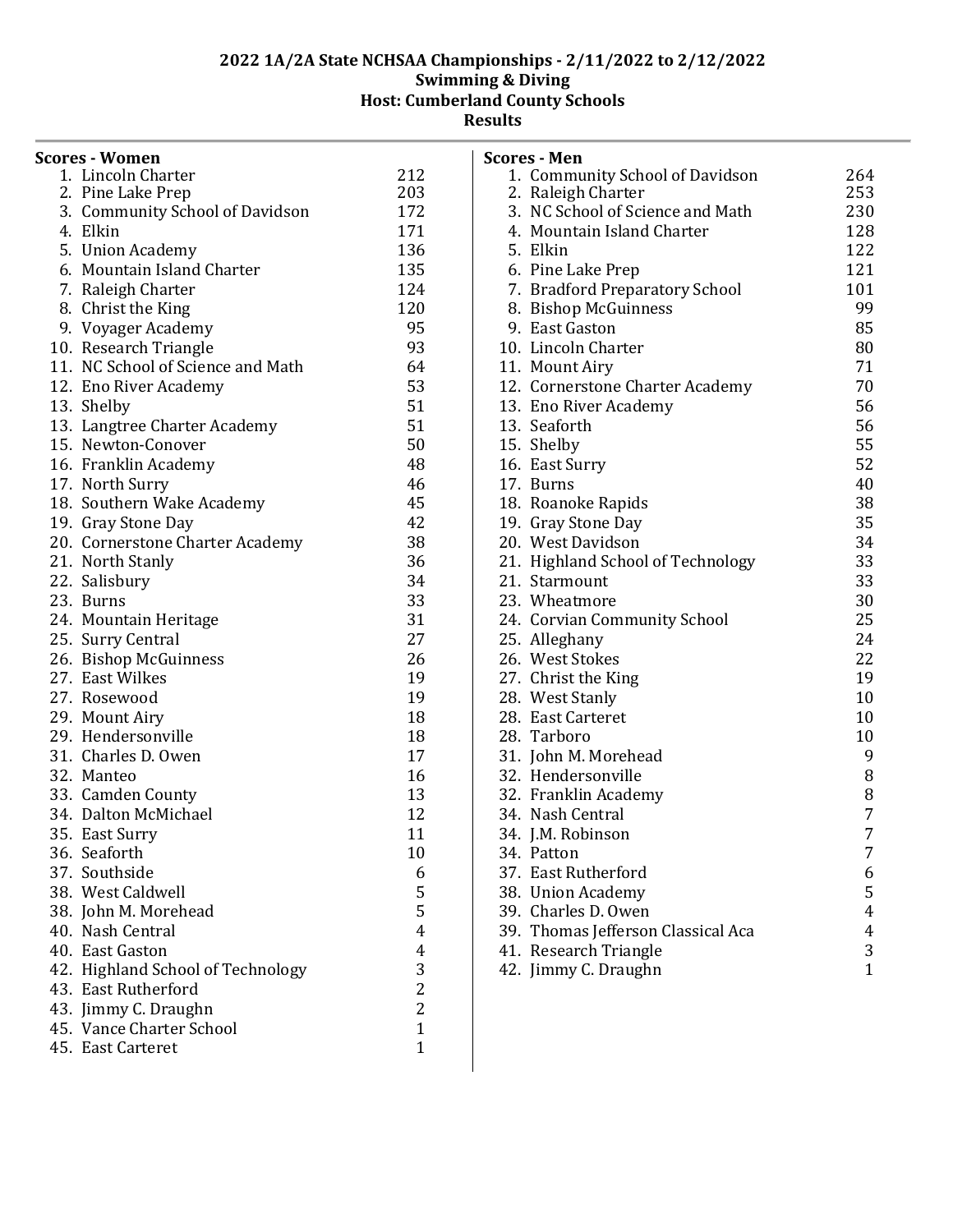| <b>Event 1</b> |                                | <b>Women 200 Yard Medley Relay</b> |      |                   |                                                       |                                                |                       |                |
|----------------|--------------------------------|------------------------------------|------|-------------------|-------------------------------------------------------|------------------------------------------------|-----------------------|----------------|
| A/AA           |                                | State: 1:46.30 #                   | 2006 |                   | <b>Cardinal Gibbons</b>                               |                                                |                       |                |
|                | State Record: 1:42.20 @        | 1:44.21 AA-A                       | 2018 |                   | <b>Leesville Road</b><br>1:46.21 AA-C                 |                                                |                       |                |
|                | <b>Team</b>                    |                                    |      |                   | Relay                                                 | <b>Prelim Time</b>                             | <b>Finals Time</b>    | <b>Points</b>  |
|                | <b>Championship Final</b>      |                                    |      |                   |                                                       |                                                |                       |                |
|                | 1 Elkin                        |                                    |      |                   |                                                       | 1:50.91                                        | 1:50.90               | 40             |
|                | 1) Amelia Presley JR           |                                    |      |                   | 2) Mattie Wells JR                                    | 3) Morgan Wiles SO                             | 4) Sophie Welborn SO  |                |
|                |                                | 29.17                              |      | 1:00.61 (31.44)   | 1:27.03(26.42)                                        | 1:50.90 (23.87)                                |                       |                |
| 2              | Mountain Island Charter        |                                    |      |                   |                                                       | 1:56.86                                        | 1:56.45               | 34             |
|                | 1) Emily Heil SO               |                                    |      |                   | 2) Cailyn Oliverio SR                                 | 3) Sydney Strauss SR                           | 4) Keara Wiley SR     |                |
|                |                                | 29.54                              |      | 1:02.46 (32.92)   | 1:31.15(28.69)                                        | 1:56.45(25.30)                                 |                       |                |
| 3              | Christ the King                |                                    |      |                   |                                                       | 1:56.92                                        | 1:56.87               | 32             |
|                | 1) Catherine Walsh JR          |                                    |      |                   | 2) Heather Duckworth SR                               | 3) Shaelee Burgess JR                          | 4) Julia Filiault FR  |                |
|                |                                | 28.75                              |      | 1:02.28 (33.53)   | 1:30.69(28.41)                                        | 1:56.87(26.18)                                 |                       |                |
|                | 4 Lincoln Charter              |                                    |      |                   |                                                       | 1:58.43                                        | 1:57.01               | 30             |
|                | 1) Jade Chamblee JR            |                                    |      |                   | 2) Norah Chamblee FR                                  | 3) Brooklyn DeCann JR                          | 4) Grace Wilson JR    |                |
|                | 5 Pine Lake Prep               | 30.22                              |      |                   | $1:03.02$ (32.80) $1:31.72$ (28.70)                   | 1:57.01 (25.29)<br>1:58.13                     | 1:58.87               | 28             |
|                | 1) Scarlett Duncan JR          |                                    |      |                   | 2) Kristina Dontino SO                                | 3) Sophie Storie FR                            | 4) Campbell Kolbay FR |                |
|                |                                | 29.78                              |      |                   | $1:03.86(34.08)$ $1:31.67(27.81)$                     | 1:58.87 (27.20)                                |                       |                |
|                | 6 Voyager Academy              |                                    |      |                   |                                                       | 1:58.95                                        | 2:00.21               | 26             |
|                | 1) Ashlin Wootton JR           |                                    |      |                   | 2) Sage Kuehner SO                                    | 3) Ede Kosik SR                                | 4) Faith Murray SR    |                |
|                |                                | 31.85                              |      |                   | 1:07.69 (35.84) 1:33.86 (26.17)                       | 2:00.21(26.35)                                 |                       |                |
|                | 7 Research Triangle            |                                    |      |                   |                                                       | 2:05.46                                        | 2:04.20               | 24             |
|                | 1) Natalie Cooper FR           |                                    |      |                   | 2) Julia Moody SO                                     | 3) Natalie Weaver SO                           | 4) Lilly Barron JR    |                |
|                |                                | 29.23                              |      |                   | $1:07.10(37.87)$ $1:36.82(29.72)$                     | 2:04.20 (27.38)                                |                       |                |
| 8.             | NC School of Science and Math  |                                    |      |                   |                                                       | 2:04.50                                        | 2:06.12               | 22             |
|                | 1) Uma Volety SR               |                                    |      |                   | 2) Leah Simpson SR                                    | 3) Josie Barboriak SR                          | 4) Jolie Duquene JR   |                |
|                |                                | 33.39                              |      |                   | 1:38.16(                                              | 2:06.12 (27.96)                                |                       |                |
|                | <b>Consolation Final</b>       |                                    |      |                   |                                                       |                                                |                       |                |
|                | 9 Community School of Davidson |                                    |      |                   |                                                       | 2:06.24                                        | 2:06.35               | 18             |
|                | 1) Melia Brown JR              |                                    |      |                   | 2) Tyler Setzer SO                                    | 3) Celia Brown SO                              | 4) Caroline Smith JR  |                |
|                | 10 North Stanly                | 32.41                              |      |                   | $1:08.03(35.62)$ $1:38.45(30.42)$                     | 2:06.35(27.90)<br>2:07.55                      | 2:07.12               | 14             |
|                | 1) Maci Holshouser SR          |                                    |      | 2) Ila Loflin SO  |                                                       | 3) Bella McGee JR                              | 4) Rylee Klinger SO   |                |
|                |                                | 31.21                              |      |                   | $1:09.38(38.17)$ $1:37.97(28.59)$                     | 2:07.12(29.15)                                 |                       |                |
|                | 11 Bishop McGuinness           |                                    |      |                   |                                                       | 2:09.48                                        | 2:09.12               | 12             |
|                | 1) Sarah Cotell SR             |                                    |      |                   | 2) Sara Coffey FR                                     | 3) MacKenzie Bowen FR                          | 4) Ashlyn Showers SO  |                |
|                |                                |                                    |      |                   | 32.84 1:08.56 (35.72) 1:41.47 (32.91) 2:09.12 (27.65) |                                                |                       |                |
|                | 12 Cornerstone Charter Academy |                                    |      |                   |                                                       | 2:08.88                                        | 2:09.31               | 10             |
|                | 1) Kaylie Neighbors JR         |                                    |      |                   |                                                       | 2) Isabelle Nemer-Duarte FR 3) Ellison Soto FR | 4) Kelsey Ivey SO     |                |
|                |                                | 30.10                              |      | 1:08.67(38.57)    | 1:38.27(29.60)                                        | 2:09.31 (31.04)                                |                       |                |
| 13             | Newton-Conover                 |                                    |      |                   |                                                       | 2:08.77                                        | 2:09.49               | 8              |
|                | 1) Chloe Hedrick SR            |                                    |      |                   | 2) Angelica Aragon-Zamora SR                          | 3) Abigail Walters                             | 4) June Gordon        |                |
|                |                                | 30.88                              |      | 1:08.48(37.60)    | 1:39.81 (31.33)                                       | 2:09.49 (29.68)                                |                       |                |
|                | 14 Gray Stone Day              |                                    |      |                   |                                                       | 2:08.54                                        | 2:10.03               | 6              |
|                | 1) Riley Gleason JR            |                                    |      |                   | 2) Sophia McGee FR                                    | 3) Ainslee Lowry JR                            | 4) Brooke Boger SR    |                |
|                |                                | 30.86                              |      | 1:08.42(37.56)    | 1:41.97 (33.55)                                       | 2:10.03(28.06)                                 | 2:12.59               | $\overline{4}$ |
|                | 15 East Surry                  |                                    |      | 2) Claire Hull FR |                                                       | 2:10.77<br>3) Aby Caro SO                      | 4) Riley Yard JR      |                |
|                | 1) Haley Joyce JR              | 32.49                              |      |                   | $1:06.59(34.10)$ $2:12.59(1:06.00)$                   |                                                |                       |                |
|                | 16 Charles D. Owen             |                                    |      |                   |                                                       | 2:11.25                                        | 2:12.82               | $\overline{c}$ |
|                | 1) Olivia Hale SR              |                                    |      |                   | 2) Chloe Little SR                                    | 3) Grace Vale FR                               | 4) Isabella White SO  |                |
|                |                                | 35.35                              |      | 1:09.41 (34.06)   | 1:44.01 (34.60)                                       | 2:12.82 (28.81)                                |                       |                |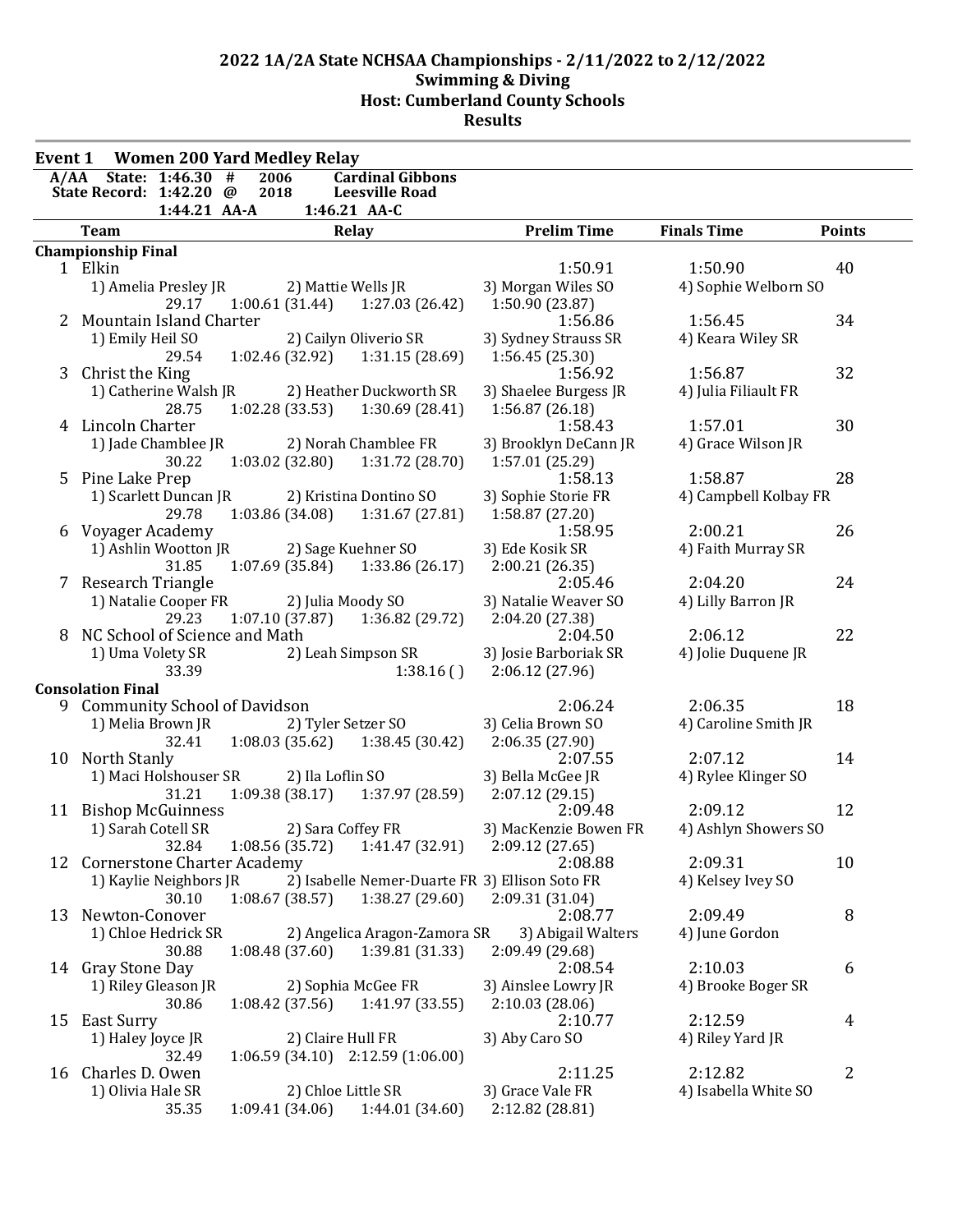#### **Event 1 Women 200 Yard Medley Relay**

| <b>Team</b>                                |                                   | Relay                                     | <b>Seed Time</b>                               | <b>Prelim Time</b>               |
|--------------------------------------------|-----------------------------------|-------------------------------------------|------------------------------------------------|----------------------------------|
| Preliminaries                              |                                   |                                           |                                                |                                  |
| 1 Elkin                                    |                                   |                                           | 1:51.83                                        | 1:50.91                          |
| 1) Amelia Presley JR                       |                                   | 2) Mattie Wells JR                        | 3) Morgan Wiles SO                             | 4) Sophie Welborn SO             |
| 29.07                                      |                                   | $1:00.25(31.18)$ $1:26.84(26.59)$         | 1:50.91 (24.07)                                |                                  |
| 2 Mountain Island Charter                  |                                   |                                           | 1:55.88                                        | 1:56.86                          |
| 1) Emily Heil SO                           |                                   | 2) Cailyn Oliverio SR                     | 3) Sydney Strauss SR                           | 4) Keara Wiley SR                |
| 30.32                                      | $1:03.54(33.22)$ $1:32.06(28.52)$ |                                           | 1:56.86 (24.80)                                |                                  |
| 3 Christ the King<br>1) Catherine Walsh JR |                                   |                                           | 1:57.64<br>3) Shaelee Burgess JR               | 1:56.92<br>4) Julia Filiault FR  |
| 29.14                                      | 1:02.07(32.93)                    | 2) Heather Duckworth SR<br>1:30.67(28.60) | 1:56.92 (26.25)                                |                                  |
| 4 Pine Lake Prep                           |                                   |                                           | 1:57.02                                        | 1:58.13                          |
| 1) Scarlett Duncan JR                      |                                   | 2) Kristina Dontino SO                    | 3) Sophie Storie FR                            | 4) Campbell Kolbay FR            |
| 30.02                                      | 1:03.34 (33.32) 1:31.64 (28.30)   |                                           | 1:58.13 (26.49)                                |                                  |
| 5 Lincoln Charter                          |                                   |                                           | 1:56.75                                        | 1:58.43                          |
| 1) Jade Chamblee JR 2) Norah Chamblee FR   |                                   |                                           | 3) Brooklyn DeCann JR                          | 4) Grace Wilson JR               |
| 30.50                                      | $1:03.95(33.45)$ $1:32.81(28.86)$ |                                           | 1:58.43 (25.62)                                |                                  |
| 6 Voyager Academy                          |                                   |                                           | 1:57.68                                        | 1:58.95                          |
| 1) Ashlin Wootton JR                       |                                   | 2) Sage Kuehner SO                        | 3) Ede Kosik SR                                | 4) Faith Murray SR               |
| 31.48                                      |                                   | $1:07.39(35.91)$ $1:32.98(25.59)$         | 1:58.95 (25.97)                                |                                  |
| 7 NC School of Science and Math            |                                   |                                           | 2:07.01                                        | 2:04.50                          |
| 1) Uma Volety SR                           |                                   | 2) Leah Simpson SR                        | 3) Josie Barboriak SR                          | 4) Jolie Duquene JR              |
| 33.17                                      | $1:05.40(32.23)$ $1:36.63(31.23)$ |                                           | 2:04.50 (27.87)                                |                                  |
| 8 Research Triangle                        |                                   |                                           | 2:04.55                                        | 2:05.46                          |
| 1) Natalie Cooper FR                       | 2) Julia Moody SO                 |                                           | 3) Natalie Weaver SO                           | 4) Lilly Barron JR               |
| 29.74<br>9 Community School of Davidson    | 1:07.85 (38.11)                   | 1:37.60 (29.75)                           | 2:05.46 (27.86)<br>2:07.18                     | 2:06.24                          |
| 1) Melia Brown JR                          |                                   | 2) Tyler Setzer SO                        | 3) Celia Brown SO                              | 4) Caroline Smith JR             |
| 32.44                                      |                                   | $1:07.65(35.21)$ $1:38.26(30.61)$         | 2:06.24 (27.98)                                |                                  |
| 10 North Stanly                            |                                   |                                           | 2:06.02                                        | 2:07.55                          |
| 1) Maci Holshouser SR                      | 2) Ila Loflin SO                  |                                           | 3) Bella McGee JR                              | 4) Rylee Klinger SO              |
| 30.88                                      |                                   | $1:08.79(37.91)$ $1:37.58(28.79)$         | 2:07.55 (29.97)                                |                                  |
| 11 Gray Stone Day                          |                                   |                                           | 2:06.36                                        | 2:08.54                          |
| 1) Riley Gleason JR                        |                                   | 2) Sophia McGee FR                        | 3) Angelina Lappin SR                          | 4) Brooke Boger SR               |
| 30.96                                      |                                   | $1:07.57(36.61)$ $1:40.17(32.60)$         | 2:08.54 (28.37)                                |                                  |
| 12 Newton-Conover                          |                                   |                                           | 2:09.72                                        | 2:08.77                          |
| 1) Chloe Hedrick SR                        |                                   | 2) Angelica Aragon-Zamora SR              |                                                | 3) Abigail Walters4) June Gordon |
| 30.63                                      |                                   | $1:07.43(36.80)$ $1:39.49(32.06)$         | 2:08.77 (29.28)                                |                                  |
| 13 Cornerstone Charter Academy             |                                   |                                           | 2:09.49                                        | 2:08.88                          |
| 1) Kaylie Neighbors JR                     |                                   |                                           | 2) Isabelle Nemer-Duarte FR 3) Ellison Soto FR | 4) Kelsey Ivey SO                |
| 14 Bishop McGuinness                       | 1:08.66()                         | 1:37.92 (29.26)                           | 2:08.88 (30.96)<br>2:06.61                     | 2:09.48                          |
| 1) Sarah Cotell SR                         | 2) Sara Coffey FR                 |                                           | 3) MacKenzie Bowen FR                          | 4) Ashlyn Showers SO             |
| 32.88                                      | 1:09.26(36.38)                    | 1:41.84 (32.58)                           | 2:09.48 (27.64)                                |                                  |
| 15 East Surry                              |                                   |                                           | 2:11.34                                        | 2:10.77                          |
| 1) Haley Joyce JR                          | 2) Claire Hull FR                 |                                           | 3) Aby Caro SO                                 | 4) Riley Yard JR                 |
| 32.27                                      | 1:06.27 (34.00) 2:10.77 (1:04.50) |                                           |                                                |                                  |
| 16 Charles D. Owen                         |                                   |                                           | 2:12.61                                        | 2:11.25                          |
| 1) Olivia Hale SR                          | 2) Chloe Little SR                |                                           | 3) Grace Vale FR                               | 4) Isabella White SO             |
| 34.95                                      | 1:08.87 (33.92)                   | 1:42.91 (34.04)                           | 2:11.25 (28.34)                                |                                  |
| 17 West Stanly                             |                                   |                                           | 2:11.53                                        | 2:11.42                          |
| 1) Ellen Brown SO                          |                                   | 2) Vanessa Perez SR                       | 3) Lena Preslar FR                             | 4) Beverly Troxler FR            |
| 32.21                                      | 1:09.03(36.82)                    | 1:40.97 (31.94)                           | 2:11.42 (30.45)                                |                                  |
| 18 Hendersonville                          |                                   |                                           | 2:10.08                                        | 2:11.47                          |
| 1) Adelaide DiMeglio JR                    |                                   | 2) Mary Ashley SR                         | 3) Leila Doyle SO                              | 4) Taryn Keyzer SR               |
| 36.70                                      | 1:12.72 (36.02)                   | 1:44.15(31.43)                            | 2:11.47 (27.32)                                |                                  |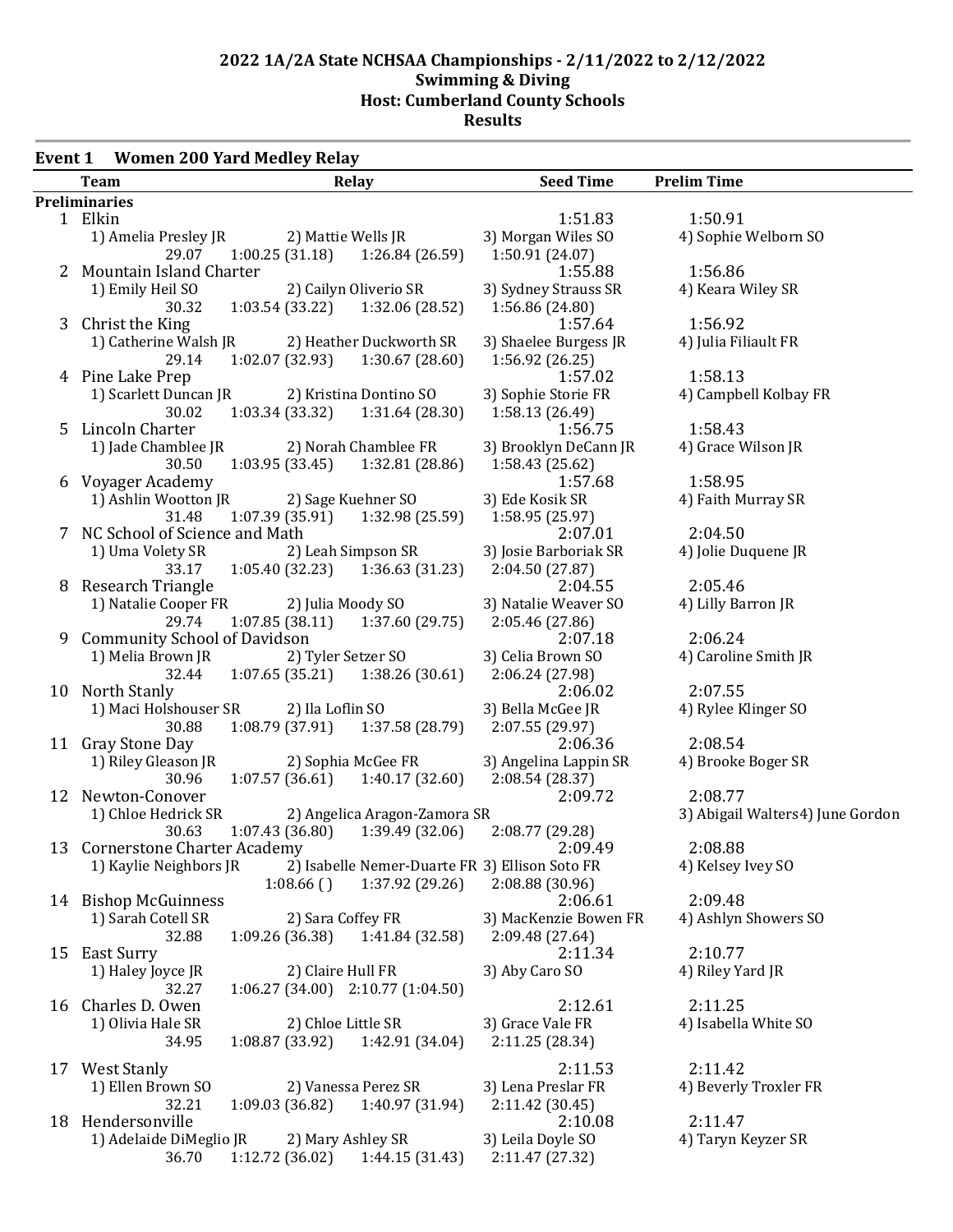|    | <b>Preliminaries</b>                     |                   | (Event 1 Women 200 Yard Medley Relay) |                         |                                                |
|----|------------------------------------------|-------------------|---------------------------------------|-------------------------|------------------------------------------------|
|    | Team                                     |                   | Relay                                 | <b>Seed Time</b>        | <b>Prelim Time</b>                             |
| 19 | Jimmy C. Draughn                         |                   |                                       | 2:12.84                 | 2:13.74                                        |
|    | 1) Rhyannon Reasoner SO 2) Sarah Mull JR |                   |                                       | 3) Gigi Smith JR        | 4) Allyson Auton                               |
|    | 31.38                                    |                   | $1:12.95(41.57)$ $1:44.63(31.68)$     | 2:13.74(29.11)          |                                                |
|    | 20 John M. Morehead                      |                   |                                       | 2:13.31                 | 2:14.22                                        |
|    | 1) Mallory Combs JR                      |                   | 2) Kennedy Smith SR                   | 3) McKenna Super SO     | 4) Megan Rosas Wuotto FR                       |
|    | 35.85                                    | 1:14.35(38.50)    | 1:44.62(30.27)                        | 2:14.22(29.60)          |                                                |
| 21 | East Carteret                            |                   |                                       | 2:19.07                 | 2:16.95                                        |
|    | 1) Maggie Murray                         | 2) Andie Migliore |                                       |                         | 3) Ghita Basurto-Covarrubias 4) Emerald Dorsey |
|    | 31.19                                    |                   | $1:14.92(43.73)$ $1:48.22(33.30)$     | 2:16.95(28.73)          |                                                |
|    | 22 Union Academy                         |                   |                                       | 2:13.79                 | 2:19.27                                        |
|    | 1) Gracie Williams JR                    |                   | 2) Laniyah Love FR                    | 3) Izabella Ferreira FR | 4) Marissa Matthews FR                         |
|    | 35.97                                    | 1:14.81 (38.84)   | 1:48.11(33.30)                        | 2:19.27(31.16)          |                                                |
| 23 | Perquimans                               |                   |                                       | 2:22.37                 | 2:24.33                                        |
|    | 1) Catherine Howell                      |                   | 2) Alayna Damron                      | 3) Joliegh Connor       | 4) Hailey Bass                                 |
|    | 33.19                                    |                   | 1:50.55()                             | 2:24.33 (33.78)         |                                                |
|    | 24 Manteo                                |                   |                                       | 2:20.07                 | 2:24.57                                        |
|    | 1) Meris Duprey                          |                   | 2) Gwyn Benkusky                      | 3) Bella Alexander      | 4) Grace Garman                                |
|    | 39.44                                    |                   | $1:14.43(34.99)$ $1:52.59(38.16)$     | 2:24.57 (31.98)         |                                                |

### **Event 2 Men 200 Yard Medley Relay**

| <b>Team</b> |       |                                                                                                                                              |                                                                                                                      |                                                                                      |                                                                                                                                                        | <b>Prelim Time</b>                                                                                                                                                                                                                                                                                                                                                                                                                                                                    | <b>Finals Time</b>                    | <b>Points</b>            |
|-------------|-------|----------------------------------------------------------------------------------------------------------------------------------------------|----------------------------------------------------------------------------------------------------------------------|--------------------------------------------------------------------------------------|--------------------------------------------------------------------------------------------------------------------------------------------------------|---------------------------------------------------------------------------------------------------------------------------------------------------------------------------------------------------------------------------------------------------------------------------------------------------------------------------------------------------------------------------------------------------------------------------------------------------------------------------------------|---------------------------------------|--------------------------|
|             |       |                                                                                                                                              |                                                                                                                      |                                                                                      |                                                                                                                                                        |                                                                                                                                                                                                                                                                                                                                                                                                                                                                                       |                                       |                          |
|             |       |                                                                                                                                              |                                                                                                                      |                                                                                      |                                                                                                                                                        | 1:40.29                                                                                                                                                                                                                                                                                                                                                                                                                                                                               | 1:37.68                               | 40                       |
|             |       |                                                                                                                                              |                                                                                                                      |                                                                                      |                                                                                                                                                        | 3) Aidan Lee SO                                                                                                                                                                                                                                                                                                                                                                                                                                                                       | 4) Riley Hall JR                      |                          |
|             | 21.82 |                                                                                                                                              |                                                                                                                      |                                                                                      | 1:15.22(25.08)                                                                                                                                         | 1:37.68 (22.46)                                                                                                                                                                                                                                                                                                                                                                                                                                                                       |                                       |                          |
|             |       |                                                                                                                                              |                                                                                                                      |                                                                                      |                                                                                                                                                        | 1:43.29                                                                                                                                                                                                                                                                                                                                                                                                                                                                               |                                       | 34                       |
|             |       |                                                                                                                                              |                                                                                                                      |                                                                                      |                                                                                                                                                        | 3) Jake Deng SR                                                                                                                                                                                                                                                                                                                                                                                                                                                                       | 4) Alex Fink JR                       |                          |
|             | 26.93 |                                                                                                                                              |                                                                                                                      |                                                                                      | 1:18.12(23.84)                                                                                                                                         | 1:40.88 (22.76)                                                                                                                                                                                                                                                                                                                                                                                                                                                                       |                                       |                          |
|             |       |                                                                                                                                              |                                                                                                                      |                                                                                      |                                                                                                                                                        |                                                                                                                                                                                                                                                                                                                                                                                                                                                                                       |                                       | 32                       |
|             |       |                                                                                                                                              |                                                                                                                      |                                                                                      |                                                                                                                                                        | 3) Hunter Ashcraft JR                                                                                                                                                                                                                                                                                                                                                                                                                                                                 | 4) Ben Fresoli SR                     |                          |
|             | 22.47 |                                                                                                                                              |                                                                                                                      |                                                                                      |                                                                                                                                                        | 1:41.63 (22.64)                                                                                                                                                                                                                                                                                                                                                                                                                                                                       |                                       |                          |
|             |       |                                                                                                                                              |                                                                                                                      |                                                                                      |                                                                                                                                                        | 1:41.81                                                                                                                                                                                                                                                                                                                                                                                                                                                                               | 1:41.74                               | 30                       |
|             |       |                                                                                                                                              |                                                                                                                      |                                                                                      |                                                                                                                                                        | 3) Ryan Von Weihe SR                                                                                                                                                                                                                                                                                                                                                                                                                                                                  | 4) Owen Ragsdale SR                   |                          |
|             | 26.74 |                                                                                                                                              |                                                                                                                      |                                                                                      | 1:18.86(25.40)                                                                                                                                         | 1:41.74 (22.88)                                                                                                                                                                                                                                                                                                                                                                                                                                                                       |                                       |                          |
|             |       |                                                                                                                                              |                                                                                                                      |                                                                                      |                                                                                                                                                        | 1:47.89                                                                                                                                                                                                                                                                                                                                                                                                                                                                               | 1:47.04                               | 28                       |
|             |       |                                                                                                                                              |                                                                                                                      |                                                                                      |                                                                                                                                                        | 3) Owen Sypolt JR                                                                                                                                                                                                                                                                                                                                                                                                                                                                     | 4) Jackson Long JR                    |                          |
|             | 27.29 |                                                                                                                                              |                                                                                                                      |                                                                                      |                                                                                                                                                        |                                                                                                                                                                                                                                                                                                                                                                                                                                                                                       |                                       |                          |
|             |       |                                                                                                                                              |                                                                                                                      |                                                                                      |                                                                                                                                                        | 1:50.60                                                                                                                                                                                                                                                                                                                                                                                                                                                                               | 1:50.08                               | 26                       |
|             |       |                                                                                                                                              |                                                                                                                      |                                                                                      |                                                                                                                                                        | 3) Ben Resler                                                                                                                                                                                                                                                                                                                                                                                                                                                                         | 4) Drew Relser FR                     |                          |
|             | 28.09 |                                                                                                                                              |                                                                                                                      |                                                                                      |                                                                                                                                                        | 1:50.08(27.66)                                                                                                                                                                                                                                                                                                                                                                                                                                                                        |                                       |                          |
|             |       |                                                                                                                                              |                                                                                                                      |                                                                                      |                                                                                                                                                        | 1:48.89                                                                                                                                                                                                                                                                                                                                                                                                                                                                               | 1:50.43                               | 24                       |
|             |       |                                                                                                                                              |                                                                                                                      |                                                                                      |                                                                                                                                                        | 3) Aiden Cloninger                                                                                                                                                                                                                                                                                                                                                                                                                                                                    | 4) Bryson Jones                       |                          |
|             | 26.76 |                                                                                                                                              |                                                                                                                      |                                                                                      |                                                                                                                                                        | 1:50.43 (23.81)                                                                                                                                                                                                                                                                                                                                                                                                                                                                       |                                       |                          |
|             |       |                                                                                                                                              |                                                                                                                      |                                                                                      |                                                                                                                                                        |                                                                                                                                                                                                                                                                                                                                                                                                                                                                                       |                                       |                          |
|             |       |                                                                                                                                              |                                                                                                                      |                                                                                      |                                                                                                                                                        | 3) Grant Berry FR                                                                                                                                                                                                                                                                                                                                                                                                                                                                     | 4) Carson Reitter JR                  |                          |
|             | 27.77 |                                                                                                                                              |                                                                                                                      |                                                                                      |                                                                                                                                                        | DQ (24.54)                                                                                                                                                                                                                                                                                                                                                                                                                                                                            |                                       |                          |
|             |       | <b>Championship Final</b><br>1) Ganning Xu JR<br>Raleigh Charter<br>5 Pine Lake Prep<br>1) Casey Shaw SO<br>7 East Gaston<br>1) Jake Simpson | A/AA State: 1:35.00 #<br>State Record: 1:32.24 @<br>1) Baylor Nelson SR<br>1) Noah Humphrey SO<br>1) Connor Logue SO | 1:33.21 AA-A<br>1) Reid Miller SR<br>1) Owen Von Weihe SO<br>Mountain Island Charter | 2015<br>2020<br>1 Community School of Davidson<br>NC School of Science and Math<br>3 Bradford Preparatory School<br><b>Cornerstone Charter Academy</b> | <b>Carrboro</b><br><b>Green Hope</b><br>1:34.74 AA-C<br><b>Relay</b><br>2) Austin Hartsell JR<br>50.14 (28.32)<br>2) Topher Roberts JR<br>54.28 (27.35)<br>2) Johan Schwartz SR<br>51.70 (29.23) 1:18.99 (27.29)<br>2) Lucas Wilson SR<br>53.46 (26.72)<br>2) Nathan Tran JR<br>$57.54(30.25)$ $1:24.05(26.51)$<br>2) Brooks Gray JR<br>55.51 (27.42) 1:22.42 (26.91)<br>2) Carter Johnson<br>58.10 (31.34) 1:26.62 (28.52)<br>2) Mason Greene JR<br>56.99 (29.22)<br>1:23.83 (26.84) | 1:43.72<br>1:47.04 (22.99)<br>1:47.12 | 1:40.88<br>1:41.63<br>DQ |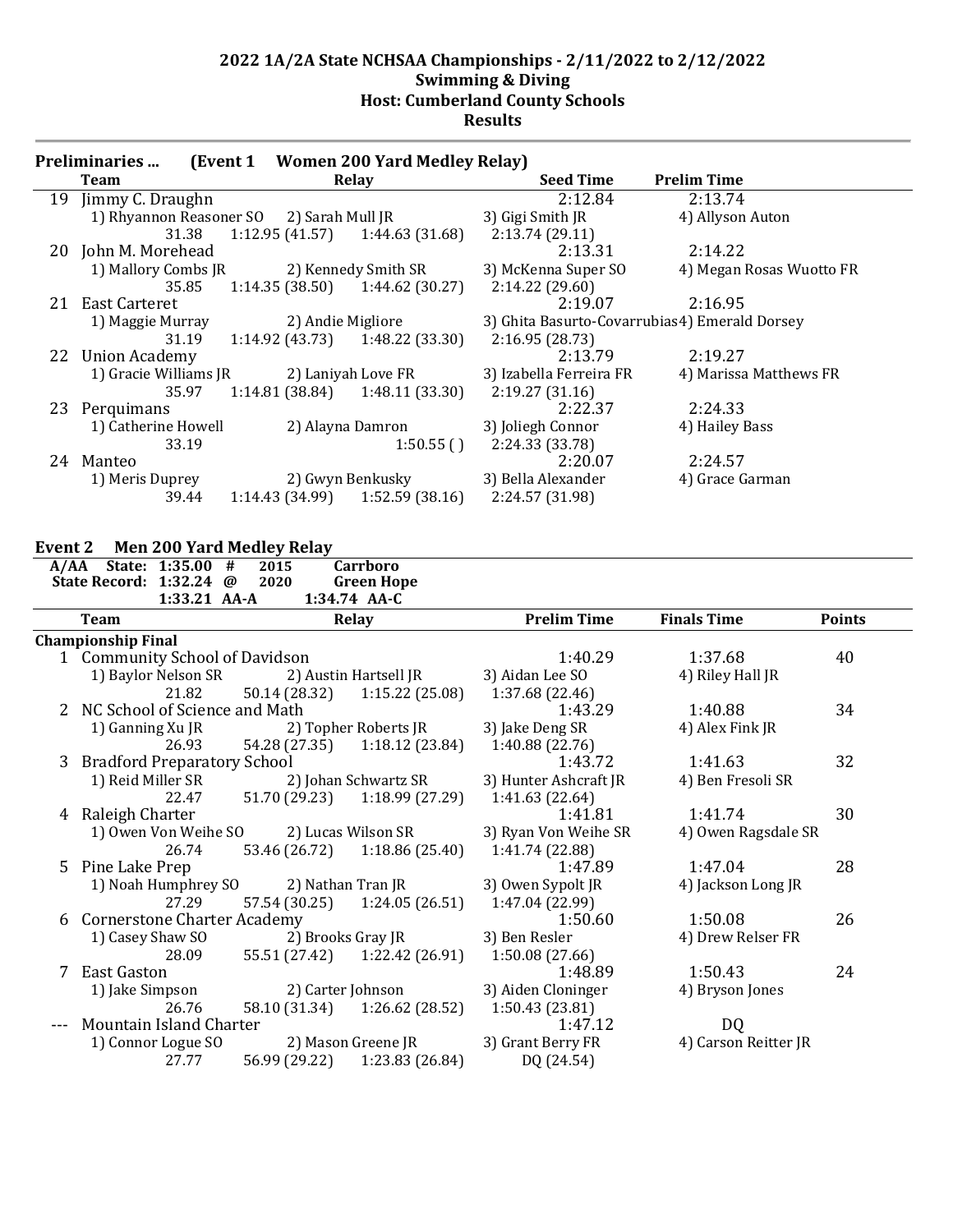## **Results**

| <b>Consolation Final</b> |  |
|--------------------------|--|
|--------------------------|--|

| 9  | Seaforth                                |                     |                                   | 1:52.64                    | 1:50.93               | 18 |
|----|-----------------------------------------|---------------------|-----------------------------------|----------------------------|-----------------------|----|
|    | 1) Jackson Vaughn                       |                     | 2) Evan Hepburn                   | 3) Ben Lajoie              | 4) Broden Jones       |    |
|    | 29.30                                   |                     | 57.45 (28.15) 1:24.07 (26.62)     | 1:50.93(26.86)             |                       |    |
|    | 10 Eno River Academy                    |                     |                                   | 1:52.35                    | 1:52.32               | 14 |
|    | 1) Lucas Nagel SO                       |                     | 2) Collin Overby JR               | 3) Jack Frank SO           | 4) Mason Overby SR    |    |
|    | 31.42                                   |                     | $1:01.41(29.99)$ $1:27.82(26.41)$ | 1:52.32(24.50)             |                       |    |
|    | 11 Gray Stone Day                       |                     |                                   | 1:54.72                    | 1:54.98               | 12 |
|    | 1) Kai Laster JR                        |                     | 2) Jobey Swaringen SR             | 3) Christopher Kafitz JR   | 4) Mark Lappin SO     |    |
|    | 28.49                                   | 1:01.16(32.67)      | 1:28.92(27.76)                    | 1:54.98 (26.06)            |                       |    |
|    | 12 East Carteret                        |                     |                                   | 1:58.80                    | 1:56.45               | 10 |
|    | 1) Chase Diller                         |                     | 2) Trace Fernandez                | 3) Liam Harding            | 4) Wyatt Nowacek      |    |
|    | 30.27                                   |                     | $1:02.00(31.73)$ $1:29.85(27.85)$ | 1:56.45(26.60)             |                       |    |
| 13 | <b>Burns</b>                            |                     |                                   | 1:57.54                    | 1:57.97               | 8  |
|    | 1) Caleb McCabe JR                      | 2) Antony Eason JR  |                                   | 3) Jacob Jensen JR         | 4) Justin Clary SR    |    |
|    | 30.25                                   | 1:04.79 (34.54)     | 1:28.96 (24.17)                   | 1:57.97 (29.01)<br>1:59.74 | 1:58.48               |    |
|    | 14 East Rutherford                      |                     |                                   |                            |                       | 6  |
|    | 1) Kaleb Adair SR                       | 2) Carson Fox SR    |                                   | 3) Carter McKinney SR      | 4) Zander McKinney FR |    |
|    | 15 Charles D. Owen                      | $1:05.42$ ()        | 1:32.75 (27.33)                   | 1:58.48 (25.73)<br>1:59.33 | 1:59.03               | 4  |
|    | 1) Stephen Henson JR                    | 2) Riley Johnson JR |                                   | 3) Dennis Luchinin SR      | 4) Logan Dash FR      |    |
|    | 29.75                                   | 1:01.69 (31.94)     | 1:31.73 (30.04)                   | 1:59.03(27.30)             |                       |    |
| 16 | Hendersonville                          |                     |                                   | 1:59.84                    | 2:00.87               | 2  |
|    | 1) Preston Bolyard JR 2) Bryson Reid SO |                     |                                   | 3) Eoghan Roe JR           | 4) Joseph Nash SR     |    |
|    | 30.52                                   | 1:09.93 (39.41)     | 1:35.70 (25.77)                   | 2:00.87(25.17)             |                       |    |
|    |                                         |                     |                                   |                            |                       |    |

## **Event 2 Men 200 Yard Medley Relay**

|    | <b>Team</b>                        |                   | Relay                             | <b>Seed Time</b>      | <b>Prelim Time</b>   |  |
|----|------------------------------------|-------------------|-----------------------------------|-----------------------|----------------------|--|
|    | <b>Preliminaries</b>               |                   |                                   |                       |                      |  |
|    | 1 Community School of Davidson     |                   |                                   | 1:43.76               | 1:40.29              |  |
|    | 1) Baylor Nelson SR                |                   | 2) Austin Hartsell JR             | 3) Aidan Lee SO       | 4) Nick Calarco JR   |  |
|    | 22.29                              |                   | $50.94(28.65)$ $1:16.89(25.95)$   | 1:40.29 (23.40)       |                      |  |
| 2  | Raleigh Charter                    |                   |                                   | 1:41.41               | 1:41.81              |  |
|    | 1) Owen Von Weihe SO               |                   | 2) Lucas Wilson SR                | 3) Ryan Von Weihe SR  | 4) Owen Ragsdale SR  |  |
|    | 27.15                              |                   | 54.12 (26.97) 1:19.59 (25.47)     | 1:41.81 (22.22)       |                      |  |
|    | 3 NC School of Science and Math    |                   |                                   | 1:42.40               | 1:43.29              |  |
|    | 1) Ganning Xu JR                   |                   | 2) Topher Roberts JR              | 3) Jake Deng SR       | 4) Alex Fink JR      |  |
|    | 28.47                              |                   | 55.87 (27.40) 1:20.41 (24.54)     | 1:43.29 (22.88)       |                      |  |
|    | 4 Bradford Preparatory School      |                   |                                   | 1:45.31               | 1:43.72              |  |
|    | 1) Reid Miller SR                  |                   | 2) Johan Schwartz SR              | 3) Hunter Ashcraft JR | 4) Ben Fresoli SR    |  |
|    | 22.72                              |                   | 53.21 (30.49) 1:20.47 (27.26)     | 1:43.72 (23.25)       |                      |  |
|    | 5 Mountain Island Charter          |                   |                                   | 1:46.52               | 1:47.12              |  |
|    | 1) Connor Logue SO                 |                   | 2) Mason Greene JR                | 3) Grant Berry FR     | 4) Carson Reitter JR |  |
|    | 27.65                              |                   | 56.88 (29.23) 1:23.04 (26.16)     | 1:47.12 (24.08)       |                      |  |
| 6  | Pine Lake Prep                     |                   |                                   | 1:46.67               | 1:47.89              |  |
|    | 1) Noah Humphrey SO                | 2) Nathan Tran JR |                                   | 3) Owen Sypolt JR     | 4) Jackson Long JR   |  |
|    | 27.42                              |                   | 58.17 (30.75) 1:25.26 (27.09)     | 1:47.89 (22.63)       |                      |  |
|    | 7 East Gaston                      |                   |                                   | 1:48.21               | 1:48.89              |  |
|    | 1) Jake Simpson                    |                   | 2) Carter Johnson                 | 3) Aiden Cloninger    | 4) Bryson Jones      |  |
|    | 26.68                              |                   | 56.76 (30.08) 1:24.73 (27.97)     | 1:48.89 (24.16)       |                      |  |
| 8  | <b>Cornerstone Charter Academy</b> |                   |                                   | 1:51.59               | 1:50.60              |  |
|    | 1) Casey Shaw SO                   | 2) Brooks Gray JR |                                   | 3) Ben Resler         | 4) Drew Relser FR    |  |
|    | 27.87                              |                   | 55.59 (27.72) 1:22.72 (27.13)     | 1:50.60 (27.88)       |                      |  |
| 9  | <b>Eno River Academy</b>           |                   |                                   | 1:52.02               | 1:52.35              |  |
|    | 1) Lucas Nagel SO                  |                   | 2) Collin Overby JR               | 3) Jack Frank SO      | 4) Mason Overby SR   |  |
|    | 31.83                              |                   | $1:01.15(29.32)$ $1:27.78(26.63)$ | 1:52.35 (24.57)       |                      |  |
| 10 | Seaforth                           |                   |                                   | 1:55.65               | 1:52.64              |  |
|    | 1) Jackson Vaughn                  | 2) Evan Hepburn   |                                   | 3) Ben Lajoie         | 4) Broden Jones      |  |
|    | 29.23                              |                   | 57.76 (28.53) 1:24.40 (26.64)     | 1:52.64 (28.24)       |                      |  |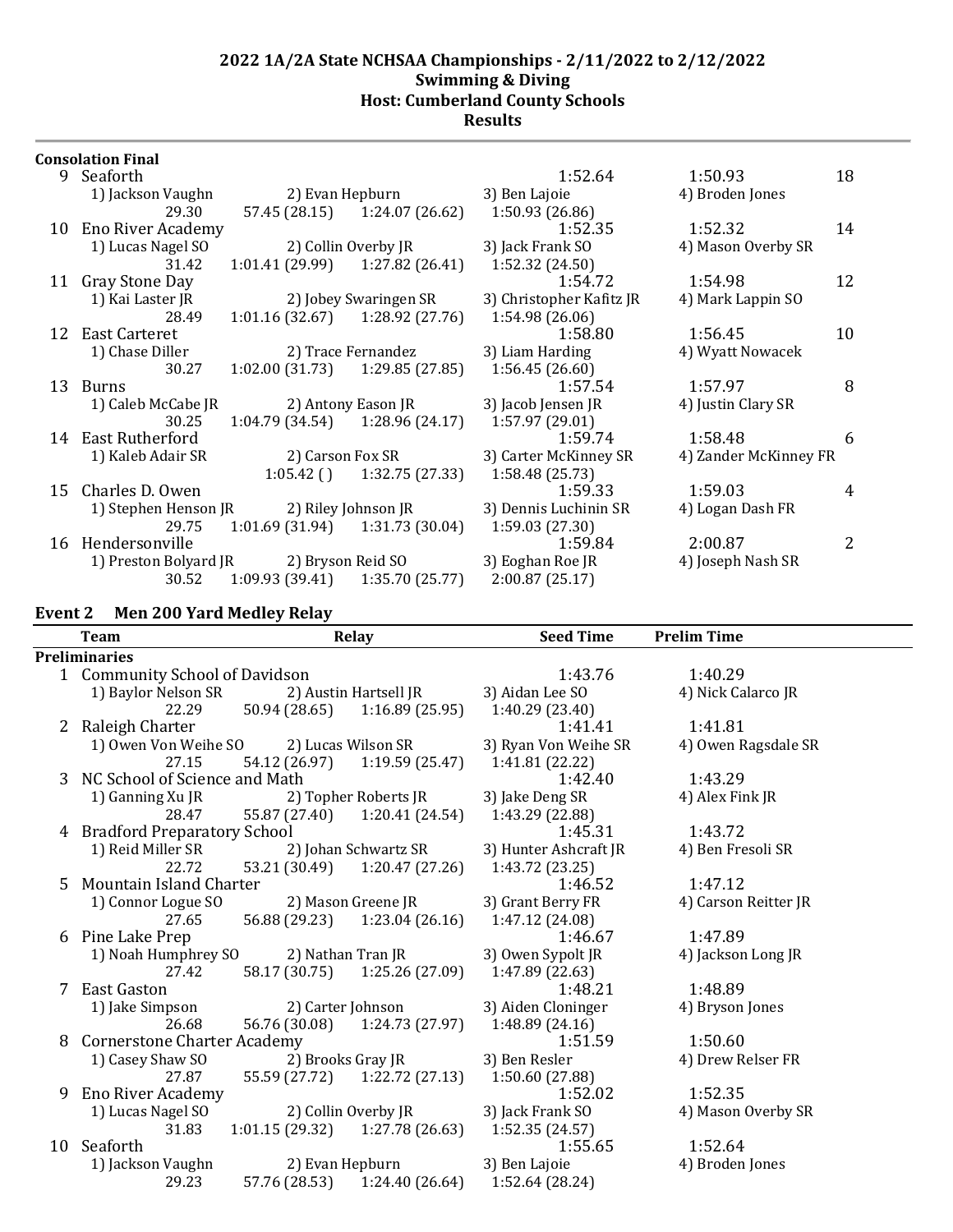| <b>Preliminaries</b>    | (Event 2) |                   | <b>Men 200 Yard Medley Relay)</b> |                          |                       |
|-------------------------|-----------|-------------------|-----------------------------------|--------------------------|-----------------------|
| <b>Team</b>             |           |                   | Relay                             | <b>Seed Time</b>         | <b>Prelim Time</b>    |
| 11 Gray Stone Day       |           |                   |                                   | 1:52.89                  | 1:54.72               |
| 1) Kai Laster JR        |           |                   | 2) Jobey Swaringen SR             | 3) Christopher Kafitz JR | 4) Mark Lappin SO     |
| 28.59                   |           | 1:00.44(31.85)    | 1:28.61(28.17)                    | 1:54.72(26.11)           |                       |
| 12 Burns                |           |                   |                                   | 1:59.81                  | 1:57.54               |
| 1) Caleb McCabe JR      |           |                   | 2) Antony Eason JR                | 3) Jacob Jensen JR       | 4) Justin Clary SR    |
| 30.56                   |           | 1:05.20(34.64)    | 1:33.94 (28.74)                   | 1:57.54(23.60)           |                       |
| 13 East Carteret        |           |                   |                                   | 1:57.16                  | 1:58.80               |
| 1) Chase Diller         |           |                   | 2) Trace Fernandez                | 3) Liam Harding          | 4) Wyatt Nowacek      |
| 30.60                   |           | 1:03.57(32.97)    | 1:31.79 (28.22)                   | 1:58.80 (27.01)          |                       |
| 14 Charles D. Owen      |           |                   |                                   | 1:57.21                  | 1:59.33               |
| 1) Stephen Henson JR    |           |                   | 2) Riley Johnson JR               | 3) Dennis Luchinin SR    | 4) Logan Dash FR      |
| 29.82                   |           | 1:02.49 (32.67)   | 1:32.11 (29.62)                   | 1:59.33 (27.22)          |                       |
| 15 East Rutherford      |           |                   |                                   | 2:00.84                  | 1:59.74               |
| 1) Kaleb Adair SR       |           | 2) Carson Fox SR  |                                   | 3) Carter McKinney SR    | 4) Zander McKinney FR |
| 33.46                   |           | 1:05.80 (32.34)   | 1:34.01 (28.21)                   | 1:59.74 (25.73)          |                       |
| 16 Hendersonville       |           |                   |                                   | 1:58.06                  | 1:59.84               |
| 1) Preston Bolyard JR   |           | 2) Bryson Reid SO |                                   | 3) Eoghan Roe JR         | 4) Joseph Nash SR     |
| 30.43                   |           | 1:08.60(38.17)    | 1:34.39(25.79)                    | 1:59.84 (25.45)          |                       |
| 17 Brevard              |           |                   |                                   | 2:01.12                  | 2:00.52               |
| 1) Augustus Owen        |           | 2) Joe Smith      |                                   | 3) Brady Odell           | 4) Abram Justice      |
| 29.93                   |           |                   | $1:06.20(36.27)$ $1:35.08(28.88)$ | 2:00.52 (25.44)          |                       |
| 18 J.M. Robinson        |           |                   |                                   | 2:01.77                  | 2:01.76               |
| 1) Landyn Sherrill JR   |           | 2) Noah Sorg JR   |                                   | 3) Tim Atabekov SO       | 4) Andrew Matthews SR |
| 34.69                   |           | 1:09.87(35.18)    | 1:36.38(26.51)                    | 2:01.76 (25.38)          |                       |
| 19 Bishop McGuinness    |           |                   |                                   | 1:59.65                  | 2:03.10               |
| 1) Samuel Fielden FR    |           | 2) Ben Strott JR  |                                   | 3) Giuseppe Strafaci JR  | 4) Jorge Vidal SR     |
| 32.51                   |           |                   | $1:08.14(35.63)$ $1:37.87(29.73)$ | 2:03.10(25.23)           |                       |
| 20 Washington           |           |                   |                                   | 2:04.15                  | 2:05.39               |
| 1) Victor Hill FR       |           |                   | 2) Connor Lewis JR                | 3) Austin Waters JR      | 4) Jackson Wilder SR  |
| 33.49                   |           | 1:10.00(36.51)    | 1:39.05 (29.05)                   | 2:05.39 (26.34)          |                       |
| 21 Jimmy C. Draughn     |           |                   |                                   | 1:57.23                  | 2:06.95               |
| 1) William Abernathy FR |           |                   | 2) Brady Carswell JR              | 3) Jake Hudson SR        | 4) Griffin Stephens   |
| 34.22                   |           | 1:10.17(35.95)    | 1:36.24(26.07)                    | 2:06.95 (30.71)          |                       |
| 22 Nash Central         |           |                   |                                   | 1:55.10                  | 2:10.09               |
| 1) Ryan Agan            |           |                   |                                   | 3) Landon Spencer        | 4) Colin Johnson      |
| 29.72                   |           | 1:07.14(37.42)    | 1:41.94 (34.80)                   | 2:10.09(28.15)           |                       |
| --- Dalton McMichael    |           |                   |                                   | 2:00.76                  | DQ                    |
| 1) Jake Allred SR       |           |                   | 2) Matthew Bedard SR              | 3) Jacob Lathrop         | 4) Garrett Heath FR   |
|                         |           | 1:04.23(          | 1:36.43 (32.20)                   | DQ (24.26)               |                       |
| --- Elkin               |           |                   |                                   | 1:42.77                  | D <sub>Q</sub>        |
| 1) Troy Snow SO         |           |                   | 2) Jack Zamudio SR                | 3) Marshall Wells JR     | 4) Thomas McComb SR   |
| 27.88                   |           | 53.93 (26.05)     | 1:19.12(25.19)                    | DQ (23.43)               |                       |
|                         |           |                   |                                   |                          |                       |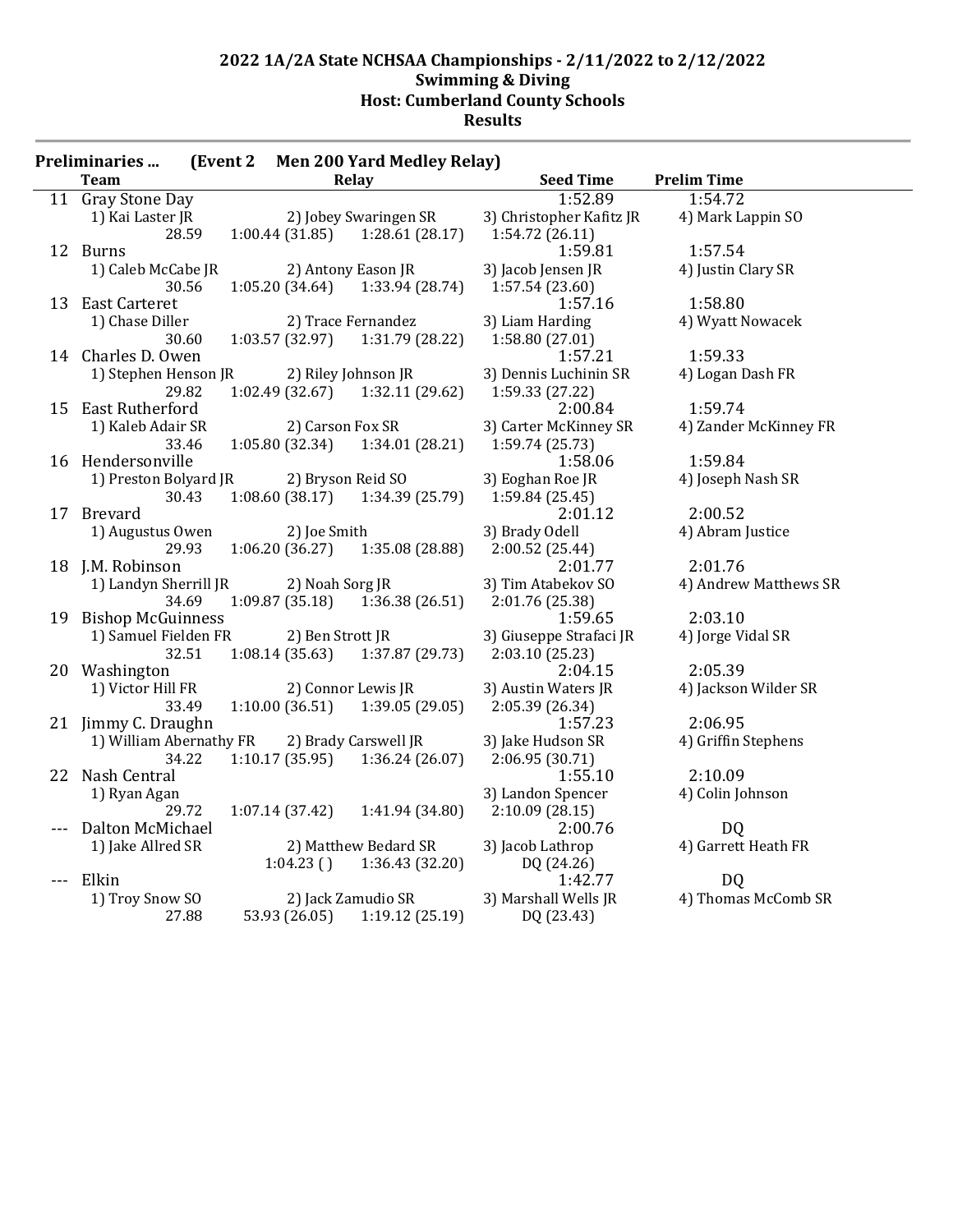|                                            | Event 3 Women 200 Yard Freestyle                                |           |                |                           |    |  |  |  |  |  |
|--------------------------------------------|-----------------------------------------------------------------|-----------|----------------|---------------------------|----|--|--|--|--|--|
|                                            | State: 1:49.11 # 2021<br><b>Emily Knorr (Salisbury)</b><br>A/AA |           |                |                           |    |  |  |  |  |  |
|                                            | State Record: 1:46.47 @ 2015                                    |           |                | Erika Brown (Hough, W.A.) |    |  |  |  |  |  |
|                                            | 1:48.74                                                         | $AA - A$  | $1:50.57$ AA-C |                           |    |  |  |  |  |  |
| <b>Finals Time</b><br>School<br>Yr<br>Name |                                                                 |           |                |                           |    |  |  |  |  |  |
|                                            | <b>Championship Final</b>                                       |           |                |                           |    |  |  |  |  |  |
| $\mathbf{1}$                               | Grace Wilson                                                    |           | IR LCHAR       | 1:57.03                   | 20 |  |  |  |  |  |
| $\mathcal{L}$                              | Valeria Hernandez-Pena                                          | <b>SR</b> | <b>NEWCO</b>   | 1:58.46                   | 17 |  |  |  |  |  |
| 3                                          | <b>Emilie Phillips</b>                                          | FR        | <b>FRKAC</b>   | 1:59.01                   | 16 |  |  |  |  |  |
| 4                                          | Lily Fender                                                     | SO.       | <b>MTHG</b>    | 2:00.92                   | 15 |  |  |  |  |  |
| 5                                          | <b>Mallory Cave</b>                                             | FR        | <b>SURRC</b>   | 2:02.13                   | 14 |  |  |  |  |  |
| 6                                          | Claire Carpenter                                                | SR.       | <b>UACAD</b>   | 2:02.75                   | 13 |  |  |  |  |  |
| 7                                          | Gwyn Benkusky                                                   |           | <b>MNTEO</b>   | 2:03.41                   | 12 |  |  |  |  |  |
| 8                                          | Jade Chamblee                                                   | IR        | LCHAR          | 2:04.86                   | 11 |  |  |  |  |  |
|                                            | <b>Consolation Final</b>                                        |           |                |                           |    |  |  |  |  |  |
| 9                                          | Anneliese Pinnell                                               | SO.       | <b>ENORV</b>   | 2:03.77                   | 9  |  |  |  |  |  |
| 10                                         | Gabby Harper                                                    |           | <b>RWOOD</b>   | 2:05.85                   | 7  |  |  |  |  |  |
| 11                                         | Caroline Yanni                                                  | FR        | <b>PLP</b>     | 2:07.76                   | 6  |  |  |  |  |  |
| 12                                         | Tieran Sullivan                                                 | SR.       | PLP            | 2:09.41                   | 5  |  |  |  |  |  |
| 13                                         | Carley Sypolt                                                   | FR        | <b>PLP</b>     | 2:11.88                   | 4  |  |  |  |  |  |
| 14                                         | Amelia Presley                                                  | IR        | <b>ELKIN</b>   | 2:12.23                   | 3  |  |  |  |  |  |
| 15                                         | Lilly Barron                                                    | IR.       | <b>RESTR</b>   | 2:12.91                   | 2  |  |  |  |  |  |
| 16                                         | Marina Mace                                                     | SR.       | <b>ERUTH</b>   | 2:15.46                   | 1  |  |  |  |  |  |

| <b>Men 200 Yard Freestyle</b><br>Event 4 |                               |          |              |                                    |    |  |  |  |  |
|------------------------------------------|-------------------------------|----------|--------------|------------------------------------|----|--|--|--|--|
|                                          | State: 1:36.99 # 2016<br>A/AA |          |              | <b>Will Macmillan (Carrboro)</b>   |    |  |  |  |  |
|                                          | State Record: 1:35.01 @ 2022  |          |              | <b>Michael Cotter (Green Hope)</b> |    |  |  |  |  |
|                                          | 1:38.40                       | $AA - A$ |              | 1:40.13 AA-C                       |    |  |  |  |  |
|                                          | <b>Name</b>                   | Yr       | School       | <b>Finals Time</b>                 |    |  |  |  |  |
|                                          | <b>Championship Final</b>     |          |              |                                    |    |  |  |  |  |
| 1                                        | Asher Neumann                 |          | <b>HIGHT</b> | 1:44.72                            | 20 |  |  |  |  |
| 2                                        | Jack Lazaroski                | SO.      | <b>MTISL</b> | 1:46.56                            | 17 |  |  |  |  |
| 3                                        | Peyton Ponce de Leon          | IR       | <b>STRMT</b> | 1:46.72                            | 16 |  |  |  |  |
| 4                                        | Luke Weber                    | IR       | COMSD        | 1:47.46                            | 15 |  |  |  |  |
| 5                                        | Jonathan Liang                | IR       | <b>NCSSM</b> | 1:48.35                            | 14 |  |  |  |  |
| 6                                        | Owen Ragsdale                 | SR       | <b>RALCH</b> | 1:50.21                            | 13 |  |  |  |  |
| 7                                        | Jake Simpson                  |          | <b>EGAST</b> | 1:54.42                            | 12 |  |  |  |  |
| 8                                        | Eric Sullivan                 | IR       | <b>NCSSM</b> | 1:56.59                            | 11 |  |  |  |  |
|                                          | <b>Consolation Final</b>      |          |              |                                    |    |  |  |  |  |
| 9                                        | Ben Resler                    |          | <b>CORNR</b> | 1:54.86                            | 9  |  |  |  |  |
| 10                                       | Wojtek Lachowski              | SR       | <b>CTKNG</b> | 1:56.55                            | 7  |  |  |  |  |
| 11                                       | Martin Cooke                  | SR.      | <b>MAIRY</b> | 1:56.70                            | 6  |  |  |  |  |
| 12                                       | Will Ballard                  | IR.      | COMSD        | 1:56.96                            | 5  |  |  |  |  |
| 13                                       | John Marks                    | SO.      | <b>WSTAN</b> | 1:57.44                            | 4  |  |  |  |  |
| 14                                       | Reagan Taylor                 |          | RAPID        | 1:57.74                            | 3  |  |  |  |  |
| 15                                       | Ryan Agan                     |          | <b>NASHC</b> | 1:59.19                            | 2  |  |  |  |  |
| 16                                       | Jackson Long                  | IR       | <b>PLP</b>   | 2:02.11                            | 1  |  |  |  |  |
|                                          |                               |          |              |                                    |    |  |  |  |  |

## **Event 3 Women 200 Yard Freestyle**

|               | Name                     | Yr  | <b>School</b> | <b>Prelim Time</b> |
|---------------|--------------------------|-----|---------------|--------------------|
|               | <b>Preliminaries</b>     |     |               |                    |
|               | 1 Valeria Hernandez-Pena |     | SR NEWCO      | 1:59.10            |
| $\mathcal{L}$ | Grace Wilson             |     | IR LCHAR      | 1:59.61            |
| 3             | <b>Emilie Phillips</b>   | FR  | <b>FRKAC</b>  | 2:01.06            |
| 4             | Jade Chamblee            |     | JR LCHAR      | 2:02.68            |
| 5             | <b>Mallory Cave</b>      |     | FR SURRC      | 2:03.47            |
| 6             | Gwyn Benkusky            |     | MNTEO         | 2:03.51            |
| 7             | Claire Carpenter         |     | SR UACAD      | 2:03.57            |
| 8             | Lily Fender              | SO. | MTHG          | 2:04.36            |
| 9             | Anneliese Pinnell        | SO. | <b>ENORV</b>  | 2:06.55            |
| 10            | Gabby Harper             |     | RWOOD         | 2:06.95            |
| 11            | Caroline Yanni           | FR  | <b>PLP</b>    | 2:08.25            |
| 12            | Amelia Presley           |     | IR ELKIN      | 2:08.65            |
| 13            | Tieran Sullivan          |     | SR PLP        | 2:08.99            |
| 14            | Lilly Barron             |     | IR RESTR      | 2:12.10            |
| 15            | Carley Sypolt            |     | FR PLP        | 2:12.25            |
| 16            | Marina Mace              | SR  | <b>ERUTH</b>  | 2:12.48            |
| 17            | Grace Miller             | FR  | <b>CTKNG</b>  | 2:13.47            |
| 18            | Hannah Fulp              | SO. | <b>WSTOK</b>  | 2:13.85            |
| 19            | Kassie Jensen            |     | SR BRADP      | 2:13.88            |
| 20            | Waverly Blackwell        |     | SR LEXSR      | 2:14.88            |
| 21            | Sydney Hall              |     | FR WHEAT      | 2:15.25            |
| 22            | Lily Miller              | SO. | <b>CTKNG</b>  | 2:18.52            |
| 23            | Katie Beth Garza         |     | WWILK         | 2:18.93            |
| 24            | Lucia Tuinstra           | SO. | <b>RALCH</b>  | 2:22.88            |

### **Event 4 Men 200 Yard Freestyle**

|    | Name                 | Yr   | School       | <b>Prelim Time</b> |
|----|----------------------|------|--------------|--------------------|
|    | <b>Preliminaries</b> |      |              |                    |
| 1  | Asher Neumann        |      | <b>HIGHT</b> | 1:46.00            |
| 2  | Jack Lazaroski       | SO.  | <b>MTISL</b> | 1:48.09            |
| 3  | Peyton Ponce de Leon | IR   | <b>STRMT</b> | 1:48.11            |
| 4  | Jonathan Liang       | IR   | <b>NCSSM</b> | 1:48.65            |
| 5. | Luke Weber           | IR   | COMSD        | 1:48.74            |
| 6  | Owen Ragsdale        | SR.  | RALCH        | 1:49.80            |
| 7  | Jake Simpson         |      | EGAST        | 1:50.64            |
| 8  | Eric Sullivan        | IR   | <b>NCSSM</b> | 1:55.35            |
| 9  | Ryan Agan            |      | <b>NASHC</b> | 1:55.57            |
| 10 | <b>Ben Resler</b>    |      | <b>CORNR</b> | 1:56.54            |
| 11 | John Marks           | SO.  | <b>WSTAN</b> | 1:57.15            |
| 12 | Martin Cooke         | SR   | <b>MAIRY</b> | 1:57.42            |
| 13 | Wojtek Lachowski     |      | SR CTKNG     | 1:57.77            |
| 14 | Reagan Taylor        |      | RAPID        | 1:58.38            |
| 15 | Will Ballard         | IR   | COMSD        | 1:59.05            |
| 16 | Jackson Long         | IR   | <b>PLP</b>   | 2:00.45            |
|    | 17 Grant Berry       | FR   | <b>MTISL</b> | 2:02.48            |
| 18 | Mason Overby         | SR   | <b>ENORV</b> | 2:04.33            |
| 19 | Ty Cole              | SO.  | <b>SSIDE</b> | 2:05.78            |
| 20 | Luke McComb          | SO.  | <b>ELKIN</b> | 2:06.47            |
| 21 | Hayden Connor        | FR   | <b>MCGNS</b> | 2:07.33            |
| 22 | Jack Heilig          | SR - | <b>SALS</b>  | 2:07.72            |
| 23 | Zachary Heath        |      | SR WSTOK     | 2:07.86            |
|    | 24 Patrick Raynor    |      | SR VNCCH     | 2:09.65            |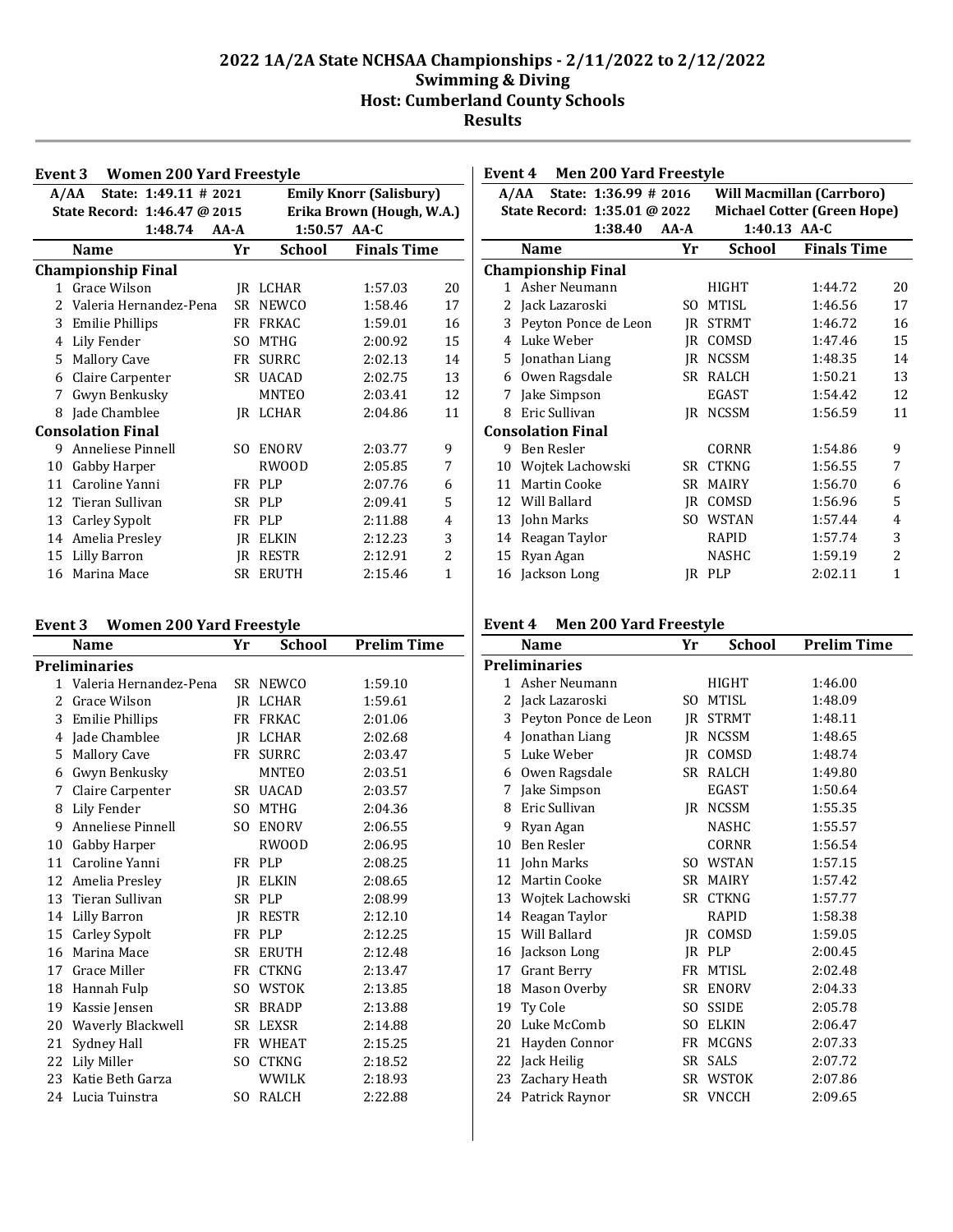| Event 5 | Women 200 Yard IM                                          |        |                 |                    |              |
|---------|------------------------------------------------------------|--------|-----------------|--------------------|--------------|
|         | State: 2:00.70 # 2019 Emme Nelson (Comm. Davidson)<br>A/AA |        |                 |                    |              |
|         | State Record: 1:55.79 @ 2022 Kiley Wilhelm (Myers Park)    |        |                 |                    |              |
|         | 2:01.51                                                    | $AA-A$ |                 | 2:03.64 AA-C       |              |
|         | <b>Name</b>                                                | Yr     | <b>School</b>   | <b>Finals Time</b> |              |
|         | <b>Championship Final</b>                                  |        |                 |                    |              |
|         | 1 Leah Sandock                                             |        | SR UACAD        | 2:08.45            | 20           |
| 2       | Natalie Cooper                                             |        | FR RESTR        | 2:11.02            | 17           |
| 3       | Meredith Tucker                                            |        | IR COMSD        | 2:16.10            | 16           |
| 4       | Norah Chamblee                                             |        | FR LCHAR        | 2:16.85            | 15           |
| 5       | Brooklyn DeCann                                            |        | IR LCHAR        | 2:19.73            | 14           |
| 6       | Cassidy Hull                                               | SR -   | <b>NSURR</b>    | 2:20.85            | 13           |
| 7       | Catherine Walsh                                            |        | <b>IR CTKNG</b> | 2:22.01            | 12           |
| 8       | Kristina Dontino                                           | SO.    | <b>PLP</b>      | 2:25.25            | 11           |
|         | <b>Consolation Final</b>                                   |        |                 |                    |              |
| 9       | Bella McGee                                                |        | <b>IR NSTAN</b> | 2:21.78            | 9            |
| 10      | Charley Howard                                             |        | <b>SEAFR</b>    | 2:22.48            | 7            |
| 11      | Sydney Haun                                                |        | FR PLP          | 2:22.96            | 6            |
| 12      | Sedessa Hatcher                                            |        | EWILK           | 2:24.27            | 5            |
| 13      | Claire Hull                                                | FR     | <b>ESURR</b>    | 2:25.29            | 4            |
| 14      | McKenna Super                                              | SO.    | MORHD           | 2:26.15            | 3            |
| 15      | Chloe Hedrick                                              | SR     | <b>NEWCO</b>    | 2:26.16            | 2            |
| 16      | Yuhe Jing                                                  | SO.    | <b>RALCH</b>    | 2:29.86            | $\mathbf{1}$ |

| Event 5 | <b>Women 200 Yard IM</b> |  |  |  |
|---------|--------------------------|--|--|--|
|---------|--------------------------|--|--|--|

|    | Name                 | Yr  | School          | <b>Prelim Time</b> |
|----|----------------------|-----|-----------------|--------------------|
|    | Preliminaries        |     |                 |                    |
|    | 1 Leah Sandock       |     | SR UACAD        | 2:09.39            |
| 2  | Natalie Cooper       |     | FR RESTR        | 2:12.72            |
|    | 3 Meredith Tucker    |     | IR COMSD        | 2:15.55            |
| 4  | Norah Chamblee       |     | FR LCHAR        | 2:18.37            |
| 5  | Cassidy Hull         |     | SR NSURR        | 2:19.68            |
| 6  | Brooklyn DeCann      |     | IR LCHAR        | 2:20.25            |
| 7  | Kristina Dontino     |     | SO PLP          | 2:21.53            |
| 8  | Catherine Walsh      |     | IR CTKNG        | 2:22.54            |
| 9  | Bella McGee          |     | IR NSTAN        | 2:22.86            |
| 10 | Claire Hull          |     | FR ESURR        | 2:24.85            |
| 11 | Charley Howard       |     | SEAFR           | 2:25.44            |
| 12 | Sydney Haun          |     | FR PLP          | 2:25.63            |
|    | 13 Sedessa Hatcher   |     | EWILK           | 2:25.70            |
| 14 | Chloe Hedrick        |     | SR NEWCO        | 2:26.26            |
|    | 15 Yuhe Jing         |     | SO RALCH        | 2:26.87            |
| 16 | McKenna Super        | SO. | MORHD           | 2:27.13            |
| 17 | Joliegh Connor       |     | PEROU           | 2:29.04            |
|    | 18 Heather Duckworth | SR. | <b>CTKNG</b>    | 2:31.14            |
| 19 | Amelia Lawrence      | FR  | <b>UACAD</b>    | 2:33.59            |
| 20 | Kora Powell          | SR  | LCHAR           | 2:34.05            |
| 21 | Campbell Kolbay      |     | FR PLP          | 2:36.00            |
|    | 22 Erin Starbuck     |     | IR RALCH        | 2:36.71            |
| 23 | Brianna Rivers       |     | SR FRKAC        | 2:41.24            |
|    | 24 Valerie Zamudio   |     | <b>IR FRKAC</b> | 2:43.35            |
|    |                      |     |                 |                    |

| Event 6       | Men 200 Yard IM                                            |          |               |                                                     |             |
|---------------|------------------------------------------------------------|----------|---------------|-----------------------------------------------------|-------------|
|               | A/AA                                                       |          |               | State: 1:46.07 # 2021 Baylor Nelson(Comm. Davidson) |             |
|               | State Record: 1:46.07 @ 2021 Baylor Nelson(Comm. Davidson) |          |               |                                                     |             |
|               | 1:49.57                                                    | $AA - A$ |               | $1:51.57$ AA-C                                      |             |
|               | <b>Name</b>                                                | Yr       | <b>School</b> | <b>Finals Time</b>                                  |             |
|               | <b>Championship Final</b>                                  |          |               |                                                     |             |
| 1             | <b>Baylor Nelson</b>                                       |          | SR COMSD      | 1:43.56 @ AA-A                                      |             |
| $\mathcal{L}$ | Owen Von Weihe                                             | SO.      | <b>RALCH</b>  | 1:57.53                                             | 17          |
| 3             | Jake Deng                                                  | SR.      | <b>NCSSM</b>  | 1:58.01                                             | 16          |
| 4             | Lucas Wilson                                               | SR       | RALCH         | 1:58.50                                             | 15          |
| 5.            | <b>Austin Hartsell</b>                                     |          | IR COMSD      | 2:02.29                                             | 14          |
| 6             | Ryan Von Weihe                                             | SR -     | RALCH         | 2:03.62                                             | 13          |
| 7             | John Cox                                                   |          | ALLEG         | 2:03.64                                             | 12          |
| 8             | Matheson Williams                                          | IR       | <b>MAIRY</b>  | 2:04.35                                             | 11          |
|               | <b>Consolation Final</b>                                   |          |               |                                                     |             |
| 9.            | Colby Goins                                                |          | FR ESURR      | 2:08.40                                             | 9           |
| 10            | Evan Hepburn                                               |          | <b>SEAFR</b>  | 2:09.48                                             | 7           |
| 11            | Henry Shook                                                | SR -     | <b>PLP</b>    | 2:10.61                                             | 6           |
| 12            | Asher Allebach                                             | FR       | <b>PLP</b>    | 2:12.32                                             | 5           |
| 13            | Colby Garrett                                              | SO.      | MORHD         | 2:15.76                                             | 4           |
| 14            | Carter Johnson                                             |          | <b>EGAST</b>  | 2:16.53                                             | 3           |
| 15            | Casey Shaw                                                 | SO.      | CORNR         | 2:19.37                                             | 2           |
| 16            | Collin Overby                                              | IR       | <b>ENORV</b>  | 2:20.01                                             | $\mathbf 1$ |

# **Event 6 Men 200 Yard IM**

|                | <b>Name</b>          | Yr        | <b>School</b> | <b>Prelim Time</b> |        |
|----------------|----------------------|-----------|---------------|--------------------|--------|
|                | Preliminaries        |           |               |                    |        |
| 1              | <b>Baylor Nelson</b> |           | SR COMSD      | 1:49.82            | $AA-C$ |
| $\overline{c}$ | Owen Von Weihe       | SO.       | <b>RALCH</b>  | 2:00.07            |        |
| 3              | Lucas Wilson         |           | SR RALCH      | 2:01.39            |        |
| 4              | John Cox             |           | ALLEG         | 2:02.60            |        |
| 5              | Ryan Von Weihe       |           | SR RALCH      | 2:03.25            |        |
| 6              | Matheson Williams    | IR.       | MAIRY         | 2:03.27            |        |
| 7              | Jake Deng            | SR        | <b>NCSSM</b>  | 2:03.56            |        |
| 8              | Austin Hartsell      | IR.       | COMSD         | 2:04.95            |        |
| 9              | Colby Goins          | FR        | <b>ESURR</b>  | 2:10.04            |        |
| 10             | Henry Shook          | SR.       | <b>PLP</b>    | 2:11.07            |        |
| 11             | Asher Allebach       |           | FR PLP        | 2:11.99            |        |
| 12             | Evan Hepburn         |           | <b>SEAFR</b>  | 2:12.54            |        |
| 13             | Carter Johnson       |           | EGAST         | 2:15.87            |        |
| 14             | Colby Garrett        | SO.       | MORHD         | 2:16.53            |        |
| 15             | Collin Overby        | IR        | ENORV         | 2:17.56            |        |
| 16             | Casey Shaw           | SO.       | <b>CORNR</b>  | 2:18.03            |        |
| 17             | Maddox Lee           | IR        | COMSD         | 2:19.50            |        |
| 18             | Patrick Spake        |           | <b>HIGHT</b>  | 2:19.86            |        |
| 19             | Henry Powell         | SO.       | <b>LCHAR</b>  | 2:21.00            |        |
| 20             | Sam Player           | <b>SR</b> | <b>SHELB</b>  | 2:22.66            |        |
| 21             | Jack Huo             | SR        | <b>NCSSM</b>  | 2:22.75            |        |
| 22             | Brayden Lapham       | FR        | <b>WSTOK</b>  | 2:22.90            |        |
| 23             | Stephen Henson       | <b>IR</b> | <b>OWEN</b>   | 2:30.73            |        |
| $---$          | Russell Chamblee     |           | SR LCHAR      | <b>DFS</b>         |        |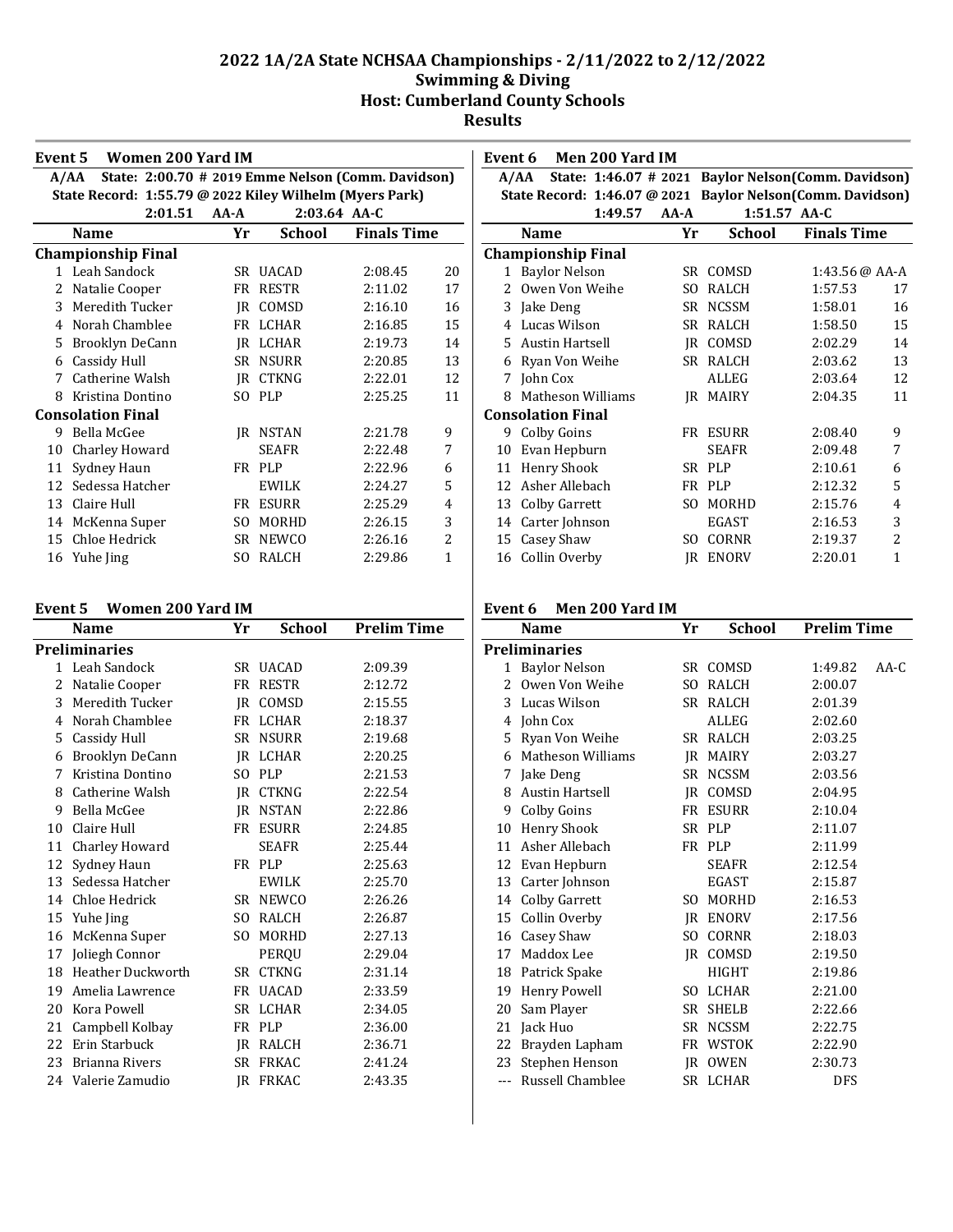|                 | <b>Women 50 Yard Freestyle</b><br>Event 7 |              |          |               |                               |    |
|-----------------|-------------------------------------------|--------------|----------|---------------|-------------------------------|----|
|                 | A/AA<br>State:                            | 22.75 # 2016 |          |               | Alyssa Marsh (Pine Lake Prep) |    |
|                 | <b>State Record:</b>                      | 22.46 @ 2021 |          |               | Teresa Ivan (Ardrey Kell)     |    |
|                 |                                           | 23.20        | $AA - A$ | 23.54 AA-C    |                               |    |
|                 | <b>Name</b>                               |              | Yr       | <b>School</b> | <b>Finals Time</b>            |    |
|                 | <b>Championship Final</b>                 |              |          |               |                               |    |
| $\mathbf{1}$    | Eliana White                              |              | IR       | COMSD         | 23.87                         | 20 |
| 2               | Alexandra Tysinger                        |              | FR       | <b>BURNS</b>  | 24.42                         | 17 |
| 3               | Sophie Welborn                            |              | SO.      | <b>ELKIN</b>  | 24.46                         | 16 |
| 4               | <b>Riley Gleason</b>                      |              |          | IR GSD        | 25.06                         | 15 |
| 5.              | Keara Wiley                               |              |          | SR MTISL      | 25.63                         | 14 |
| 6               | Divya Ganesan                             |              |          | SR RALCH      | 25.67                         | 13 |
| 7               | Scarlett Duncan                           |              |          | IR PLP        | 26.00                         | 12 |
| 8               | Paige Strecker                            |              |          | SR CAMDN      | 26.38                         | 11 |
|                 | <b>Consolation Final</b>                  |              |          |               |                               |    |
| 9.              | Sophie Storie                             |              |          | FR PLP        | 26.08                         | 9  |
| 10              | <b>Faith Murray</b>                       |              |          | SR VOYAG      | 26.22                         | 7  |
| 11              | Delta Cole                                |              | IR       | <b>SSIDE</b>  | 26.30                         | 6  |
| 12 <sup>1</sup> | Zoie Miller                               |              |          | <b>WCALD</b>  | 26.61                         | 5  |
| 13              | Kylie Grace. Billups                      |              |          | <b>NASHC</b>  | 26.87                         | 4  |
| 14              | Mila McNeal                               |              |          | <b>HIGHT</b>  | 27.04                         | 3  |
| 15              | Sage Huffman                              |              | SR.      | <b>SALS</b>   | 27.47                         | 2  |
| 16              | Marina Mace                               |              | SR       | <b>ERUTH</b>  | 27.60                         | 1  |

#### **Event 7 Women 50 Yard Freestyle**

|              | Name                 | Yr  | School       | <b>Prelim Time</b> |
|--------------|----------------------|-----|--------------|--------------------|
|              | Preliminaries        |     |              |                    |
| $\mathbf{1}$ | Eliana White         |     | IR COMSD     | 23.88              |
| 2            | Sophie Welborn       | SO. | <b>ELKIN</b> | 24.44              |
| 3            | Alexandra Tysinger   |     | FR BURNS     | 24.95              |
| 4            | Riley Gleason        |     | IR GSD       | 25.21              |
| 5            | Paige Strecker       |     | SR CAMDN     | 25.70              |
| 6            | Scarlett Duncan      |     | IR PLP       | 25.76              |
| 7            | Divya Ganesan        |     | SR RALCH     | 25.92              |
| 8            | Keara Wiley          |     | SR MTISL     | 26.16              |
| 9            | Sophie Storie        |     | FR PLP       | 26.24              |
| 10           | Faith Murray         |     | SR VOYAG     | 26.40              |
| 11           | Delta Cole           | IR  | <b>SSIDE</b> | 26.49              |
| 12           | Zoie Miller          |     | WCALD        | 26.55              |
| 13           | Kylie Grace. Billups |     | <b>NASHC</b> | 26.77              |
| 14           | Marina Mace          |     | SR ERUTH     | 26.90              |
| 15           | Mila McNeal          |     | <b>HIGHT</b> | 27.23              |
| 16           | Sage Huffman         |     | SR SALS      | 27.25              |
| 17           | Taryn Keyzer         |     | SR HENDV     | 27.36              |
| 18           | Madeline Hart        |     | <b>NASHC</b> | 27.78              |
| 19           | Amelia Lachowski     |     | SO CTKNG     | 27.84              |
| 20           | Ashlyn Showers       | SO. | MCGNS        | 28.11              |
| 21           | Jolie Duquene        |     | JR NCSSM     | 28.16              |
| 22           | Izabella Ferreira    | FR  | <b>UACAD</b> | 28.18              |
| 23           | Melia Hamm           |     | SR PLP       | 28.49              |
|              | 24 Brooke Boger      |     | SR GSD       | 28.54              |
|              |                      |     |              |                    |

|               | Event 8                   |              | <b>Men 50 Yard Freestyle</b> |               |                                          |              |
|---------------|---------------------------|--------------|------------------------------|---------------|------------------------------------------|--------------|
|               | State:<br>A/AA            |              |                              |               | 20.42 # 2021 Reid Miller (Bradford Prep) |              |
|               | <b>State Record:</b>      | 19.92 @ 2019 |                              |               | <b>Noah Henderson (W. Alamance)</b>      |              |
|               |                           | 20.54        | $AA - A$                     | 20.91 AA-C    |                                          |              |
|               | Name                      |              | Yr                           | <b>School</b> | <b>Finals Time</b>                       |              |
|               | <b>Championship Final</b> |              |                              |               |                                          |              |
|               | 1 Reid Miller             |              | SR                           | <b>BRADP</b>  | 20.55                                    | AA-C         |
| $\mathcal{L}$ | Luke Nebrich              |              | SO.                          | WDAVD         | 20.94                                    | 17           |
|               | 3 Jacob Jensen            |              | IR                           | <b>BURNS</b>  | 21.06                                    | 16           |
| 4             | <b>Brooks Gray</b>        |              | IR                           | CORNR         | 21.67                                    | 15           |
| 5.            | Spencer Hall              |              | SR                           | <b>WHEAT</b>  | 22.11                                    | 14           |
| 6             | Nolan Berry               |              | IR                           | <b>MTISL</b>  | 22.33                                    | 13           |
| 7             | <b>Troy Snow</b>          |              | SO.                          | <b>ELKIN</b>  | 22.77                                    | 12           |
| 8             | Michael Herzberger        |              | SR                           | MCGNS         | 22.85                                    | 11           |
|               | <b>Consolation Final</b>  |              |                              |               |                                          |              |
|               | 9 Harry Stacey            |              | IR                           | RALCH         | 22.76                                    | 9            |
| 10            | Matthew MacNichol         |              | IR                           | <b>RAPID</b>  | 22.95                                    | 7            |
| 11            | Jack Lancaster            |              | SR                           | <b>TARBR</b>  | 23.40                                    | 6            |
| 12            | Ben Fresoli               |              | SR.                          | <b>BRADP</b>  | 23.57                                    | 5            |
| 13            | Aidan Lee                 |              | SO.                          | COMSD         | 23.62                                    | 4            |
|               | 14 Aidan Jean             |              | IR                           | <b>RESTR</b>  | 23.64                                    | 3            |
| 15            | Coley Welch               |              |                              | <b>PATTN</b>  | 23.74                                    | 2            |
| 16            | Riley Hall                |              | IR                           | COMSD         | 23.83                                    | $\mathbf{1}$ |

#### **Event 8 Men 50 Yard Freestyle**

|              | Name                  | Yr        | <b>School</b> | <b>Prelim Time</b> |        |
|--------------|-----------------------|-----------|---------------|--------------------|--------|
|              | <b>Preliminaries</b>  |           |               |                    |        |
| $\mathbf{1}$ | Reid Miller           | SR        | <b>BRADP</b>  | 20.67              | $AA-C$ |
| 2            | Jacob Jensen          | IR        | <b>BURNS</b>  | 21.51              |        |
| 3            | Luke Nebrich          | SO.       | <b>WDAVD</b>  | 21.62              |        |
| 4            | Brooks Gray           | IR        | <b>CORNR</b>  | 21.83              |        |
| 5            | Nolan Berry           | IR        | <b>MTISL</b>  | 22.27              |        |
| 6            | Spencer Hall          |           | SR WHEAT      | 22.37              |        |
| 7            | Michael Herzberger    |           | SR MCGNS      | 22.62              |        |
| 8            | <b>Troy Snow</b>      | SO.       | <b>ELKIN</b>  | 22.81              |        |
| 9            | <b>Harry Stacey</b>   | IR        | RALCH         | 22.94              |        |
| 10           | Matthew MacNichol     | IR        | RAPID         | 22.97              |        |
| 11           | Jack Lancaster        | SR        | <b>TARBR</b>  | 23.05              |        |
| 12           | Aidan Lee             | SO.       | COMSD         | 23.56              |        |
| $*13$        | Coley Welch           |           | <b>PATTN</b>  | 23.58              |        |
| $*13$        | Ben Fresoli           | SR        | <b>BRADP</b>  | 23.58              |        |
| 15           | Aidan Jean            | IR        | <b>RESTR</b>  | 23.64              |        |
| 16           | Riley Hall            | IR        | COMSD         | 23.73              |        |
| 17           | Charles McGhee        | <b>SR</b> | <b>WSTOK</b>  | 23.73              |        |
| 18           | Owen Sypolt           | IR.       | <b>PLP</b>    | 23.84              |        |
| 19           | <b>Chase Anderson</b> | IR        | <b>NECP</b>   | 24.07              |        |
| 20           | Connor Logue          | SO.       | <b>MTISL</b>  | 24.13              |        |
| 21           | Alex Fink             | IR        | <b>NCSSM</b>  | 24.22              |        |
| 22           | Nick Calarco          | IR        | COMSD         | 24.41              |        |
| 23           | Kyle Roy              |           | FR UACAD      | 24.52              |        |

#### **Event 8S Men 50 Yard Freestyle Swim-off**

| - Swim-off       |          |       |
|------------------|----------|-------|
| 1 Riley Hall     | IR COMSD | 23.22 |
| 2 Charles McGhee | SR WSTOK | 23.42 |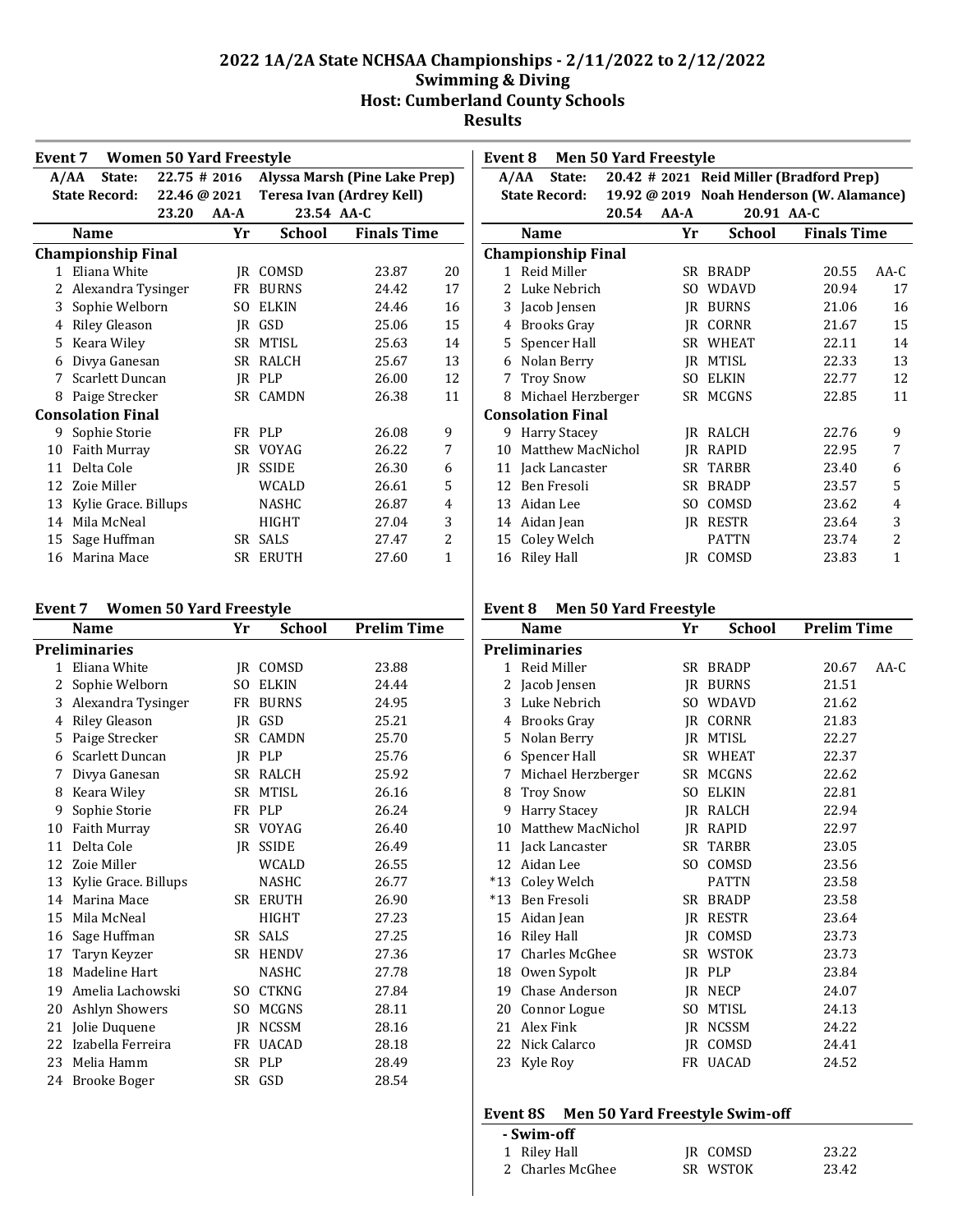|    | <b>Women 1 mtr Diving</b><br>Event 9 |               |      |              |                                 |        |  |  |  |
|----|--------------------------------------|---------------|------|--------------|---------------------------------|--------|--|--|--|
|    | State:<br>A/AA                       | 492.50 # 2021 |      |              | <b>Joslyn Oakley (Langtree)</b> |        |  |  |  |
|    | State Record: 511.60 @ 2015          |               |      |              | Nikki Canale (Marvin Ridge)     |        |  |  |  |
|    |                                      | 375.00        | AA-C |              |                                 |        |  |  |  |
|    | <b>Name</b>                          |               | Yr   | School       | <b>Finals Time</b>              |        |  |  |  |
| 1  | Joslyn Oakley                        |               |      | SR LNGTR     | 487.35                          | $AA-C$ |  |  |  |
| 2  | Larissa Munksgard                    |               | IR   | <b>PLP</b>   | 374.50                          | 17     |  |  |  |
| 3  | Sydney Soto                          |               | IR   | LNGTR        | 359.25                          | 16     |  |  |  |
| 4  | <b>Audrey Starnes</b>                |               | FR   | LNGTR        | 353.85                          | 15     |  |  |  |
| 5  | Tayler Curlee                        |               | SO.  | COMSD        | 351.65                          | 14     |  |  |  |
| 6  | Mia DeStasio                         |               | SO.  | RALCH        | 270.00                          | 13     |  |  |  |
| 7  | Olive Pharr                          |               | SΟ   | <b>SHELB</b> | 252.70                          | 12     |  |  |  |
| 8  | <b>Brooke Male</b>                   |               | IR   | LCHAR        | 215.35                          | 11     |  |  |  |
| 9  | Elizabeth Markulic                   |               | IR   | SOWAK        | 213.40                          | 9      |  |  |  |
| 10 | Abbie Church                         |               |      | <b>SHELB</b> | 192.85                          | 7      |  |  |  |
| 11 | Gwendolyn Tripp                      |               | SR.  | <b>NCSSM</b> | 180.00                          | 6      |  |  |  |
| 12 | Lexi Paysour                         |               |      | <b>SHELB</b> | 178.40                          | 5      |  |  |  |
| 13 | Emily Cerilli                        |               |      | <b>EGAST</b> | 159.85                          | 4      |  |  |  |
| 14 | Olivia Johnson                       |               |      | LCHAR        | 152.70                          | 3      |  |  |  |
|    |                                      |               |      |              |                                 |        |  |  |  |

| Event 10 |                             | <b>Men 1 mtr Diving</b> |        |                                               |        |        |
|----------|-----------------------------|-------------------------|--------|-----------------------------------------------|--------|--------|
| A/AA     | State:                      |                         |        | 553.30 # 2017 Nick Garberina (Pine Lake Prep) |        |        |
|          | State Record: 637.30 @ 2008 |                         |        | Nick McCroy(East Chapel Hill)                 |        |        |
|          |                             | 375.00                  | $AA-C$ |                                               |        |        |
|          | <b>Name</b>                 |                         | Yr     | School                                        |        |        |
|          | 1 Alex Givens               |                         |        | SR LCHAR                                      | 423.45 | $AA-C$ |
|          | 2 Garrett Urash             |                         | FR.    | <b>SHELB</b>                                  | 250.00 | 17     |
| 3        | Clayton Harper              |                         |        | <b>EGAST</b>                                  | 239.70 | 16     |
| 4        | AI Huffstetler              |                         | IR     | <b>SHELB</b>                                  | 210.20 | 15     |
|          | 5 August Guinle             |                         | SR.    | LCHAR                                         | 210.00 | 14     |
|          | Donovan Sherman             |                         | IR     | <b>NCSSM</b>                                  | 184.60 | 13     |
|          | Julian Zumbado              |                         | SR     | <b>SHELB</b>                                  | 182.85 | 12     |
| 8        | Harrison King               |                         |        | <b>EGAST</b>                                  | 154.20 | 11     |
| 9        | Daniel Shaw                 |                         |        | <b>SHELB</b>                                  | 149.35 | 9      |
|          |                             |                         |        |                                               |        |        |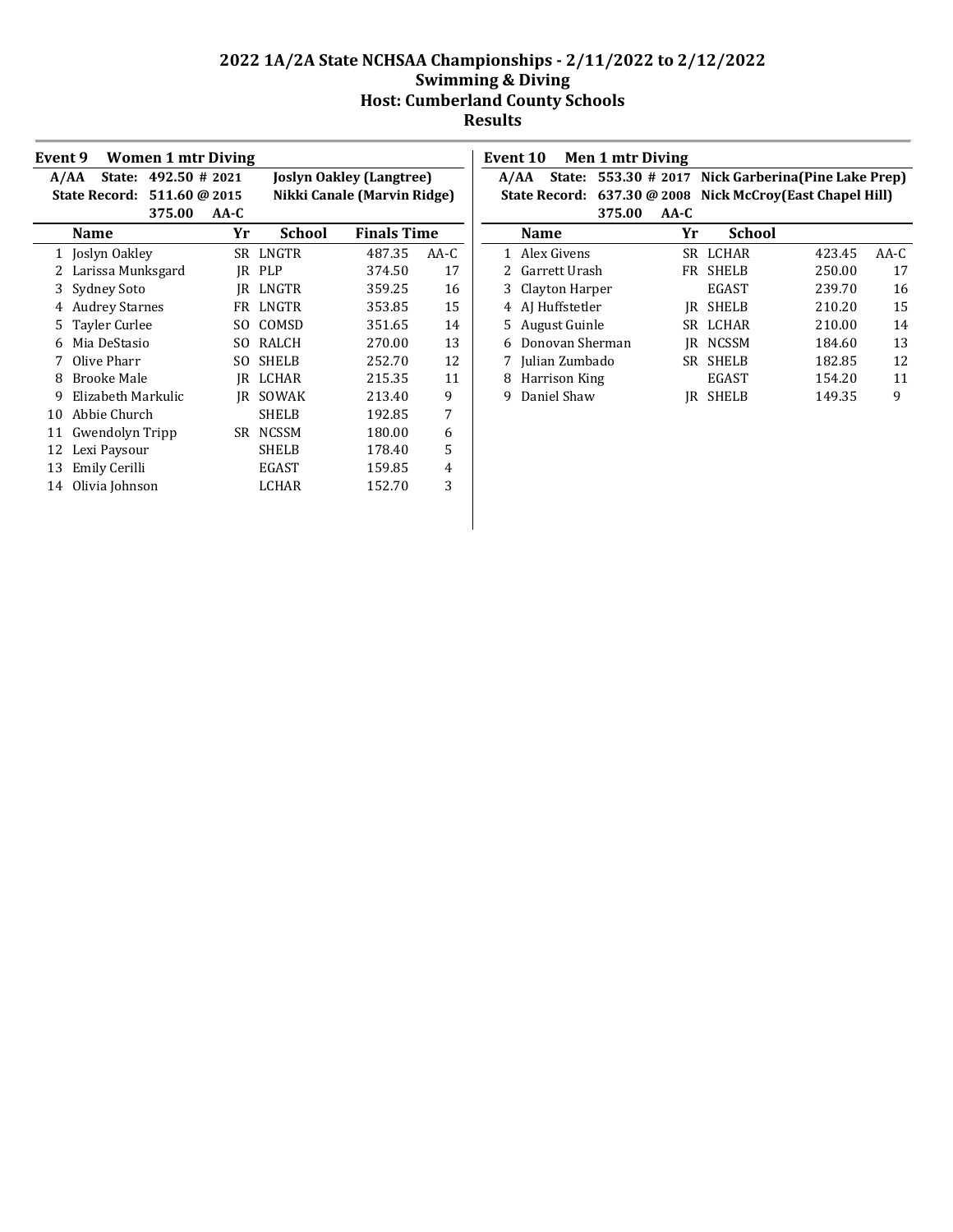|              | <b>Women 100 Yard Butterfly</b><br>Event 11                        |              |          |               |                                      |        |  |  |  |  |
|--------------|--------------------------------------------------------------------|--------------|----------|---------------|--------------------------------------|--------|--|--|--|--|
|              | Alyssa Marsh (Pine Lake Prep)<br>$53.23 \# 2016$<br>A/AA<br>State: |              |          |               |                                      |        |  |  |  |  |
|              | <b>State Record:</b>                                               | 49.24 @ 2022 |          |               | <b>Claire Curzan (Cardinal Gibb)</b> |        |  |  |  |  |
|              |                                                                    | 54.42        | $AA - A$ | 55.49 AA-C    |                                      |        |  |  |  |  |
|              | Name                                                               |              | Yr       | <b>School</b> | <b>Finals Time</b>                   |        |  |  |  |  |
|              | <b>Championship Final</b>                                          |              |          |               |                                      |        |  |  |  |  |
| $\mathbf{1}$ | Mary Shanahan                                                      |              | SO.      | <b>ENORV</b>  | 55.22                                | $AA-C$ |  |  |  |  |
| 2            | Morgan Wiles                                                       |              | SO.      | <b>ELKIN</b>  | 58.04                                | 17     |  |  |  |  |
| 3            | Skylar Jones                                                       |              | FR       | SOWAK         | 1:00.19                              | 16     |  |  |  |  |
| 4            | Kara Bryant                                                        |              | IR.      | <b>NSURR</b>  | 1:00.83                              | 15     |  |  |  |  |
| 5            | Kaylie Neighbors                                                   |              | IR       | <b>CORNR</b>  | 1:01.97                              | 14     |  |  |  |  |
| 6            | Norah Chamblee                                                     |              | FR       | <b>LCHAR</b>  | 1:02.04                              | 13     |  |  |  |  |
| 7            | Libby Canipe                                                       |              | IR       | SHELB         | 1:02.49                              | 12     |  |  |  |  |
| 8            | Katie Hu                                                           |              |          | FR RALCH      | 1:03.09                              | 11     |  |  |  |  |
|              | <b>Consolation Final</b>                                           |              |          |               |                                      |        |  |  |  |  |
| 9            | Sydney Haun                                                        |              |          | FR PLP        | 1:03.50                              | 9      |  |  |  |  |
| 10           | <b>Sydney Strauss</b>                                              |              | SR.      | <b>MTISL</b>  | 1:03.80                              | 7      |  |  |  |  |
| 11           | Ava Morris                                                         |              | FR       | <b>SALS</b>   | 1:05.53                              | 6      |  |  |  |  |
| 12           | Natalie Weaver                                                     |              | SO.      | <b>RESTR</b>  | 1:06.17                              | 5      |  |  |  |  |
| 13           | <b>Shaelee Burgess</b>                                             |              | IR       | <b>CTKNG</b>  | 1:06.31                              | 4      |  |  |  |  |
| 14           | Lily Storie                                                        |              | SO.      | <b>PLP</b>    | 1:06.75                              | 3      |  |  |  |  |
| 15           | McKenna Super                                                      |              | SO.      | MORHD         | 1:07.12                              | 2      |  |  |  |  |
| 16           | <b>Ellison Soto</b>                                                |              | FR       | CORNR         | 1:07.74                              | 1      |  |  |  |  |

#### **Event 11 Women 100 Yard Butterfly**

| Name                | Yr                         | School       | <b>Prelim Time</b>                            |
|---------------------|----------------------------|--------------|-----------------------------------------------|
|                     |                            |              |                                               |
| Mary Shanahan       | SO.                        | <b>ENORV</b> | 56.01                                         |
| Morgan Wiles        | SO.                        | <b>ELKIN</b> | 59.18                                         |
| Kara Bryant         |                            |              | 1:00.13                                       |
| Skylar Jones        | <b>FR</b>                  | <b>SOWAK</b> | 1:00.58                                       |
| Kaylie Neighbors    | IR                         | <b>CORNR</b> | 1:00.72                                       |
| Libby Canipe        | IR                         | SHELB        | 1:02.12                                       |
| Norah Chamblee      |                            |              | 1:03.45                                       |
| Katie Hu            | FR                         | RALCH        | 1:03.84                                       |
| Sydney Strauss      | SR                         | <b>MTISL</b> | 1:03.85                                       |
| Sydney Haun         | FR                         | <b>PLP</b>   | 1:04.00                                       |
| Shaelee Burgess     | IR.                        | <b>CTKNG</b> | 1:06.03                                       |
| Natalie Weaver      | SO.                        | <b>RESTR</b> | 1:06.35                                       |
| Ava Morris          |                            | <b>SALS</b>  | 1:06.56                                       |
| <b>Ellison Soto</b> | FR                         | <b>CORNR</b> | 1:06.63                                       |
| <b>Lily Storie</b>  | SO.                        | <b>PLP</b>   | 1:06.71                                       |
| McKenna Super       | SO.                        | <b>MORHD</b> | 1:06.92                                       |
| Sydney Hall         |                            |              | 1:07.30                                       |
| Maggie Murray       |                            | <b>ECART</b> | 1:08.70                                       |
| Yuhe Jing           | SO.                        | RALCH        | 1:08.96                                       |
| Lucia Tuinstra      | S <sub>O</sub>             | RALCH        | 1:11.62                                       |
| Gigi Smith          | IR.                        | <b>DRAUG</b> | 1:11.83                                       |
| Joanna Arroyo       | IR.                        | <b>SURRC</b> | 1:12.12                                       |
| Abigail Walters     |                            | <b>NEWCO</b> | 1:12.38                                       |
| Aby Caro            | S <sub>O</sub>             | <b>ESURR</b> | 1:13.25                                       |
|                     | <b>Preliminaries</b><br>11 |              | <b>IR NSURR</b><br>FR LCHAR<br>FR<br>FR WHEAT |

|              | <b>Men 100 Yard Butterfly</b><br>Event 12 |          |                                   |                                            |    |  |  |  |  |
|--------------|-------------------------------------------|----------|-----------------------------------|--------------------------------------------|----|--|--|--|--|
|              | A/AA<br>State:                            |          |                                   | 47.69 # 2022 Baylor Nelson(Comm. Davidson) |    |  |  |  |  |
|              | <b>State Record:</b>                      |          | 47.01 @ 2019 Max Edwards (Reagan) |                                            |    |  |  |  |  |
|              | 48.92                                     | $AA - A$ | 49.95 AA-C                        |                                            |    |  |  |  |  |
|              | <b>Name</b>                               | Yr       | School                            | <b>Finals Time</b>                         |    |  |  |  |  |
|              | <b>Championship Final</b>                 |          |                                   |                                            |    |  |  |  |  |
| $\mathbf{1}$ | <b>Baylor Nelson</b>                      |          | SR COMSD                          | $47.48 \# \AA - A$                         |    |  |  |  |  |
| 2            | Peyton Ponce de Leon                      | IR       | <b>STRMT</b>                      | 51.65                                      | 17 |  |  |  |  |
| 3            | Spencer Hall                              | SR       | <b>WHEAT</b>                      | 53.51                                      | 16 |  |  |  |  |
| 4            | Jacob Navarro                             | SO.      | COMSD                             | 54.44                                      | 15 |  |  |  |  |
| 5.           | Tim Gaylord                               | SO.      | <b>MCGNS</b>                      | 54.61                                      | 14 |  |  |  |  |
| 6            | Andrew Needham                            | SO.      | <b>ESURR</b>                      | 54.71                                      | 13 |  |  |  |  |
| 7            | Jack Lazaroski                            | SO.      | <b>MTISL</b>                      | 55.00                                      | 12 |  |  |  |  |
| 8            | Eric Sullivan                             | IR       | <b>NCSSM</b>                      | 57.80                                      | 11 |  |  |  |  |
|              | <b>Consolation Final</b>                  |          |                                   |                                            |    |  |  |  |  |
|              | 9 Leon Zhang                              | FR       | RALCH                             | 56.01                                      | 9  |  |  |  |  |
| 10           | <b>Brody Collander</b>                    | SO.      | COMSD                             | 56.69                                      | 7  |  |  |  |  |
| 11           | Eoghan Roe                                | IR       | <b>HENDV</b>                      | 57.08                                      | 6  |  |  |  |  |
| 12           | Kyle Roy                                  | FR       | <b>UACAD</b>                      | 57.84                                      | 5  |  |  |  |  |
| 13           | Jack Lancaster                            | SR.      | <b>TARBR</b>                      | 59.19                                      | 4  |  |  |  |  |
| 14           | Ben Lajoie                                |          | <b>SEAFR</b>                      | 59.26                                      | 3  |  |  |  |  |
| 15           | Sam Player                                | SR       | <b>SHELB</b>                      | 59.69                                      | 2  |  |  |  |  |
| 16           | Jake Hudson                               |          | SR DRAUG                          | 1:02.30                                    | 1  |  |  |  |  |

#### **Event 12 Men 100 Yard Butterfly**

|    | <b>Name</b>            | Yr        | School       | <b>Prelim Time</b> |
|----|------------------------|-----------|--------------|--------------------|
|    | Preliminaries          |           |              |                    |
| 1  | <b>Baylor Nelson</b>   |           | SR COMSD     | $47.69 \# AAA-A$   |
| 2  | Peyton Ponce de Leon   | <b>IR</b> | <b>STRMT</b> | 52.23              |
| 3  | Jacob Navarro          | SO.       | COMSD        | 54.13              |
| 4  | Spencer Hall           |           | SR WHEAT     | 54.62              |
| 5  | Andrew Needham         |           | SO ESURR     | 54.69              |
| 6  | Tim Gaylord            |           | SO MCGNS     | 55.01              |
| 7  | Jack Lazaroski         | SO.       | <b>MTISL</b> | 55.32              |
| 8  | Eric Sullivan          |           | JR NCSSM     | 56.47              |
| 9  | Leon Zhang             | FR        | <b>RALCH</b> | 56.56              |
| 10 | <b>Brody Collander</b> | SO.       | COMSD        | 56.67              |
| 11 | Eoghan Roe             |           | JR HENDV     | 56.96              |
| 12 | Jack Lancaster         |           | SR TARBR     | 58.34              |
| 13 | Kyle Roy               |           | FR UACAD     | 59.24              |
| 14 | Ben Lajoie             |           | SEAFR        | 59.91              |
| 15 | Jake Hudson            |           | SR DRAUG     | 1:01.32            |
| 16 | Sam Player             | SR        | <b>SHELB</b> | 1:01.47            |
| 17 | Peyton Matthis         | <b>IR</b> | <b>CLNTN</b> | 1:01.82            |
| 18 | <b>Gabriel Morales</b> |           | FR PLP       | 1:02.60            |
| 19 | Will Ballard           | IR.       | COMSD        | 1:02.68            |
| 20 | Dylan Law              | SR        | <b>REIDS</b> | 1:02.96            |
| 21 | Brayden Lapham         |           | FR WSTOK     | 1:04.32            |
| 22 | Mason Overby           | SR        | <b>ENORV</b> | 1:04.80            |
| 23 | Stephen Henson         | IR        | <b>OWEN</b>  | 1:04.95            |
| 24 | Caleb Herring          |           | GOLD         | 1:06.29            |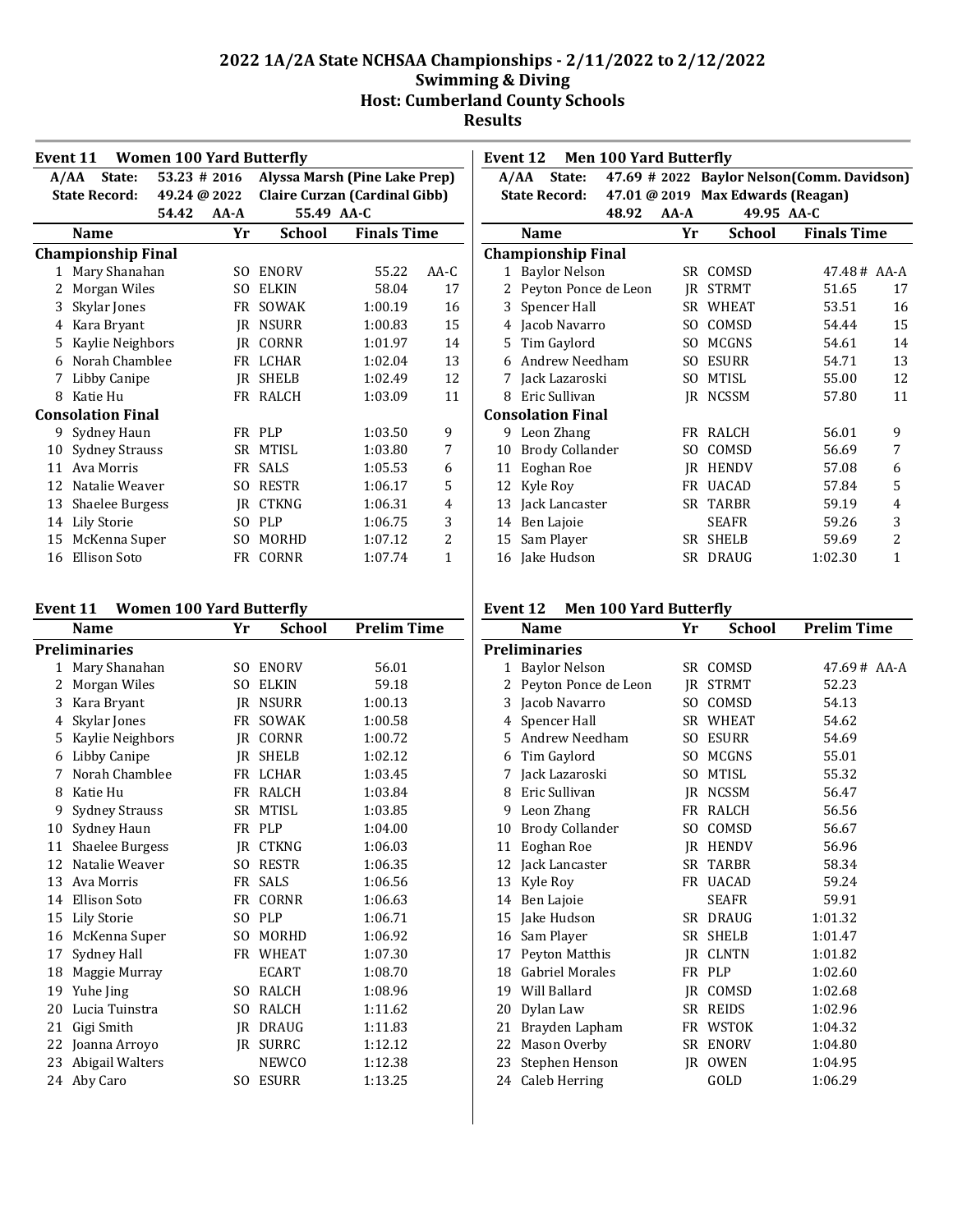|              | <b>Women 100 Yard Freestyle</b><br>Event 13                         |                 |                 |                           |    |  |  |  |  |  |  |
|--------------|---------------------------------------------------------------------|-----------------|-----------------|---------------------------|----|--|--|--|--|--|--|
|              | Christina Lappin(Lincoln Char)<br>$50.64 \# 2016$<br>State:<br>A/AA |                 |                 |                           |    |  |  |  |  |  |  |
|              | <b>State Record:</b>                                                | 49.25 @ 2021    |                 | Teresa Ivan (Ardrey Kell) |    |  |  |  |  |  |  |
|              |                                                                     | 50.19<br>$AA-A$ | 51.05 AA-C      |                           |    |  |  |  |  |  |  |
|              | <b>Name</b>                                                         | Yr              | <b>School</b>   | <b>Finals Time</b>        |    |  |  |  |  |  |  |
|              | <b>Championship Final</b>                                           |                 |                 |                           |    |  |  |  |  |  |  |
| $\mathbf{1}$ | Ede Kosik                                                           |                 | SR VOYAG        | 51.11                     | 20 |  |  |  |  |  |  |
| 2.           | Eliana White                                                        | IR              | COMSD           | 52.33                     | 17 |  |  |  |  |  |  |
| 3            | Alexandra Tysinger                                                  | FR              | <b>BURNS</b>    | 54.28                     | 16 |  |  |  |  |  |  |
| 4            | Valeria Hernandez-Pena                                              | SR.             | <b>NEWCO</b>    | 55.14                     | 15 |  |  |  |  |  |  |
| 5            | Emilia Wolff                                                        |                 | SR RALCH        | 55.21                     | 14 |  |  |  |  |  |  |
| 6            | Cailyn Oliverio                                                     | SR              | MTISL           | 55.39                     | 13 |  |  |  |  |  |  |
| 7            | Mia Matthews                                                        |                 | <b>IR UACAD</b> | 56.54                     | 12 |  |  |  |  |  |  |
| 8            | <b>Riley Gleason</b>                                                |                 | IR GSD          | 56.94                     | 11 |  |  |  |  |  |  |
|              | <b>Consolation Final</b>                                            |                 |                 |                           |    |  |  |  |  |  |  |
|              | 9 Jessica Sawyers                                                   |                 | SR MAIRY        | 56.15                     | 9  |  |  |  |  |  |  |
| 10           | Sophie Storie                                                       |                 | FR PLP          | 56.88                     | 7  |  |  |  |  |  |  |
| 11           | Celia Brown                                                         | SO.             | COMSD           | 57.25                     | 6  |  |  |  |  |  |  |
| 12           | Divya Ganesan                                                       | SR              | <b>RALCH</b>    | 57.45                     | 5  |  |  |  |  |  |  |
| 13           | Addy McDonough                                                      |                 | FR PLP          | 57.47                     | 4  |  |  |  |  |  |  |
| 14           | Gianna D'Amato                                                      | IR              | LCHAR           | 57.75                     | 3  |  |  |  |  |  |  |
| 15           | Paige Strecker                                                      | SR.             | <b>CAMDN</b>    | 58.07                     | 2  |  |  |  |  |  |  |
| 16           | Kate Ragsdale                                                       | SO.             | RALCH           | 58.51                     | 1  |  |  |  |  |  |  |

#### **Event 13 Women 100 Yard Freestyle**

|              | Name                     | Yr | School       | <b>Prelim Time</b> |
|--------------|--------------------------|----|--------------|--------------------|
|              | <b>Preliminaries</b>     |    |              |                    |
| $\mathbf{1}$ | Ede Kosik                |    | SR VOYAG     | 51.58              |
| 2            | Eliana White             |    | IR COMSD     | 52.16              |
| 3            | Cailyn Oliverio          |    | SR MTISL     | 55.20              |
| 4            | Emilia Wolff             |    | SR RALCH     | 55.78              |
|              | 5 Alexandra Tysinger     |    | FR BURNS     | 55.83              |
|              | 6 Valeria Hernandez-Pena |    | SR NEWCO     | 56.14              |
| 7            | Riley Gleason            |    | IR GSD       | 56.45              |
| 8            | Mia Matthews             |    | JR UACAD     | 56.79              |
| 9            | Jessica Sawyers          |    | SR MAIRY     | 56.98              |
|              | 10 Gianna D'Amato        |    | IR LCHAR     | 57.10              |
| 11           | Sophie Storie            |    | FR PLP       | 57.24              |
|              | 12 Celia Brown           |    | SO COMSD     | 57.53              |
|              | 13 Paige Strecker        |    | SR CAMDN     | 57.55              |
|              | 14 Addy McDonough        |    | FR PLP       | 57.58              |
|              | 15 Divya Ganesan         |    | SR RALCH     | 57.74              |
| 16           | Kate Ragsdale            |    | SO RALCH     | 57.79              |
| 17           | Delta Cole               |    | IR SSIDE     | 58.24              |
| 18           | Zoie Miller              |    | WCALD        | 59.54              |
|              | 19 Isabella Wolff        |    | SR RALCH     | 59.91              |
| 20           | Kylie Grace. Billups     |    | <b>NASHC</b> | 59.95              |
| 21           | Sage Huffman             |    | SR SALS      | 1:00.44            |
| 22           | Ashlin Wootton           |    | IR VOYAG     | 1:00.76            |
| 23           | Katie Beth Garza         |    | <b>WWILK</b> | 1:01.22            |
|              | 24 Ashlyn Showers        |    | SO MCGNS     | 1:02.28            |

| Event 14 Men 100 Yard Freestyle |                           |              |          |              |                                 |                |  |  |
|---------------------------------|---------------------------|--------------|----------|--------------|---------------------------------|----------------|--|--|
|                                 | State:<br>A/AA            | 44.18 # 2020 |          |              | Tim Connery (Christ the King)   |                |  |  |
|                                 | <b>State Record:</b>      | 43.10 @ 2020 |          |              | <b>Sam Hoover (Chapel Hill)</b> |                |  |  |
|                                 |                           | 44.95        | $AA - A$ | 45.73 AA-C   |                                 |                |  |  |
|                                 | <b>Name</b>               |              | Yr       | School       | <b>Finals Time</b>              |                |  |  |
|                                 | <b>Championship Final</b> |              |          |              |                                 |                |  |  |
|                                 | 1 Reid Miller             |              | SR -     | <b>BRADP</b> | 45.18                           | $AA-C$         |  |  |
| $\mathcal{L}$                   | Luke Nebrich              |              | SO.      | <b>WDAVD</b> | 46.49                           | 17             |  |  |
| 3                               | Jacob Jensen              |              | IR       | <b>BURNS</b> | 47.06                           | 16             |  |  |
| 4                               | Nolan Berry               |              | IR       | <b>MTISL</b> | 49.10                           | 15             |  |  |
| 5.                              | Owen Ragsdale             |              | SR.      | RALCH        | 49.21                           | 14             |  |  |
| 6                               | <b>Harry Stacey</b>       |              | IR       | RALCH        | 50.24                           | 13             |  |  |
| 7                               | Jackson Long              |              |          | IR PLP       | 50.77                           | 12             |  |  |
| 8                               | Michael Herzberger        |              |          | SR MCGNS     | 51.31                           | 11             |  |  |
|                                 | <b>Consolation Final</b>  |              |          |              |                                 |                |  |  |
|                                 | 9 Nelson Simmons          |              | IR       | CORVN        | 51.11                           | 9              |  |  |
| 10                              | Riley Hall                |              | IR       | COMSD        | 51.63                           | 7              |  |  |
| 11                              | <b>Charles McGhee</b>     |              |          | SR WSTOK     | 51.98                           | 6              |  |  |
| 12                              | Coley Welch               |              |          | <b>PATTN</b> | 52.70                           | 5              |  |  |
| 13                              | Tim Atabekov              |              | SO.      | <b>IMROB</b> | 52.76                           | 4              |  |  |
|                                 | 14 Jacob Pote             |              | FR       | <b>CTKNG</b> | 53.27                           | 3              |  |  |
| 15                              | Aidan Lee                 |              | SO.      | COMSD        | 53.44                           | 2              |  |  |
|                                 | 16 Thomas McComb          |              | SR -     | <b>ELKIN</b> | 53.84                           | $\overline{1}$ |  |  |

## **Event 14 Men 100 Yard Freestyle**

|                | Name                     | Yr             | <b>School</b> | <b>Prelim Time</b> |
|----------------|--------------------------|----------------|---------------|--------------------|
|                | Preliminaries            |                |               |                    |
|                | 1 Reid Miller            |                | SR BRADP      | 45.97              |
| $\overline{c}$ | Luke Nebrich             | S <sub>O</sub> | <b>WDAVD</b>  | 47.28              |
| 3              | Jacob Jensen             | IR             | <b>BURNS</b>  | 47.76              |
| 4              | Nolan Berry              | IR             | MTISL         | 49.62              |
| 5              | Owen Ragsdale            |                | SR RALCH      | 49.92              |
| 6              | <b>Harry Stacey</b>      |                | IR RALCH      | 50.14              |
| 7              | Michael Herzberger       | SR             | <b>MCGNS</b>  | 50.41              |
| 8              | Jackson Long             | IR             | PLP           | 50.48              |
| 9              | <b>Nelson Simmons</b>    | IR             | CORVN         | 51.75              |
| 10             | <b>Charles McGhee</b>    |                | SR WSTOK      | 52.12              |
|                | 11 Tim Atabekov          |                | SO JMROB      | 52.16              |
| 12             | Riley Hall               |                | IR COMSD      | 52.37              |
| 13             | Thomas McComb            | SR -           | <b>ELKIN</b>  | 52.85              |
| 14             | Jacob Pote               |                | FR CTKNG      | 53.16              |
| 15             | Aidan Lee                | SO.            | COMSD         | 53.18              |
| 16             | Coley Welch              |                | <b>PATTN</b>  | 53.22              |
| 17             | <b>Connor MacDermott</b> |                | SR LNGTR      | 53.59              |
| 18             | Alex Fink                | <b>IR</b>      | <b>NCSSM</b>  | 53.66              |
| 19             | Chase Anderson           | IR             | <b>NECP</b>   | 54.46              |
| 20             | Ben Fresoli              | SR             | <b>BRADP</b>  | 54.57              |
| 21             | Clayton Sebastian        | SR -           | <b>ELKIN</b>  | 55.05              |
| 22             | John Hinchey             | IR             | WASHG         | 55.78              |
| 23             | <b>Austin Waters</b>     |                | IR WASHG      | 58.47              |
| ---            | Ethan Jung               |                | SR MTISL      | <b>DFS</b>         |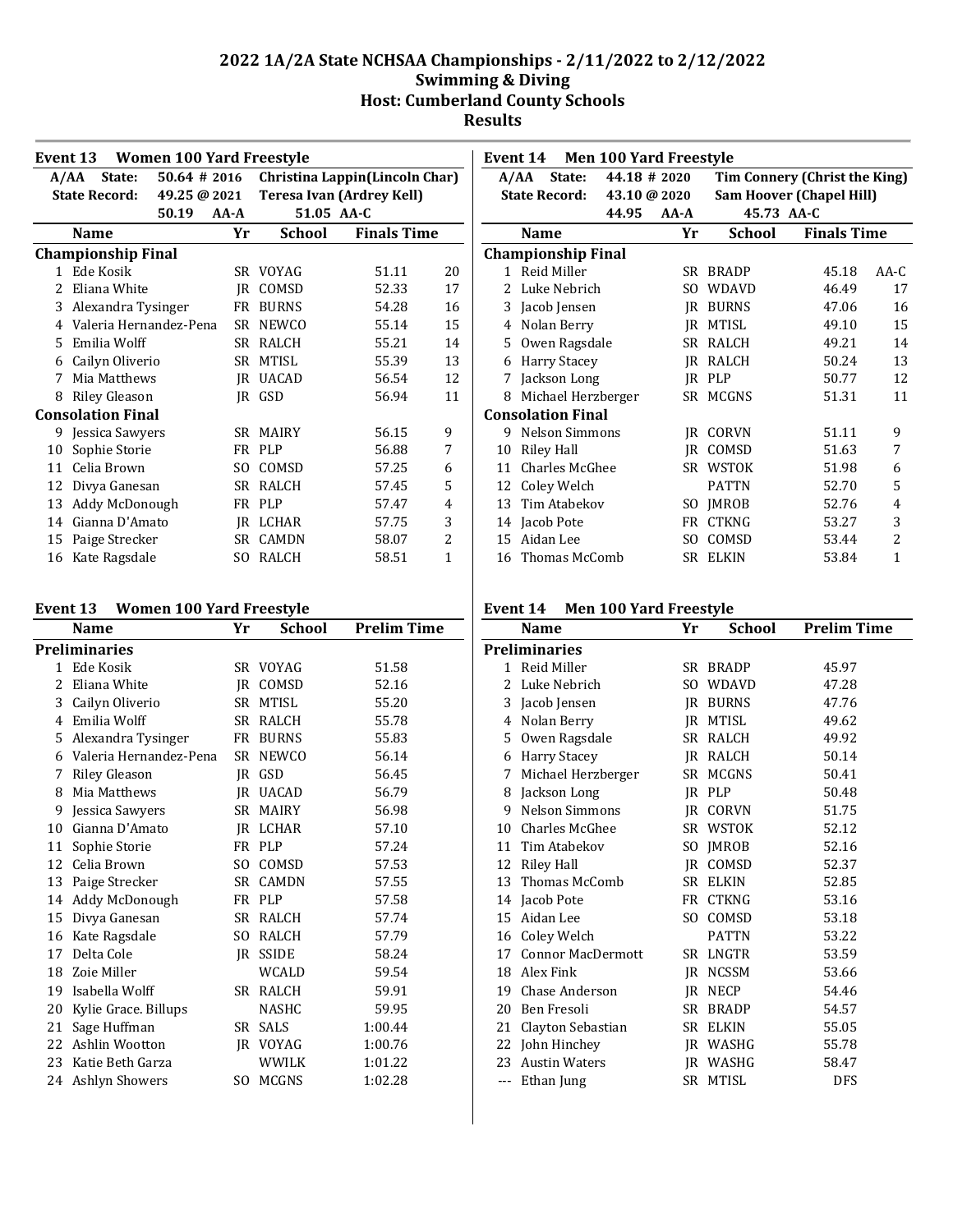| Event 15<br><b>Women 500 Yard Freestyle</b> |                               |                |               | Event 16                         | <b>Men 500 Yard Freestyle</b> |       |                              |                |               |                                   |              |
|---------------------------------------------|-------------------------------|----------------|---------------|----------------------------------|-------------------------------|-------|------------------------------|----------------|---------------|-----------------------------------|--------------|
|                                             | State: 4:49.04 # 2021<br>A/AA |                |               | <b>Emily Knorr (Salisbury)</b>   |                               | A/AA  | State: 4:18.70 # 2019        |                |               | <b>Ross Dant (Newton-Conover)</b> |              |
|                                             | State Record: 4:40.98 @ 2014  |                |               | <b>Hannah Moore (Green Hope)</b> |                               |       | State Record: 4:18.70 @ 2019 |                |               | <b>Ross Dant (Newton-Conover)</b> |              |
|                                             | 4:52.18                       | AA-A           | 4:56.85 AA-C  |                                  |                               |       | 4:28.38                      | $AA-A$         |               | 4:33.10 AA-C                      |              |
|                                             | <b>Name</b>                   | Yr             | <b>School</b> | <b>Finals Time</b>               |                               |       | <b>Name</b>                  | Yr             | <b>School</b> | <b>Finals Time</b>                |              |
|                                             | 1 Ede Kosik                   |                | SR VOYAG      | 5:05.61                          | 20                            |       | 1 Topher Roberts             |                | IR NCSSM      | 4:43.20                           | 20           |
| 2                                           | Natalie Cooper                |                | FR RESTR      | 5:10.00                          | 17                            |       | 2 Owen Von Weihe             |                | SO RALCH      | 4:48.45                           | 17           |
| 3                                           | <b>Emilie Phillips</b>        |                | FR FRKAC      | 5:17.21                          | 16                            | 3     | Luke Weber                   | IR             | COMSD         | 4:50.19                           | 16           |
| 4                                           | Libby Canipe                  | IR             | SHELB         | 5:24.76                          | 15                            |       | 4 Ryan Von Weihe             |                | SR RALCH      | 4:52.33                           | 15           |
| 5.                                          | Brooklyn DeCann               |                | IR LCHAR      | 5:29.11                          | 14                            |       | 5 Jack Frank                 | SO.            | ENORV         | 4:59.57                           | 14           |
| 6                                           | <b>Mallory Cave</b>           |                | FR SURRC      | 5:29.91                          | 13                            |       | 6 Ben Lajoie                 |                | <b>SEAFR</b>  | 5:04.29                           | 13           |
|                                             | Gabby Harper                  |                | <b>RWOOD</b>  | 5:33.80                          | 12                            |       | Noah Humphrey                |                | SO PLP        | 5:13.04                           | 12           |
| 8                                           | Claire Carpenter              |                | SR UACAD      | 5:34.79                          | 11                            | 8     | Ben Resler                   |                | <b>CORNR</b>  | 5:13.54                           | 11           |
| 9                                           | Caroline Yanni                |                | FR PLP        | 5:37.05                          | 9                             | 9     | Christopher Kafitz           | IR             | GSD           | 5:13.98                           | 9            |
| 10                                          | <b>Emily Heil</b>             | SO.            | <b>MTISL</b>  | 5:37.88                          | 7                             | 10    | Logan Page                   | SO.            | FRKAC         | 5:17.50                           | 7            |
| 11                                          | Natalie Weaver                | S <sub>0</sub> | <b>RESTR</b>  | 5:41.99                          | 6                             | 11    | <b>John Marks</b>            | SO.            | <b>WSTAN</b>  | 5:25.72                           | 6            |
| 12                                          | Tieran Sullivan               | <b>SR</b>      | PLP           | 5:42.74                          | 5                             | 12    | <b>Colby Garrett</b>         | S <sub>O</sub> | MORHD         | 5:27.32                           | 5            |
| 13                                          | Cassidy Hull                  |                | SR NSURR      | 5:42.98                          | $\overline{4}$                |       | 13 Colby Goins               |                | FR ESURR      | 5:27.61                           | 4            |
| 14                                          | Grace Miller                  | FR             | <b>CTKNG</b>  | 5:49.77                          | 3                             |       | 14 Lucas Malta               |                | FR LCHAR      | 5:34.35                           | 3            |
| 15                                          | Maci Holshouser               |                | SR NSTAN      | 5:50.11                          | 2                             |       | 15 Grant Berry               |                | FR MTISL      | 5:35.52                           | 2            |
| 16                                          | Kayla Liang                   | IR             | RALCH         | 5:50.43                          | $\mathbf{1}$                  |       | 16 Henry Powell              |                | SO LCHAR      | 5:38.07                           | $\mathbf{1}$ |
| 17                                          | Lilly Barron                  | IR             | RESTR         | 5:57.02                          |                               | 17    | Landon Lennex                |                | <b>EBURK</b>  | 5:38.24                           |              |
| 18                                          | Haley Joyce                   |                | IR ESURR      | 5:57.64                          |                               | 18    | Patrick Spake                |                | <b>HIGHT</b>  | 5:41.91                           |              |
| 19                                          | Catherine Howell              |                | PEROU         | 6:00.84                          |                               |       | 19 Patrick Raynor            |                | SR VNCCH      | 5:45.66                           |              |
| 20                                          | Amelia Lawrence               |                | FR UACAD      | 6:04.47                          |                               | 20    | Jake Hudson                  |                | SR DRAUG      | 5:46.90                           |              |
|                                             | Adelaide DiMeglio             |                | IR HENDV      | 6:07.30                          |                               |       | <b>Ben Hanusik</b>           | SO.            | MNTEO         | 5:52.08                           |              |
| 22                                          | Lily Miller                   | SO.            | <b>CTKNG</b>  | 6:09.87                          |                               | 22    | Cole Stinnet                 |                | JR NSTAN      | 6:00.22                           |              |
|                                             | Rhyannon Reasoner             |                | SO DRAUG      | 6:09.97                          |                               | 23    | Aiden Richardson             |                | FR ESURR      | 6:07.18                           |              |
|                                             | 24 Abigail Merryman           |                | PLP           | 6:18.31                          |                               | $---$ | Lance Norris                 |                | SR NASHC      | <b>DFS</b>                        |              |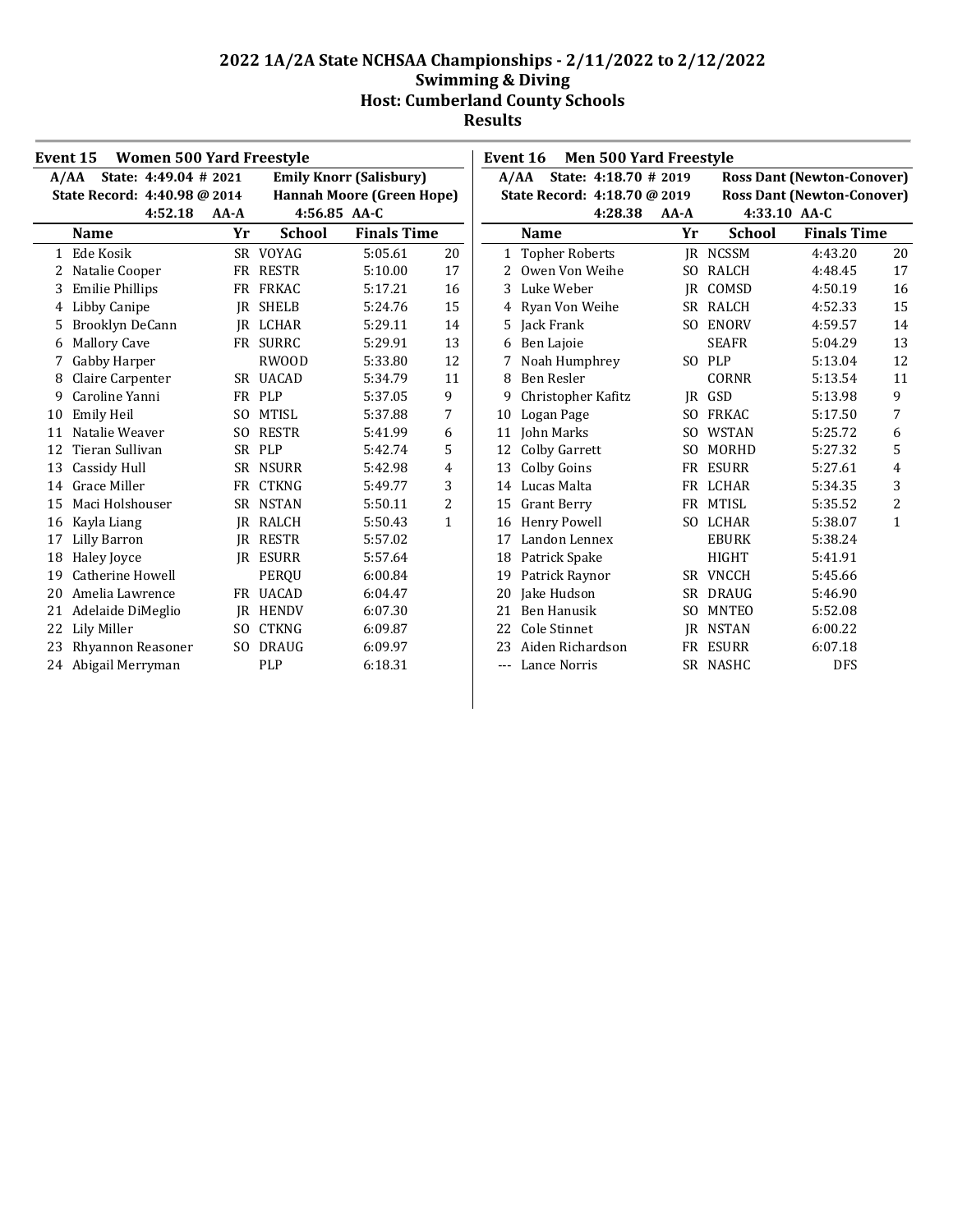| State: 1:36.84 #<br>2016<br><b>Pine Lake Prep</b><br>A/AA<br>State Record: 1:33.22 @<br>2014<br><b>Charlotte Catholic</b><br>1:35.36 AA-A<br>1:36.94 AA-C<br><b>Prelim Time</b><br><b>Finals Time</b><br><b>Points</b><br><b>Team</b><br>Relay<br><b>Championship Final</b><br>1 Elkin<br>1:41.72<br>1:41.39<br>40<br>1) Morgan Wiles SO<br>2) Mattie Wells JR<br>3) Amelia Presley JR<br>4) Sophie Welborn SO<br>1:17.19(26.04)<br>25.40<br>51.15 (25.75)<br>1:41.39 (24.20)<br><b>Community School of Davidson</b><br>1:43.33<br>1:42.22<br>34<br>2<br>2) Meredith Tucker JR<br>1) Celia Brown SO<br>3) Melia Brown JR<br>4) Eliana White JR<br>51.80 (25.33)<br>1:18.69(26.89)<br>1:42.22 (23.53)<br>26.47<br>32<br>Lincoln Charter<br>1:42.47<br>3<br>1:44.38<br>1) Grace Wilson JR<br>2) Gianna D'Amato JR<br>3) Norah Chamblee FR<br>4) Jade Chamblee JR<br>52.27 (26.02) 1:17.40 (25.13)<br>1:42.47 (25.07)<br>26.25<br>1:43.83<br>30<br>4 Union Academy<br>1:43.63<br>1) Claire Carpenter SR<br>2) Izabella Ferreira FR<br>3) Leah Sandock SR<br>4) Mia Matthews JR<br>1:18.19(23.62)<br>26.67<br>54.57 (27.90)<br>1:43.83 (25.64)<br>Mountain Island Charter<br>1:44.52<br>28<br>5<br>1:45.21<br>1) Sydney Strauss SR<br>2) Cailyn Oliverio SR<br>3) Emily Heil SO<br>4) Keara Wiley SR<br>1:19.29 (25.79)<br>53.50 (25.67)<br>1:44.52 (25.23)<br>27.83<br>26<br>Raleigh Charter<br>1:48.28<br>1:46.38<br>6<br>1) Isabella Wolff SR<br>2) Tessa Philips SR<br>3) Kate Ragsdale SO<br>4) Divya Ganesan SR<br>54.60 (27.36)<br>1:21.24(26.64)<br>1:46.38 (25.14)<br>27.24<br>24<br>7 Pine Lake Prep<br>1:46.47<br>1:47.03<br>1) Addy McDonough FR<br>2) Campbell Kolbay FR<br>3) Tieran Sullivan SR<br>4) Sophie Storie FR<br>26.70<br>1:21.21(27.25)<br>1:47.03 (25.82)<br>53.96 (27.26)<br>22<br>1:45.82<br>Voyager Academy<br>1:47.58<br>1) Faith Murray SR<br>2) Sage Kuehner SO<br>3) Ashlin Wootton JR<br>4) Ede Kosik SR<br>55.51 (28.23) 1:23.78 (28.27)<br>27.28<br>1:47.58 (23.80)<br><b>Consolation Final</b><br>9 Christ the King<br>1:50.24<br>1:49.88<br>18<br>1) Shaelee Burgess JR<br>2) Julia Filiault FR<br>3) Amelia Lachowski SO<br>4) Grace Miller FR<br>54.29 (26.88)<br>1:22.56 (28.27)<br>27.41<br>1:49.88 (27.32)<br>10 NC School of Science and Math<br>1:51.04<br>14<br>1:51.97<br>1) Uma Volety SR<br>3) Madison Elias SR<br>4) Leah Simpson SR<br>2) Jolie Duquene JR<br>29.15<br>56.81 (27.66) 1:25.73 (28.92)<br>1:51.04 (25.31)<br>12<br>1:52.11<br>1:51.08<br>11 Salisbury<br>1) Sage Huffman SR<br>4) Ava Morris FR<br>2) Lucy Heilig SO<br>3) Kate Burton JR<br>57.20 (29.68) 1:25.56 (28.36)<br>27.52<br>1:51.08 (25.52)<br>1:52.01<br>10<br>12 Gray Stone Day<br>1:52.06<br>1) Brooke Boger SR<br>2) Katherine Jolly JR<br>3) Sophia McGee FR<br>4) Riley Gleason JR<br>58.22 (29.57)<br>1:26.33(28.11)<br>1:52.01 (25.68)<br>28.65<br>8<br>1:52.57<br>1:52.09<br>13 Franklin Academy<br>2) Ana Ocampo SR<br>3) Brianna Rivers SR<br>1) Ava Riggs SR<br>4) Emilie Phillips FR<br>58.33 (29.99)<br>1:52.09 (25.72)<br>28.34<br>1:26.37(28.04)<br>14 Hendersonville<br>1:52.62<br>6<br>1:53.50<br>1) Leila Doyle SO<br>2) Mary Ashley SR<br>3) Adelaide DiMeglio JR<br>4) Taryn Keyzer SR<br>28.18<br>56.33 (28.15)<br>1:25.37 (29.04)<br>1:52.62 (27.25)<br>1:53.31<br>1:53.51<br>15 Bishop McGuinness<br>4<br>2) Sara Coffey FR<br>4) Ashlyn Showers SO<br>1) MacKenzie Bowen FR<br>3) Bethany Manor SR<br>28.33<br>56.22 (27.89)<br>1:25.99 (29.77)<br>1:53.51 (27.52)<br>2<br>1:55.30<br>Newton-Conover<br>1:54.61<br>16<br>1) Angelica Aragon-Zamora SR 2) Abigail Walters<br>3) June Gordon<br>4) Valeria Hernandez-Pena SR | <b>Women 200 Yard Freestyle Relay</b><br>Event 17 |  |  |  |  |  |
|-----------------------------------------------------------------------------------------------------------------------------------------------------------------------------------------------------------------------------------------------------------------------------------------------------------------------------------------------------------------------------------------------------------------------------------------------------------------------------------------------------------------------------------------------------------------------------------------------------------------------------------------------------------------------------------------------------------------------------------------------------------------------------------------------------------------------------------------------------------------------------------------------------------------------------------------------------------------------------------------------------------------------------------------------------------------------------------------------------------------------------------------------------------------------------------------------------------------------------------------------------------------------------------------------------------------------------------------------------------------------------------------------------------------------------------------------------------------------------------------------------------------------------------------------------------------------------------------------------------------------------------------------------------------------------------------------------------------------------------------------------------------------------------------------------------------------------------------------------------------------------------------------------------------------------------------------------------------------------------------------------------------------------------------------------------------------------------------------------------------------------------------------------------------------------------------------------------------------------------------------------------------------------------------------------------------------------------------------------------------------------------------------------------------------------------------------------------------------------------------------------------------------------------------------------------------------------------------------------------------------------------------------------------------------------------------------------------------------------------------------------------------------------------------------------------------------------------------------------------------------------------------------------------------------------------------------------------------------------------------------------------------------------------------------------------------------------------------------------------------------------------------------------------------------------------------------------------------------------------------------------------------------------------------------------------------------------------------------------------------------------------------------------------------------------------------------------------------------------------------------------------------------------------------------------------------------------------------------------------------------------------------------------------------------------|---------------------------------------------------|--|--|--|--|--|
|                                                                                                                                                                                                                                                                                                                                                                                                                                                                                                                                                                                                                                                                                                                                                                                                                                                                                                                                                                                                                                                                                                                                                                                                                                                                                                                                                                                                                                                                                                                                                                                                                                                                                                                                                                                                                                                                                                                                                                                                                                                                                                                                                                                                                                                                                                                                                                                                                                                                                                                                                                                                                                                                                                                                                                                                                                                                                                                                                                                                                                                                                                                                                                                                                                                                                                                                                                                                                                                                                                                                                                                                                                                                             |                                                   |  |  |  |  |  |
|                                                                                                                                                                                                                                                                                                                                                                                                                                                                                                                                                                                                                                                                                                                                                                                                                                                                                                                                                                                                                                                                                                                                                                                                                                                                                                                                                                                                                                                                                                                                                                                                                                                                                                                                                                                                                                                                                                                                                                                                                                                                                                                                                                                                                                                                                                                                                                                                                                                                                                                                                                                                                                                                                                                                                                                                                                                                                                                                                                                                                                                                                                                                                                                                                                                                                                                                                                                                                                                                                                                                                                                                                                                                             |                                                   |  |  |  |  |  |
|                                                                                                                                                                                                                                                                                                                                                                                                                                                                                                                                                                                                                                                                                                                                                                                                                                                                                                                                                                                                                                                                                                                                                                                                                                                                                                                                                                                                                                                                                                                                                                                                                                                                                                                                                                                                                                                                                                                                                                                                                                                                                                                                                                                                                                                                                                                                                                                                                                                                                                                                                                                                                                                                                                                                                                                                                                                                                                                                                                                                                                                                                                                                                                                                                                                                                                                                                                                                                                                                                                                                                                                                                                                                             |                                                   |  |  |  |  |  |
|                                                                                                                                                                                                                                                                                                                                                                                                                                                                                                                                                                                                                                                                                                                                                                                                                                                                                                                                                                                                                                                                                                                                                                                                                                                                                                                                                                                                                                                                                                                                                                                                                                                                                                                                                                                                                                                                                                                                                                                                                                                                                                                                                                                                                                                                                                                                                                                                                                                                                                                                                                                                                                                                                                                                                                                                                                                                                                                                                                                                                                                                                                                                                                                                                                                                                                                                                                                                                                                                                                                                                                                                                                                                             |                                                   |  |  |  |  |  |
|                                                                                                                                                                                                                                                                                                                                                                                                                                                                                                                                                                                                                                                                                                                                                                                                                                                                                                                                                                                                                                                                                                                                                                                                                                                                                                                                                                                                                                                                                                                                                                                                                                                                                                                                                                                                                                                                                                                                                                                                                                                                                                                                                                                                                                                                                                                                                                                                                                                                                                                                                                                                                                                                                                                                                                                                                                                                                                                                                                                                                                                                                                                                                                                                                                                                                                                                                                                                                                                                                                                                                                                                                                                                             |                                                   |  |  |  |  |  |
|                                                                                                                                                                                                                                                                                                                                                                                                                                                                                                                                                                                                                                                                                                                                                                                                                                                                                                                                                                                                                                                                                                                                                                                                                                                                                                                                                                                                                                                                                                                                                                                                                                                                                                                                                                                                                                                                                                                                                                                                                                                                                                                                                                                                                                                                                                                                                                                                                                                                                                                                                                                                                                                                                                                                                                                                                                                                                                                                                                                                                                                                                                                                                                                                                                                                                                                                                                                                                                                                                                                                                                                                                                                                             |                                                   |  |  |  |  |  |
|                                                                                                                                                                                                                                                                                                                                                                                                                                                                                                                                                                                                                                                                                                                                                                                                                                                                                                                                                                                                                                                                                                                                                                                                                                                                                                                                                                                                                                                                                                                                                                                                                                                                                                                                                                                                                                                                                                                                                                                                                                                                                                                                                                                                                                                                                                                                                                                                                                                                                                                                                                                                                                                                                                                                                                                                                                                                                                                                                                                                                                                                                                                                                                                                                                                                                                                                                                                                                                                                                                                                                                                                                                                                             |                                                   |  |  |  |  |  |
|                                                                                                                                                                                                                                                                                                                                                                                                                                                                                                                                                                                                                                                                                                                                                                                                                                                                                                                                                                                                                                                                                                                                                                                                                                                                                                                                                                                                                                                                                                                                                                                                                                                                                                                                                                                                                                                                                                                                                                                                                                                                                                                                                                                                                                                                                                                                                                                                                                                                                                                                                                                                                                                                                                                                                                                                                                                                                                                                                                                                                                                                                                                                                                                                                                                                                                                                                                                                                                                                                                                                                                                                                                                                             |                                                   |  |  |  |  |  |
|                                                                                                                                                                                                                                                                                                                                                                                                                                                                                                                                                                                                                                                                                                                                                                                                                                                                                                                                                                                                                                                                                                                                                                                                                                                                                                                                                                                                                                                                                                                                                                                                                                                                                                                                                                                                                                                                                                                                                                                                                                                                                                                                                                                                                                                                                                                                                                                                                                                                                                                                                                                                                                                                                                                                                                                                                                                                                                                                                                                                                                                                                                                                                                                                                                                                                                                                                                                                                                                                                                                                                                                                                                                                             |                                                   |  |  |  |  |  |
|                                                                                                                                                                                                                                                                                                                                                                                                                                                                                                                                                                                                                                                                                                                                                                                                                                                                                                                                                                                                                                                                                                                                                                                                                                                                                                                                                                                                                                                                                                                                                                                                                                                                                                                                                                                                                                                                                                                                                                                                                                                                                                                                                                                                                                                                                                                                                                                                                                                                                                                                                                                                                                                                                                                                                                                                                                                                                                                                                                                                                                                                                                                                                                                                                                                                                                                                                                                                                                                                                                                                                                                                                                                                             |                                                   |  |  |  |  |  |
|                                                                                                                                                                                                                                                                                                                                                                                                                                                                                                                                                                                                                                                                                                                                                                                                                                                                                                                                                                                                                                                                                                                                                                                                                                                                                                                                                                                                                                                                                                                                                                                                                                                                                                                                                                                                                                                                                                                                                                                                                                                                                                                                                                                                                                                                                                                                                                                                                                                                                                                                                                                                                                                                                                                                                                                                                                                                                                                                                                                                                                                                                                                                                                                                                                                                                                                                                                                                                                                                                                                                                                                                                                                                             |                                                   |  |  |  |  |  |
|                                                                                                                                                                                                                                                                                                                                                                                                                                                                                                                                                                                                                                                                                                                                                                                                                                                                                                                                                                                                                                                                                                                                                                                                                                                                                                                                                                                                                                                                                                                                                                                                                                                                                                                                                                                                                                                                                                                                                                                                                                                                                                                                                                                                                                                                                                                                                                                                                                                                                                                                                                                                                                                                                                                                                                                                                                                                                                                                                                                                                                                                                                                                                                                                                                                                                                                                                                                                                                                                                                                                                                                                                                                                             |                                                   |  |  |  |  |  |
|                                                                                                                                                                                                                                                                                                                                                                                                                                                                                                                                                                                                                                                                                                                                                                                                                                                                                                                                                                                                                                                                                                                                                                                                                                                                                                                                                                                                                                                                                                                                                                                                                                                                                                                                                                                                                                                                                                                                                                                                                                                                                                                                                                                                                                                                                                                                                                                                                                                                                                                                                                                                                                                                                                                                                                                                                                                                                                                                                                                                                                                                                                                                                                                                                                                                                                                                                                                                                                                                                                                                                                                                                                                                             |                                                   |  |  |  |  |  |
|                                                                                                                                                                                                                                                                                                                                                                                                                                                                                                                                                                                                                                                                                                                                                                                                                                                                                                                                                                                                                                                                                                                                                                                                                                                                                                                                                                                                                                                                                                                                                                                                                                                                                                                                                                                                                                                                                                                                                                                                                                                                                                                                                                                                                                                                                                                                                                                                                                                                                                                                                                                                                                                                                                                                                                                                                                                                                                                                                                                                                                                                                                                                                                                                                                                                                                                                                                                                                                                                                                                                                                                                                                                                             |                                                   |  |  |  |  |  |
|                                                                                                                                                                                                                                                                                                                                                                                                                                                                                                                                                                                                                                                                                                                                                                                                                                                                                                                                                                                                                                                                                                                                                                                                                                                                                                                                                                                                                                                                                                                                                                                                                                                                                                                                                                                                                                                                                                                                                                                                                                                                                                                                                                                                                                                                                                                                                                                                                                                                                                                                                                                                                                                                                                                                                                                                                                                                                                                                                                                                                                                                                                                                                                                                                                                                                                                                                                                                                                                                                                                                                                                                                                                                             |                                                   |  |  |  |  |  |
|                                                                                                                                                                                                                                                                                                                                                                                                                                                                                                                                                                                                                                                                                                                                                                                                                                                                                                                                                                                                                                                                                                                                                                                                                                                                                                                                                                                                                                                                                                                                                                                                                                                                                                                                                                                                                                                                                                                                                                                                                                                                                                                                                                                                                                                                                                                                                                                                                                                                                                                                                                                                                                                                                                                                                                                                                                                                                                                                                                                                                                                                                                                                                                                                                                                                                                                                                                                                                                                                                                                                                                                                                                                                             |                                                   |  |  |  |  |  |
|                                                                                                                                                                                                                                                                                                                                                                                                                                                                                                                                                                                                                                                                                                                                                                                                                                                                                                                                                                                                                                                                                                                                                                                                                                                                                                                                                                                                                                                                                                                                                                                                                                                                                                                                                                                                                                                                                                                                                                                                                                                                                                                                                                                                                                                                                                                                                                                                                                                                                                                                                                                                                                                                                                                                                                                                                                                                                                                                                                                                                                                                                                                                                                                                                                                                                                                                                                                                                                                                                                                                                                                                                                                                             |                                                   |  |  |  |  |  |
|                                                                                                                                                                                                                                                                                                                                                                                                                                                                                                                                                                                                                                                                                                                                                                                                                                                                                                                                                                                                                                                                                                                                                                                                                                                                                                                                                                                                                                                                                                                                                                                                                                                                                                                                                                                                                                                                                                                                                                                                                                                                                                                                                                                                                                                                                                                                                                                                                                                                                                                                                                                                                                                                                                                                                                                                                                                                                                                                                                                                                                                                                                                                                                                                                                                                                                                                                                                                                                                                                                                                                                                                                                                                             |                                                   |  |  |  |  |  |
|                                                                                                                                                                                                                                                                                                                                                                                                                                                                                                                                                                                                                                                                                                                                                                                                                                                                                                                                                                                                                                                                                                                                                                                                                                                                                                                                                                                                                                                                                                                                                                                                                                                                                                                                                                                                                                                                                                                                                                                                                                                                                                                                                                                                                                                                                                                                                                                                                                                                                                                                                                                                                                                                                                                                                                                                                                                                                                                                                                                                                                                                                                                                                                                                                                                                                                                                                                                                                                                                                                                                                                                                                                                                             |                                                   |  |  |  |  |  |
|                                                                                                                                                                                                                                                                                                                                                                                                                                                                                                                                                                                                                                                                                                                                                                                                                                                                                                                                                                                                                                                                                                                                                                                                                                                                                                                                                                                                                                                                                                                                                                                                                                                                                                                                                                                                                                                                                                                                                                                                                                                                                                                                                                                                                                                                                                                                                                                                                                                                                                                                                                                                                                                                                                                                                                                                                                                                                                                                                                                                                                                                                                                                                                                                                                                                                                                                                                                                                                                                                                                                                                                                                                                                             |                                                   |  |  |  |  |  |
|                                                                                                                                                                                                                                                                                                                                                                                                                                                                                                                                                                                                                                                                                                                                                                                                                                                                                                                                                                                                                                                                                                                                                                                                                                                                                                                                                                                                                                                                                                                                                                                                                                                                                                                                                                                                                                                                                                                                                                                                                                                                                                                                                                                                                                                                                                                                                                                                                                                                                                                                                                                                                                                                                                                                                                                                                                                                                                                                                                                                                                                                                                                                                                                                                                                                                                                                                                                                                                                                                                                                                                                                                                                                             |                                                   |  |  |  |  |  |
|                                                                                                                                                                                                                                                                                                                                                                                                                                                                                                                                                                                                                                                                                                                                                                                                                                                                                                                                                                                                                                                                                                                                                                                                                                                                                                                                                                                                                                                                                                                                                                                                                                                                                                                                                                                                                                                                                                                                                                                                                                                                                                                                                                                                                                                                                                                                                                                                                                                                                                                                                                                                                                                                                                                                                                                                                                                                                                                                                                                                                                                                                                                                                                                                                                                                                                                                                                                                                                                                                                                                                                                                                                                                             |                                                   |  |  |  |  |  |
|                                                                                                                                                                                                                                                                                                                                                                                                                                                                                                                                                                                                                                                                                                                                                                                                                                                                                                                                                                                                                                                                                                                                                                                                                                                                                                                                                                                                                                                                                                                                                                                                                                                                                                                                                                                                                                                                                                                                                                                                                                                                                                                                                                                                                                                                                                                                                                                                                                                                                                                                                                                                                                                                                                                                                                                                                                                                                                                                                                                                                                                                                                                                                                                                                                                                                                                                                                                                                                                                                                                                                                                                                                                                             |                                                   |  |  |  |  |  |
|                                                                                                                                                                                                                                                                                                                                                                                                                                                                                                                                                                                                                                                                                                                                                                                                                                                                                                                                                                                                                                                                                                                                                                                                                                                                                                                                                                                                                                                                                                                                                                                                                                                                                                                                                                                                                                                                                                                                                                                                                                                                                                                                                                                                                                                                                                                                                                                                                                                                                                                                                                                                                                                                                                                                                                                                                                                                                                                                                                                                                                                                                                                                                                                                                                                                                                                                                                                                                                                                                                                                                                                                                                                                             |                                                   |  |  |  |  |  |
|                                                                                                                                                                                                                                                                                                                                                                                                                                                                                                                                                                                                                                                                                                                                                                                                                                                                                                                                                                                                                                                                                                                                                                                                                                                                                                                                                                                                                                                                                                                                                                                                                                                                                                                                                                                                                                                                                                                                                                                                                                                                                                                                                                                                                                                                                                                                                                                                                                                                                                                                                                                                                                                                                                                                                                                                                                                                                                                                                                                                                                                                                                                                                                                                                                                                                                                                                                                                                                                                                                                                                                                                                                                                             |                                                   |  |  |  |  |  |
|                                                                                                                                                                                                                                                                                                                                                                                                                                                                                                                                                                                                                                                                                                                                                                                                                                                                                                                                                                                                                                                                                                                                                                                                                                                                                                                                                                                                                                                                                                                                                                                                                                                                                                                                                                                                                                                                                                                                                                                                                                                                                                                                                                                                                                                                                                                                                                                                                                                                                                                                                                                                                                                                                                                                                                                                                                                                                                                                                                                                                                                                                                                                                                                                                                                                                                                                                                                                                                                                                                                                                                                                                                                                             |                                                   |  |  |  |  |  |
|                                                                                                                                                                                                                                                                                                                                                                                                                                                                                                                                                                                                                                                                                                                                                                                                                                                                                                                                                                                                                                                                                                                                                                                                                                                                                                                                                                                                                                                                                                                                                                                                                                                                                                                                                                                                                                                                                                                                                                                                                                                                                                                                                                                                                                                                                                                                                                                                                                                                                                                                                                                                                                                                                                                                                                                                                                                                                                                                                                                                                                                                                                                                                                                                                                                                                                                                                                                                                                                                                                                                                                                                                                                                             |                                                   |  |  |  |  |  |
|                                                                                                                                                                                                                                                                                                                                                                                                                                                                                                                                                                                                                                                                                                                                                                                                                                                                                                                                                                                                                                                                                                                                                                                                                                                                                                                                                                                                                                                                                                                                                                                                                                                                                                                                                                                                                                                                                                                                                                                                                                                                                                                                                                                                                                                                                                                                                                                                                                                                                                                                                                                                                                                                                                                                                                                                                                                                                                                                                                                                                                                                                                                                                                                                                                                                                                                                                                                                                                                                                                                                                                                                                                                                             |                                                   |  |  |  |  |  |
|                                                                                                                                                                                                                                                                                                                                                                                                                                                                                                                                                                                                                                                                                                                                                                                                                                                                                                                                                                                                                                                                                                                                                                                                                                                                                                                                                                                                                                                                                                                                                                                                                                                                                                                                                                                                                                                                                                                                                                                                                                                                                                                                                                                                                                                                                                                                                                                                                                                                                                                                                                                                                                                                                                                                                                                                                                                                                                                                                                                                                                                                                                                                                                                                                                                                                                                                                                                                                                                                                                                                                                                                                                                                             |                                                   |  |  |  |  |  |
|                                                                                                                                                                                                                                                                                                                                                                                                                                                                                                                                                                                                                                                                                                                                                                                                                                                                                                                                                                                                                                                                                                                                                                                                                                                                                                                                                                                                                                                                                                                                                                                                                                                                                                                                                                                                                                                                                                                                                                                                                                                                                                                                                                                                                                                                                                                                                                                                                                                                                                                                                                                                                                                                                                                                                                                                                                                                                                                                                                                                                                                                                                                                                                                                                                                                                                                                                                                                                                                                                                                                                                                                                                                                             |                                                   |  |  |  |  |  |
|                                                                                                                                                                                                                                                                                                                                                                                                                                                                                                                                                                                                                                                                                                                                                                                                                                                                                                                                                                                                                                                                                                                                                                                                                                                                                                                                                                                                                                                                                                                                                                                                                                                                                                                                                                                                                                                                                                                                                                                                                                                                                                                                                                                                                                                                                                                                                                                                                                                                                                                                                                                                                                                                                                                                                                                                                                                                                                                                                                                                                                                                                                                                                                                                                                                                                                                                                                                                                                                                                                                                                                                                                                                                             |                                                   |  |  |  |  |  |
|                                                                                                                                                                                                                                                                                                                                                                                                                                                                                                                                                                                                                                                                                                                                                                                                                                                                                                                                                                                                                                                                                                                                                                                                                                                                                                                                                                                                                                                                                                                                                                                                                                                                                                                                                                                                                                                                                                                                                                                                                                                                                                                                                                                                                                                                                                                                                                                                                                                                                                                                                                                                                                                                                                                                                                                                                                                                                                                                                                                                                                                                                                                                                                                                                                                                                                                                                                                                                                                                                                                                                                                                                                                                             |                                                   |  |  |  |  |  |
|                                                                                                                                                                                                                                                                                                                                                                                                                                                                                                                                                                                                                                                                                                                                                                                                                                                                                                                                                                                                                                                                                                                                                                                                                                                                                                                                                                                                                                                                                                                                                                                                                                                                                                                                                                                                                                                                                                                                                                                                                                                                                                                                                                                                                                                                                                                                                                                                                                                                                                                                                                                                                                                                                                                                                                                                                                                                                                                                                                                                                                                                                                                                                                                                                                                                                                                                                                                                                                                                                                                                                                                                                                                                             |                                                   |  |  |  |  |  |
|                                                                                                                                                                                                                                                                                                                                                                                                                                                                                                                                                                                                                                                                                                                                                                                                                                                                                                                                                                                                                                                                                                                                                                                                                                                                                                                                                                                                                                                                                                                                                                                                                                                                                                                                                                                                                                                                                                                                                                                                                                                                                                                                                                                                                                                                                                                                                                                                                                                                                                                                                                                                                                                                                                                                                                                                                                                                                                                                                                                                                                                                                                                                                                                                                                                                                                                                                                                                                                                                                                                                                                                                                                                                             |                                                   |  |  |  |  |  |
|                                                                                                                                                                                                                                                                                                                                                                                                                                                                                                                                                                                                                                                                                                                                                                                                                                                                                                                                                                                                                                                                                                                                                                                                                                                                                                                                                                                                                                                                                                                                                                                                                                                                                                                                                                                                                                                                                                                                                                                                                                                                                                                                                                                                                                                                                                                                                                                                                                                                                                                                                                                                                                                                                                                                                                                                                                                                                                                                                                                                                                                                                                                                                                                                                                                                                                                                                                                                                                                                                                                                                                                                                                                                             |                                                   |  |  |  |  |  |
|                                                                                                                                                                                                                                                                                                                                                                                                                                                                                                                                                                                                                                                                                                                                                                                                                                                                                                                                                                                                                                                                                                                                                                                                                                                                                                                                                                                                                                                                                                                                                                                                                                                                                                                                                                                                                                                                                                                                                                                                                                                                                                                                                                                                                                                                                                                                                                                                                                                                                                                                                                                                                                                                                                                                                                                                                                                                                                                                                                                                                                                                                                                                                                                                                                                                                                                                                                                                                                                                                                                                                                                                                                                                             |                                                   |  |  |  |  |  |
|                                                                                                                                                                                                                                                                                                                                                                                                                                                                                                                                                                                                                                                                                                                                                                                                                                                                                                                                                                                                                                                                                                                                                                                                                                                                                                                                                                                                                                                                                                                                                                                                                                                                                                                                                                                                                                                                                                                                                                                                                                                                                                                                                                                                                                                                                                                                                                                                                                                                                                                                                                                                                                                                                                                                                                                                                                                                                                                                                                                                                                                                                                                                                                                                                                                                                                                                                                                                                                                                                                                                                                                                                                                                             |                                                   |  |  |  |  |  |
|                                                                                                                                                                                                                                                                                                                                                                                                                                                                                                                                                                                                                                                                                                                                                                                                                                                                                                                                                                                                                                                                                                                                                                                                                                                                                                                                                                                                                                                                                                                                                                                                                                                                                                                                                                                                                                                                                                                                                                                                                                                                                                                                                                                                                                                                                                                                                                                                                                                                                                                                                                                                                                                                                                                                                                                                                                                                                                                                                                                                                                                                                                                                                                                                                                                                                                                                                                                                                                                                                                                                                                                                                                                                             |                                                   |  |  |  |  |  |
|                                                                                                                                                                                                                                                                                                                                                                                                                                                                                                                                                                                                                                                                                                                                                                                                                                                                                                                                                                                                                                                                                                                                                                                                                                                                                                                                                                                                                                                                                                                                                                                                                                                                                                                                                                                                                                                                                                                                                                                                                                                                                                                                                                                                                                                                                                                                                                                                                                                                                                                                                                                                                                                                                                                                                                                                                                                                                                                                                                                                                                                                                                                                                                                                                                                                                                                                                                                                                                                                                                                                                                                                                                                                             |                                                   |  |  |  |  |  |
|                                                                                                                                                                                                                                                                                                                                                                                                                                                                                                                                                                                                                                                                                                                                                                                                                                                                                                                                                                                                                                                                                                                                                                                                                                                                                                                                                                                                                                                                                                                                                                                                                                                                                                                                                                                                                                                                                                                                                                                                                                                                                                                                                                                                                                                                                                                                                                                                                                                                                                                                                                                                                                                                                                                                                                                                                                                                                                                                                                                                                                                                                                                                                                                                                                                                                                                                                                                                                                                                                                                                                                                                                                                                             |                                                   |  |  |  |  |  |
|                                                                                                                                                                                                                                                                                                                                                                                                                                                                                                                                                                                                                                                                                                                                                                                                                                                                                                                                                                                                                                                                                                                                                                                                                                                                                                                                                                                                                                                                                                                                                                                                                                                                                                                                                                                                                                                                                                                                                                                                                                                                                                                                                                                                                                                                                                                                                                                                                                                                                                                                                                                                                                                                                                                                                                                                                                                                                                                                                                                                                                                                                                                                                                                                                                                                                                                                                                                                                                                                                                                                                                                                                                                                             |                                                   |  |  |  |  |  |
|                                                                                                                                                                                                                                                                                                                                                                                                                                                                                                                                                                                                                                                                                                                                                                                                                                                                                                                                                                                                                                                                                                                                                                                                                                                                                                                                                                                                                                                                                                                                                                                                                                                                                                                                                                                                                                                                                                                                                                                                                                                                                                                                                                                                                                                                                                                                                                                                                                                                                                                                                                                                                                                                                                                                                                                                                                                                                                                                                                                                                                                                                                                                                                                                                                                                                                                                                                                                                                                                                                                                                                                                                                                                             |                                                   |  |  |  |  |  |
|                                                                                                                                                                                                                                                                                                                                                                                                                                                                                                                                                                                                                                                                                                                                                                                                                                                                                                                                                                                                                                                                                                                                                                                                                                                                                                                                                                                                                                                                                                                                                                                                                                                                                                                                                                                                                                                                                                                                                                                                                                                                                                                                                                                                                                                                                                                                                                                                                                                                                                                                                                                                                                                                                                                                                                                                                                                                                                                                                                                                                                                                                                                                                                                                                                                                                                                                                                                                                                                                                                                                                                                                                                                                             |                                                   |  |  |  |  |  |
|                                                                                                                                                                                                                                                                                                                                                                                                                                                                                                                                                                                                                                                                                                                                                                                                                                                                                                                                                                                                                                                                                                                                                                                                                                                                                                                                                                                                                                                                                                                                                                                                                                                                                                                                                                                                                                                                                                                                                                                                                                                                                                                                                                                                                                                                                                                                                                                                                                                                                                                                                                                                                                                                                                                                                                                                                                                                                                                                                                                                                                                                                                                                                                                                                                                                                                                                                                                                                                                                                                                                                                                                                                                                             |                                                   |  |  |  |  |  |
|                                                                                                                                                                                                                                                                                                                                                                                                                                                                                                                                                                                                                                                                                                                                                                                                                                                                                                                                                                                                                                                                                                                                                                                                                                                                                                                                                                                                                                                                                                                                                                                                                                                                                                                                                                                                                                                                                                                                                                                                                                                                                                                                                                                                                                                                                                                                                                                                                                                                                                                                                                                                                                                                                                                                                                                                                                                                                                                                                                                                                                                                                                                                                                                                                                                                                                                                                                                                                                                                                                                                                                                                                                                                             |                                                   |  |  |  |  |  |
|                                                                                                                                                                                                                                                                                                                                                                                                                                                                                                                                                                                                                                                                                                                                                                                                                                                                                                                                                                                                                                                                                                                                                                                                                                                                                                                                                                                                                                                                                                                                                                                                                                                                                                                                                                                                                                                                                                                                                                                                                                                                                                                                                                                                                                                                                                                                                                                                                                                                                                                                                                                                                                                                                                                                                                                                                                                                                                                                                                                                                                                                                                                                                                                                                                                                                                                                                                                                                                                                                                                                                                                                                                                                             |                                                   |  |  |  |  |  |
|                                                                                                                                                                                                                                                                                                                                                                                                                                                                                                                                                                                                                                                                                                                                                                                                                                                                                                                                                                                                                                                                                                                                                                                                                                                                                                                                                                                                                                                                                                                                                                                                                                                                                                                                                                                                                                                                                                                                                                                                                                                                                                                                                                                                                                                                                                                                                                                                                                                                                                                                                                                                                                                                                                                                                                                                                                                                                                                                                                                                                                                                                                                                                                                                                                                                                                                                                                                                                                                                                                                                                                                                                                                                             |                                                   |  |  |  |  |  |
|                                                                                                                                                                                                                                                                                                                                                                                                                                                                                                                                                                                                                                                                                                                                                                                                                                                                                                                                                                                                                                                                                                                                                                                                                                                                                                                                                                                                                                                                                                                                                                                                                                                                                                                                                                                                                                                                                                                                                                                                                                                                                                                                                                                                                                                                                                                                                                                                                                                                                                                                                                                                                                                                                                                                                                                                                                                                                                                                                                                                                                                                                                                                                                                                                                                                                                                                                                                                                                                                                                                                                                                                                                                                             |                                                   |  |  |  |  |  |
|                                                                                                                                                                                                                                                                                                                                                                                                                                                                                                                                                                                                                                                                                                                                                                                                                                                                                                                                                                                                                                                                                                                                                                                                                                                                                                                                                                                                                                                                                                                                                                                                                                                                                                                                                                                                                                                                                                                                                                                                                                                                                                                                                                                                                                                                                                                                                                                                                                                                                                                                                                                                                                                                                                                                                                                                                                                                                                                                                                                                                                                                                                                                                                                                                                                                                                                                                                                                                                                                                                                                                                                                                                                                             |                                                   |  |  |  |  |  |
|                                                                                                                                                                                                                                                                                                                                                                                                                                                                                                                                                                                                                                                                                                                                                                                                                                                                                                                                                                                                                                                                                                                                                                                                                                                                                                                                                                                                                                                                                                                                                                                                                                                                                                                                                                                                                                                                                                                                                                                                                                                                                                                                                                                                                                                                                                                                                                                                                                                                                                                                                                                                                                                                                                                                                                                                                                                                                                                                                                                                                                                                                                                                                                                                                                                                                                                                                                                                                                                                                                                                                                                                                                                                             |                                                   |  |  |  |  |  |
| 59.27 (29.97)<br>1:55.30 (25.88)<br>29.30<br>1:29.42(30.15)                                                                                                                                                                                                                                                                                                                                                                                                                                                                                                                                                                                                                                                                                                                                                                                                                                                                                                                                                                                                                                                                                                                                                                                                                                                                                                                                                                                                                                                                                                                                                                                                                                                                                                                                                                                                                                                                                                                                                                                                                                                                                                                                                                                                                                                                                                                                                                                                                                                                                                                                                                                                                                                                                                                                                                                                                                                                                                                                                                                                                                                                                                                                                                                                                                                                                                                                                                                                                                                                                                                                                                                                                 |                                                   |  |  |  |  |  |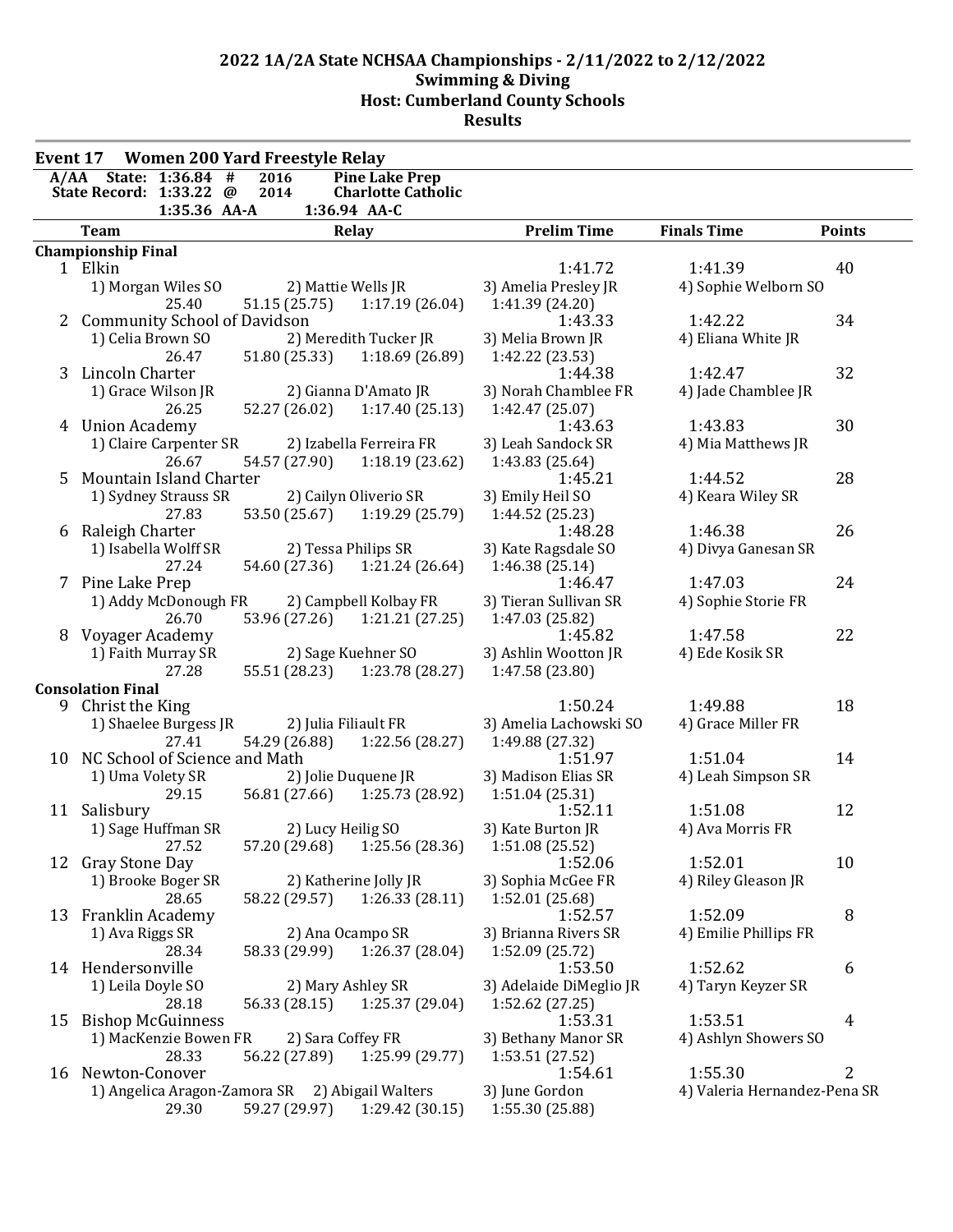#### **Event 17 Women 200 Yard Freestyle Relay**

|    | <b>Team</b>                                     |                      | Relay                         | <b>Seed Time</b>           | <b>Prelim Time</b>           |
|----|-------------------------------------------------|----------------------|-------------------------------|----------------------------|------------------------------|
|    | Preliminaries                                   |                      |                               |                            |                              |
|    | 1 Elkin                                         |                      |                               | 1:42.45                    | 1:41.72                      |
|    | 1) Morgan Wiles SO                              |                      | 2) Mattie Wells JR            | 3) Amelia Presley JR       | 4) Sophie Welborn SO         |
|    | 25.82                                           |                      | 51.49 (25.67) 1:17.28 (25.79) | 1:41.72 (24.44)            |                              |
|    | 2 Community School of Davidson                  |                      |                               | 1:43.37                    | 1:43.33                      |
|    | 1) Celia Brown SO                               |                      | 2) Meredith Tucker JR         | 3) Melia Brown JR          | 4) Eliana White JR           |
|    | 26.62                                           | 52.22 (25.60)        | 1:19.71 (27.49)               | 1:43.33 (23.62)            |                              |
|    | 3 Union Academy                                 |                      |                               | 1:44.52                    | 1:43.63                      |
|    | 1) Mia Matthews JR                              |                      | 2) Izabella Ferreira FR       | 3) Leah Sandock SR         | 4) Claire Carpenter SR       |
|    | 26.43                                           |                      | 53.81 (27.38) 1:17.77 (23.96) | 1:43.63 (25.86)            |                              |
|    | 4 Lincoln Charter                               |                      |                               | 1:42.95                    | 1:44.38                      |
|    | 1) Grace Wilson JR                              |                      | 2) Gianna D'Amato JR          | 3) Norah Chamblee FR       | 4) Jade Chamblee JR          |
|    | 26.45                                           |                      | 52.80 (26.35) 1:18.68 (25.88) | 1:44.38 (25.70)            |                              |
| 5. | Mountain Island Charter                         |                      |                               | 1:44.07                    | 1:45.21                      |
|    |                                                 |                      |                               |                            |                              |
|    | 1) Sydney Strauss SR                            |                      | 2) Cailyn Oliverio SR         | 3) Emily Heil SO           | 4) Keara Wiley SR            |
|    | 27.86                                           |                      | 53.09 (25.23) 1:19.21 (26.12) | 1:45.21 (26.00)            |                              |
|    | 6 Voyager Academy                               |                      |                               | 1:44.43                    | 1:45.82                      |
|    | 1) Sage Kuehner SO                              | 2) Faith Murray SR   |                               | 3) Ashlin Wootton JR       | 4) Ede Kosik SR              |
|    | 27.97                                           |                      | 54.68 (26.71) 1:21.62 (26.94) | 1:45.82 (24.20)            |                              |
|    | 7 Pine Lake Prep                                |                      |                               | 1:46.19                    | 1:46.47                      |
|    | 1) Addy McDonough FR                            |                      | 2) Tieran Sullivan SR         | 3) Campbell Kolbay FR      | 4) Sophie Storie FR          |
|    | 26.78                                           |                      | 53.42 (26.64) 1:20.27 (26.85) | 1:46.47(26.20)             |                              |
|    | 8 Raleigh Charter                               |                      |                               | 1:47.06                    | 1:48.28                      |
|    | 1) Isabella Wolff SR                            | 2) Tessa Philips SR  |                               | 3) Kate Ragsdale SO        | 4) Divya Ganesan SR          |
|    | 27.28                                           | 55.52 (28.24)        | 1:22.47(26.95)                | 1:48.28 (25.81)            |                              |
| 9  | Christ the King                                 |                      |                               | 1:51.45                    | 1:50.24                      |
|    | 1) Shaelee Burgess JR                           | 2) Julia Filiault FR |                               | 3) Amelia Lachowski SO     | 4) Grace Miller FR           |
|    | 27.68                                           | 54.34 (26.66)        | 1:23.47(29.13)                | 1:50.24(26.77)             |                              |
|    | 10 NC School of Science and Math                |                      |                               | 1:52.57                    | 1:51.97                      |
|    | 1) Uma Volety SR                                |                      | 2) Jolie Duquene JR           | 3) Madison Elias SR        | 4) Leah Simpson SR           |
|    | 29.48                                           |                      | 57.74 (28.26) 1:26.38 (28.64) | 1:51.97 (25.59)            |                              |
|    | 11 Gray Stone Day                               |                      |                               | 1:51.28                    | 1:52.06                      |
|    | 1) Brooke Boger SR                              |                      | 2) Katherine Jolly JR         | 3) Sophia McGee FR         | 4) Riley Gleason JR          |
|    | 28.60                                           |                      | 57.48 (28.88) 1:25.53 (28.05) | 1:52.06 (26.53)            |                              |
|    | 12 Salisbury                                    |                      |                               | 1:52.65                    | 1:52.11                      |
|    | 1) Sage Huffman SR                              | 2) Lucy Heilig SO    |                               | 3) Kate Burton JR          | 4) Ava Morris FR             |
|    | 27.68                                           |                      | 56.95 (29.27) 1:25.55 (28.60) | 1:52.11(26.56)             |                              |
|    | 13 Franklin Academy                             |                      |                               | 1:53.99                    | 1:52.57                      |
|    | 1) Ava Riggs SR                                 | 2) Ana Ocampo SR     |                               | 3) Brianna Rivers SR       | 4) Emilie Phillips FR        |
|    | 27.89                                           | 57.71 (29.82)        | 1:26.82(29.11)                | 1:52.57 (25.75)            |                              |
|    | 14 Bishop McGuinness                            |                      |                               | 1:53.24                    | 1:53.31                      |
|    | 1) MacKenzie Bowen FR                           | 2) Sara Coffey FR    |                               | 3) Bethany Manor SR        | 4) Ashlyn Showers SO         |
|    | 28.26                                           | 56.11 (27.85)        | 1:25.07 (28.96)               | 1:53.31 (28.24)            |                              |
|    |                                                 |                      |                               | 1:53.81                    | 1:53.50                      |
|    | 15 Hendersonville                               |                      |                               |                            |                              |
|    | 1) Leila Doyle SO                               | 2) Mary Ashley SR    |                               | 3) Adelaide DiMeglio JR    | 4) Taryn Keyzer SR           |
|    | 27.35                                           | 56.27 (28.92)        | 1:26.13 (29.86)               | 1:53.50 (27.37)            |                              |
|    | 16 Newton-Conover                               |                      |                               | 1:54.81                    | 1:54.61                      |
|    | 1) Angelica Aragon-Zamora SR 2) Abigail Walters |                      |                               | 3) June Gordon             | 4) Valeria Hernandez-Pena SR |
|    | 29.05                                           | 58.60 (29.55)        | 1:28.34 (29.74)               | 1:54.61(26.27)             |                              |
|    | 17 Lexington Senior                             |                      |                               | 1:57.57                    | 1:55.86                      |
|    | 1) Sarah Thornhill SO                           |                      | 2) Emma O'Connell SR          | 3) Mary Evann Thornhill SO | 4) Waverly Blackwell SR      |
|    | 29.30                                           | 59.13 (29.83)        | 1:28.09 (28.96)               | 1:55.86 (27.77)            |                              |
|    | 18 Charles D. Owen                              |                      |                               | 1:54.75                    | 1:56.56                      |
|    | 1) Isabella White SO                            |                      | 2) Abriella Carter SO         | 3) Olivia Hale SR          | 4) Chloe Little SR           |
|    | 29.32                                           | 1:05.07(35.75)       | 1:29.58 (24.51)               | 1:56.56 (26.98)            |                              |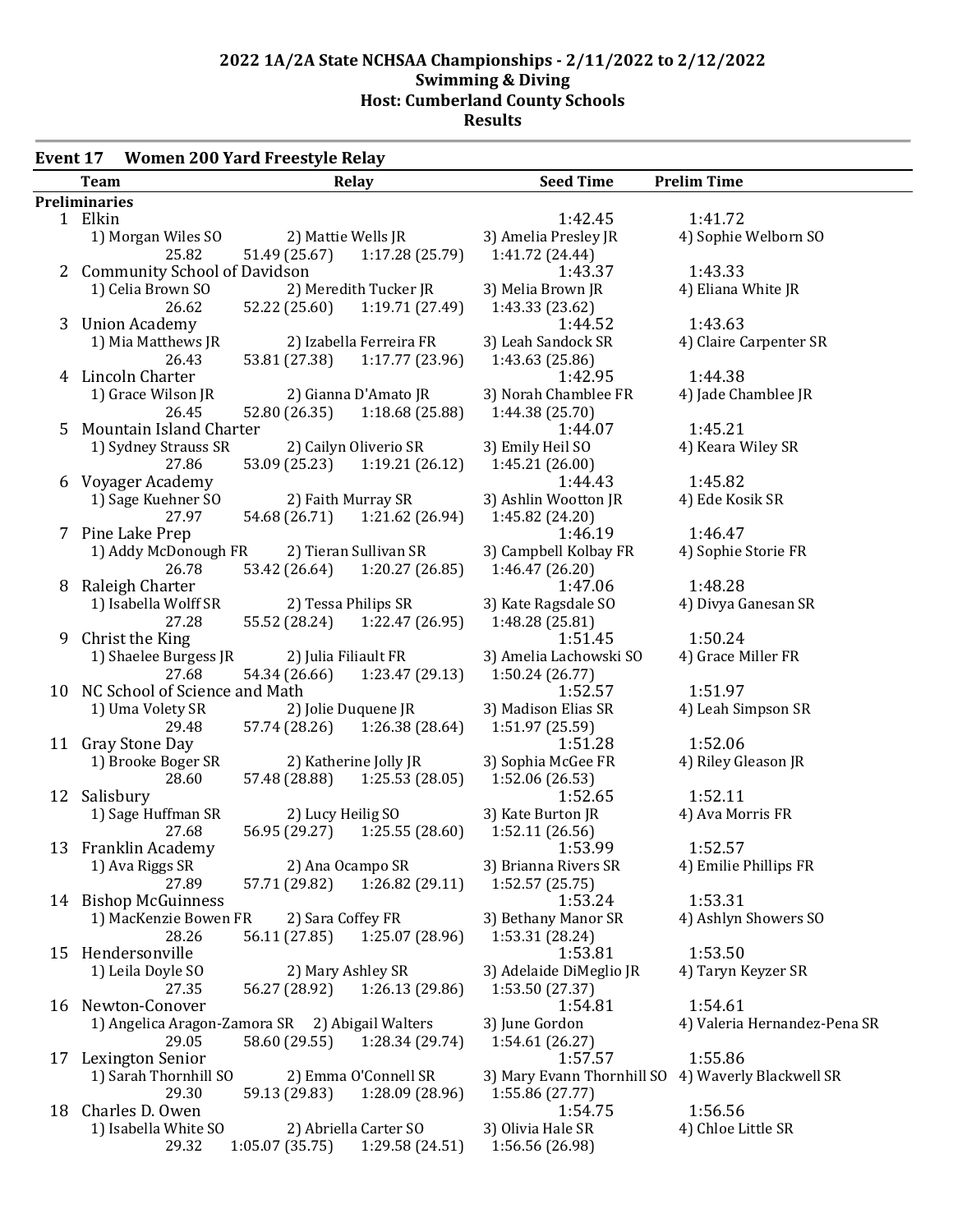|    | <b>Preliminaries</b>                         |                  | (Event 17 Women 200 Yard Freestyle Relay) |                                               |                     |
|----|----------------------------------------------|------------------|-------------------------------------------|-----------------------------------------------|---------------------|
|    | Team                                         |                  | Relay                                     | <b>Seed Time</b>                              | <b>Prelim Time</b>  |
| 19 | John M. Morehead                             |                  |                                           | 1:57.08                                       | 1:56.88             |
|    | 1) Mallory Combs JR                          |                  | 2) Kennedy Smith SR                       | 3) Megan Rosas Wuotto FR                      | 4) McKenna Super SO |
|    |                                              | $1:00.43$ ()     | 1:29.93 (29.50)                           | 1:56.88 (26.95)                               |                     |
| 20 | West Stokes                                  |                  |                                           | 1:58.37                                       | 1:57.20             |
|    | 1) Hannah Fulp SO                            |                  | 2) Presley Hartle SR                      | 3) Gordon Grabs FR                            | 4) Maggie Hill SR   |
|    | 27.58                                        | 57.76 (30.18)    | 1:28.43(30.67)                            | 1:57.20 (28.77)                               |                     |
|    | 21 West Stanly                               |                  |                                           | 1:58.20                                       | 1:57.93             |
|    | 1) Ellen Brown SO                            |                  | 2) Vanessa Perez SR                       | 3) Sarah Hinson FR                            | 4) Lena Preslar FR  |
|    | 29.78                                        | 59.44 (29.66)    | 1:30.19(30.75)                            | 1:57.93 (27.74)                               |                     |
| 22 | Jimmy C. Draughn                             |                  |                                           | 1:56.64                                       | 1:58.48             |
|    | 1) Rhyannon Reasoner SO                      | 2) Sarah Mull JR |                                           | 3) Allyson Auton                              | 4) Gigi Smith JR    |
|    | 28.97                                        | 59.07 (30.10)    | 1:29.02 (29.95)                           | 1:58.48 (29.46)                               |                     |
| 23 | East Carteret                                |                  |                                           | 1:57.52                                       | 1:58.99             |
|    | 1) Ghita Basurto-Covarrubias 2) Kayla Foster |                  |                                           | 3) Jemma Campbell-Godfrey FR4) Emerald Dorsey |                     |
|    | 29.81                                        | 59.61 (29.80)    | 1:30.13(30.52)                            | 1:58.99 (28.86)                               |                     |
|    | Goldsboro                                    |                  |                                           | 2:01.11                                       | DQ                  |
|    | 1) Katie Wagner                              |                  | 2) Hallie Hancock                         | 3) Mills Hancock                              | 4) Dantzler Bonner  |
|    | 31.04                                        | 1:02.61(31.57)   | 1:32.34 (29.73)                           | DQ (29.32)                                    |                     |

### **Event 18 Men 200 Yard Freestyle Relay**

|    | A/AA State: 1:27.07 #               | 2020               | Croatan              |                         |                          |               |  |
|----|-------------------------------------|--------------------|----------------------|-------------------------|--------------------------|---------------|--|
|    | State Record: 1:23.66 @             | 2014               | Rose, J. H.          |                         |                          |               |  |
|    | 1:24.80 AA-A<br>1:25.86 AA-C        |                    |                      |                         |                          |               |  |
|    | Team                                |                    | Relay                | <b>Prelim Time</b>      | <b>Finals Time</b>       | <b>Points</b> |  |
|    | <b>Championship Final</b>           |                    |                      |                         |                          |               |  |
|    | 1 Elkin                             |                    |                      | 1:30.67                 | 1:29.40                  | 40            |  |
|    | 1) Troy Snow SO                     |                    | 2) Thomas McComb SR  | 3) Marshall Wells JR    | 4) Jack Zamudio SR       |               |  |
|    | 22.75                               | 45.95 (23.20)      | 1:07.92(21.97)       | 1:29.40 (21.48)         |                          |               |  |
|    | <b>Mountain Island Charter</b>      |                    |                      | 1:32.75                 | 1:31.99                  | 34            |  |
|    | 1) Jack Lazaroski SO                |                    | 2) Connor Logue SO   | 3) Mason Greene JR      | 4) Nolan Berry JR        |               |  |
|    | 22.96                               | 46.31 (23.35)      | 1:09.84 (23.53)      | 1:31.99(22.15)          |                          |               |  |
|    | 3 NC School of Science and Math     |                    |                      | 1:34.38                 | 1:33.11                  | 32            |  |
|    | 1) Alex Fink JR                     |                    | 2) Jonathan Liang JR | 3) Eric Sullivan JR     | 4) Jake Deng SR          |               |  |
|    | 24.08                               | 47.42 (23.34)      | 1:11.15(23.73)       | 1:33.11 (21.96)         |                          |               |  |
| 4  | <b>Community School of Davidson</b> |                    |                      | 1:33.41                 | 1:33.39                  | 30            |  |
|    | 1) Aidan Lee SO                     |                    | 2) Jacob Navarro SO  | 3) Nick Calarco JR      | 4) Riley Hall JR         |               |  |
|    | 23.69                               | 47.12 (23.43)      | 1:10.89 (23.77)      | 1:33.39 (22.50)         |                          |               |  |
| 5. | Raleigh Charter                     |                    |                      | 1:34.24                 | 1:33.52                  | 28            |  |
|    | 1) Leon Zhang FR                    | 2) Kyle Su FR      |                      | 3) Lucas Wilson SR      | 4) Harry Stacey JR       |               |  |
|    | 23.58                               | 47.51 (23.93)      | 1:10.84(23.33)       | 1:33.52 (22.68)         |                          |               |  |
| 6  | Pine Lake Prep                      |                    |                      | 1:34.68                 | 1:35.19                  | 26            |  |
|    | 1) Nathan Tran JR                   | 2) Jackson Long JR |                      | 3) Henry Shook SR       | 4) Owen Sypolt JR        |               |  |
|    | 24.35                               | 47.66 (23.31)      | 1:11.69(24.03)       | 1:35.19(23.50)          |                          |               |  |
|    | 7 Bradford Preparatory School       |                    |                      | 1:34.56                 | 1:35.53                  | 24            |  |
|    | 1) Henry Snuggs SR                  | 2) Reid Miller SR  |                      | 3) Ben Fresoli SR       | 4) Hunter Ashcraft JR    |               |  |
|    | 25.83                               | 46.65 (20.82)      | 1:09.85(23.20)       | 1:35.53(25.68)          |                          |               |  |
| 8  | <b>Bishop McGuinness</b>            |                    |                      | 1:36.07                 | 1:36.60                  | 22            |  |
|    | 1) Jorge Vidal SR                   | 2) Tim Gaylord SO  |                      | 3) Giuseppe Strafaci JR | 4) Michael Herzberger SR |               |  |
|    | 28.02                               | 48.47 (20.45)      | 1:13.96(25.49)       | 1:36.60 (22.64)         |                          |               |  |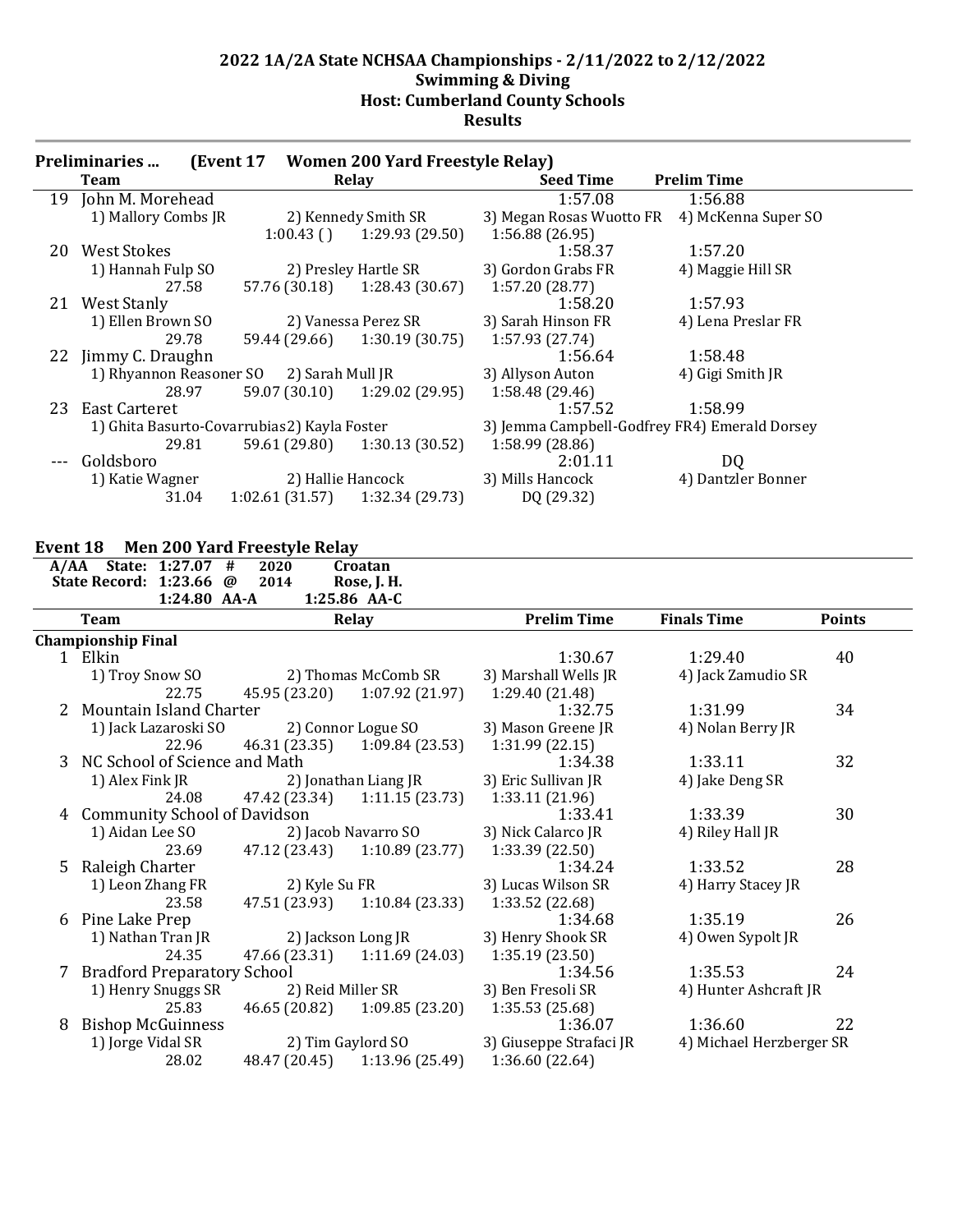#### **Consolation Final**

|    | JUIISUIAUUII FIIIAI                       |                     |                               |                        |                         |    |
|----|-------------------------------------------|---------------------|-------------------------------|------------------------|-------------------------|----|
| 9  | Roanoke Rapids                            |                     |                               | 1:38.27                | 1:36.51                 | 18 |
|    | 1) Hunter Sparks JR                       | 2) Colman Neal      |                               | 3) Reagan Taylor       | 4) Matthew MacNichol JR |    |
|    | 24.76                                     |                     | 49.87 (25.11) 1:13.36 (23.49) | 1:36.51(23.15)         |                         |    |
| 10 | Lincoln Charter                           |                     |                               | 1:37.01                | 1:37.66                 | 14 |
|    | 1) Josh Blanco SR                         |                     | 2) John Mason Smith SR        | 3) Russell Chamblee SR | 4) Ryan Hughes SR       |    |
|    | 24.72                                     | 50.27 (25.55)       | 1:14.04 (23.77)               | 1:37.66 (23.62)        |                         |    |
| 11 | Mount Airy                                |                     |                               | 1:37.16                | 1:38.42                 | 12 |
|    | 1) Matheson Williams JR 2) Peter Cooke SR |                     |                               | 3) Hayden Bender SO    | 4) Martin Cooke SR      |    |
|    | 23.21                                     | 48.25 (25.04)       | 1:15.09 (26.84)               | 1:38.42 (23.33)        |                         |    |
|    | 12 West Stokes                            |                     |                               | 1:39.21                | 1:39.52                 | 10 |
|    | 1) Charles McGhee SR                      |                     | 2) Griffin Sparks FR          | 3) Brayden Lapham FR   | 4) Zachary Heath SR     |    |
|    | 24.45                                     | 48.85 (24.40)       | 1:15.30 (26.45)               | 1:39.52 (24.22)        |                         |    |
| 13 | East Surry                                |                     |                               | 1:40.11                | 1:39.76                 | 8  |
|    | 1) Colby Goins FR                         | 2) Derek Freeman JR |                               | 3) Gavin Atkins JR     | 4) Andrew Needham SO    |    |
|    | 24.02                                     | 51.82 (27.80)       | 1:17.21 (25.39)               | 1:39.76(22.55)         |                         |    |
|    | 14 Cornerstone Charter Academy            |                     |                               | 1:40.53                | 1:39.98                 | 6  |
|    | 1) Casey Shaw SO                          |                     | 2) Drew Relser FR             | 3) Ben Resler          | 4) Brooks Gray JR       |    |
|    | 25.67                                     | 53.56 (27.89)       | 1:18.74 (25.18)               | 1:39.98 (21.24)        |                         |    |
| 15 | Seaforth                                  |                     |                               | 1:40.23                | 1:41.36                 | 4  |
|    | 1) Ben Lajoie                             | 2) Broden Jones     |                               | 3) Jackson Vaughn      | 4) Evan Hepburn         |    |
|    | 24.50                                     |                     | 52.04 (27.54) 1:18.28 (26.24) | 1:41.36 (23.08)        |                         |    |
| 16 | East Gaston                               |                     |                               | 1:39.06                | 1:44.61                 | 2  |
|    | 1) Bryson Jones                           |                     | 2) Aiden Cloninger            | 3) Ethan Hilderbran    | 4) Tate Hawkins         |    |
|    | 24.41                                     | 52.49 (28.08)       | 1:19.77 (27.28)               | 1:44.61 (24.84)        |                         |    |
|    |                                           |                     |                               |                        |                         |    |

## **Event 18 Men 200 Yard Freestyle Relay**

|    | Team                               |                   | Relay                         | <b>Seed Time</b>        | <b>Prelim Time</b>       |
|----|------------------------------------|-------------------|-------------------------------|-------------------------|--------------------------|
|    | <b>Preliminaries</b>               |                   |                               |                         |                          |
|    | 1 Elkin                            |                   |                               | 1:31.56                 | 1:30.67                  |
|    | 1) Troy Snow SO                    |                   | 2) Thomas McComb SR           | 3) Marshall Wells JR    | 4) Jack Zamudio SR       |
|    | 22.85                              | 47.64 (24.79)     | 1:08.69(21.05)                | 1:30.67 (21.98)         |                          |
| 2  | Mountain Island Charter            |                   |                               | 1:32.85                 | 1:32.75                  |
|    | 1) Jack Lazaroski SO               |                   | 2) Connor Logue SO            | 3) Mason Greene JR      | 4) Nolan Berry JR        |
|    | 23.29                              | 47.37 (24.08)     | 1:10.42(23.05)                | 1:32.75 (22.33)         |                          |
|    | 3 Community School of Davidson     |                   |                               | 1:31.03                 | 1:33.41                  |
|    | 1) Aidan Lee SO                    |                   | 2) Jacob Navarro SO           | 3) Nick Calarco JR      | 4) Riley Hall JR         |
|    | 23.60                              | 46.82 (23.22)     | 1:10.40(23.58)                | 1:33.41 (23.01)         |                          |
| 4  | Raleigh Charter                    |                   |                               | 1:34.46                 | 1:34.24                  |
|    | 1) Leon Zhang FR                   | 2) Kyle Su FR     |                               | 3) Lucas Wilson SR      | 4) Harry Stacey JR       |
|    | 23.75                              | 48.33 (24.58)     | 1:11.68(23.35)                | 1:34.24(22.56)          |                          |
| 5. | NC School of Science and Math      |                   |                               | 1:33.98                 | 1:34.38                  |
|    | 1) Alex Fink JR                    |                   | 2) Jonathan Liang JR          | 3) Eric Sullivan JR     | 4) Jake Deng SR          |
|    | 24.64                              | 48.37 (23.73)     | 1:12.52(24.15)                | 1:34.38(21.86)          |                          |
| 6  | <b>Bradford Preparatory School</b> |                   |                               | 1:35.83                 | 1:34.56                  |
|    | 1) Henry Snuggs SR                 | 2) Reid Miller SR |                               | 3) Ben Fresoli SR       | 4) Hunter Ashcraft JR    |
|    | 25.71                              | 46.46 (20.75)     | 1:09.91(23.45)                | 1:34.56(24.65)          |                          |
| 7  | Pine Lake Prep                     |                   |                               | 1:35.31                 | 1:34.68                  |
|    | 1) Nathan Tran JR                  |                   | 2) Jackson Long JR            | 3) Henry Shook SR       | 4) Owen Sypolt JR        |
|    | 24.41                              | 47.19 (22.78)     | 1:11.31(24.12)                | 1:34.68 (23.37)         |                          |
| 8  | <b>Bishop McGuinness</b>           |                   |                               | 1:35.95                 | 1:36.07                  |
|    | 1) Jorge Vidal SR                  |                   | 2) Tim Gaylord SO             | 3) Giuseppe Strafaci JR | 4) Michael Herzberger SR |
|    | 28.34                              |                   | 48.16 (19.82) 1:13.47 (25.31) | 1:36.07(22.60)          |                          |
| 9  | Lincoln Charter                    |                   |                               | 1:37.96                 | 1:37.01                  |
|    | 1) Josh Blanco SR                  |                   | 2) John Mason Smith SR        | 3) Russell Chamblee SR  | 4) Ryan Hughes SR        |
|    | 24.71                              | 49.54 (24.83)     | 1:13.19(23.65)                | 1:37.01 (23.82)         |                          |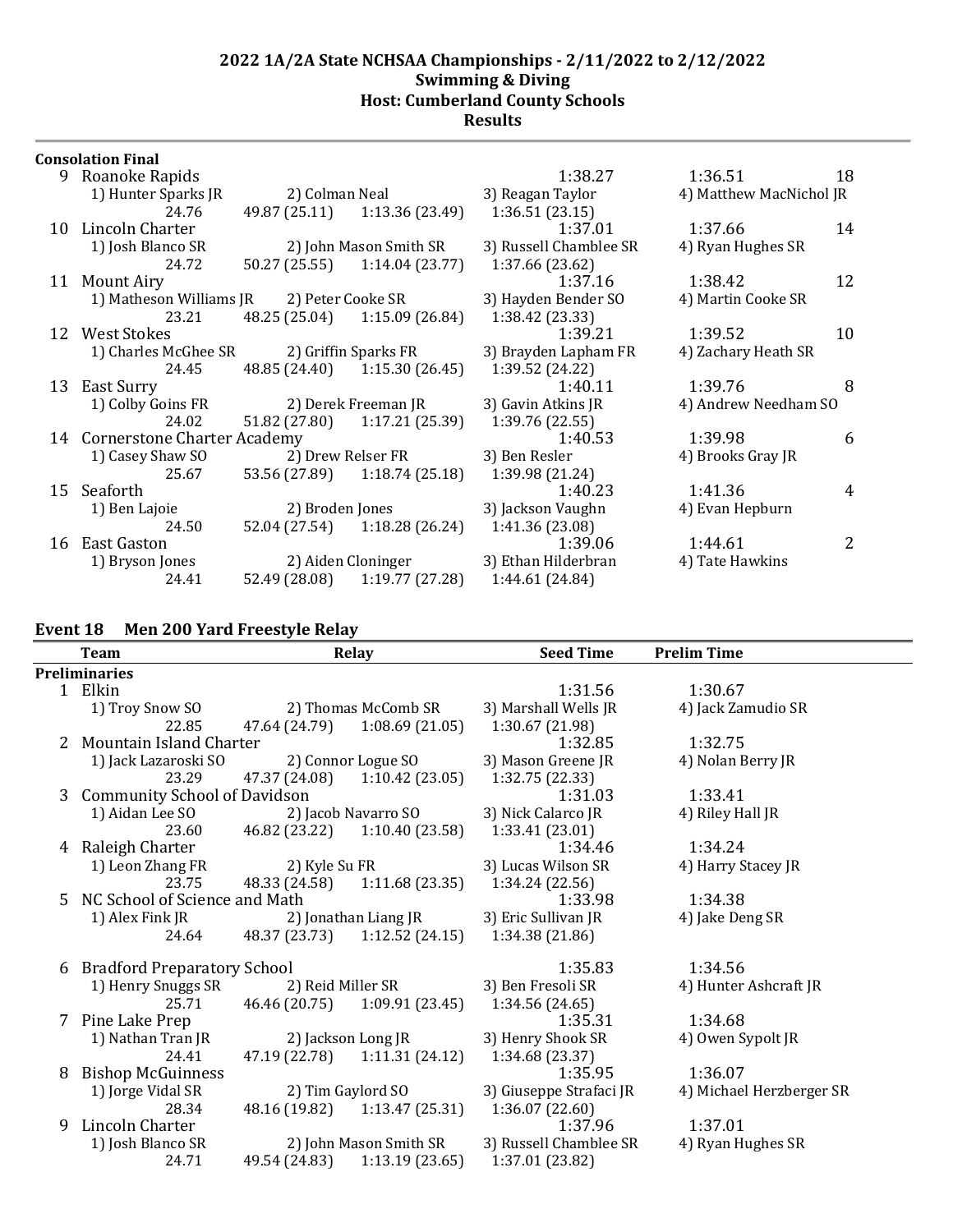|          | <b>Preliminaries</b>                      |                   | (Event 18 Men 200 Yard Freestyle Relay) |                            |                         |
|----------|-------------------------------------------|-------------------|-----------------------------------------|----------------------------|-------------------------|
|          | <b>Team</b>                               |                   | Relay                                   | <b>Seed Time</b>           | <b>Prelim Time</b>      |
|          | 10 Mount Airy                             |                   |                                         | 1:37.62                    | 1:37.16                 |
|          | 1) Matheson Williams JR                   |                   | 2) Peter Cooke SR                       | 3) Hayden Bender SO        | 4) Martin Cooke SR      |
|          | 23.06                                     | 47.81 (24.75)     | 1:13.85(26.04)                          | 1:37.16 (23.31)            |                         |
|          | 11 Roanoke Rapids                         |                   |                                         | 1:37.27                    | 1:38.27                 |
|          | 1) Hunter Sparks JR                       | 2) Colman Neal    |                                         | 3) Reagan Taylor           | 4) Matthew MacNichol JR |
|          | 24.76                                     |                   | 1:15.06()                               | 1:38.27 (23.21)            |                         |
|          | 12 East Gaston                            |                   |                                         | 1:38.60                    | 1:39.06                 |
|          | 1) Bryson Jones                           |                   | 2) Aiden Cloninger                      | 3) Ethan Hilderbran        | 4) Jake Simpson         |
|          | 24.55                                     |                   | 50.51 (25.96) 1:15.72 (25.21)           | 1:39.06 (23.34)            |                         |
|          | 13 West Stokes                            |                   |                                         | 1:38.75                    | 1:39.21                 |
|          | 1) Charles McGhee SR 2) Griffin Sparks FR |                   |                                         | 3) Brayden Lapham FR       | 4) Zachary Heath SR     |
|          | 24.66                                     |                   | 49.55 (24.89) 1:15.19 (25.64)           | 1:39.21 (24.02)            |                         |
|          | 14 East Surry                             |                   |                                         | 1:41.87                    | 1:40.11                 |
|          | 1) Colby Goins FR                         |                   | 2) Derek Freeman JR                     | 3) Gavin Atkins JR         | 4) Andrew Needham SO    |
|          | 23.94                                     |                   | 51.85 (27.91) 1:17.23 (25.38)           | 1:40.11 (22.88)            |                         |
|          | 15 Seaforth                               |                   |                                         | 1:40.69                    | 1:40.23                 |
|          | 1) Evan Hepburn                           | 2) Broden Jones   |                                         | 3) Jackson Vaughn          | 4) Ben Lajoie           |
|          | 23.25                                     |                   | 50.45 (27.20) 1:15.90 (25.45)           | 1:40.23 (24.33)            |                         |
|          | 16 Cornerstone Charter Academy            |                   |                                         | 1:41.94                    | 1:40.53                 |
|          | 1) Casey Shaw SO                          |                   | 2) Drew Relser FR                       | 3) Ben Resler              | 4) Brooks Gray JR       |
|          | 25.35                                     | 54.15 (28.80)     | 1:19.17(25.02)                          | 1:40.53 (21.36)            |                         |
|          | 17 J.M. Robinson                          |                   |                                         | 1:42.01                    | 1:40.88                 |
|          | 1) Andrew Matthews SR                     |                   | 2) Landon Kushinsky SR                  | 3) Noah Sorg JR            | 4) Tim Atabekov SO      |
|          | 25.45                                     |                   | 50.89 (25.44) 1:16.75 (25.86)           | 1:40.88 (24.13)            |                         |
|          | 18 East Carteret                          |                   |                                         | 1:42.80                    | 1:42.66                 |
|          | 1) Chase Diller                           | 2) Liam Harding   |                                         | 3) Wyatt Nowacek           | 4) Trace Fernandez      |
|          | 26.44                                     |                   | $51.19(24.75)$ $1:18.23(27.04)$         | 1:42.66 (24.43)            |                         |
|          | 19 Highland School of Technology          |                   |                                         | 1:42.78                    | 1:43.11                 |
|          | 1) Patrick Spake                          | 2) Wyatt Smith    |                                         | 3) Noah Fargher            | 4) Asher Neumann        |
|          | 25.77                                     |                   | 53.33 (27.56) 1:20.76 (27.43)           | 1:43.11(22.35)             |                         |
|          | 20 Hendersonville                         |                   |                                         | 1:43.67                    | 1:43.96                 |
|          | 1) Joseph Nash SR                         |                   | 2) Preston Bolyard JR                   | 3) Bryson Reid SO          | 4) Eoghan Roe JR        |
|          |                                           |                   | $51.81()$ $1:19.37(27.56)$              | 1:43.96 (24.59)            |                         |
|          | 21 Washington                             |                   |                                         | 1:42.89                    | 1:45.74                 |
|          | 1) Jackson Wilder SR                      | 2) Victor Hill FR |                                         | 3) Austin Waters JR        | 4) John Hinchey JR      |
|          | 26.59                                     | 55.14 (28.55)     | 1:20.52(25.38)                          | 1:45.74 (25.22)            |                         |
|          | 22 Research Triangle                      |                   |                                         | 1:44.50                    | 1:45.91                 |
|          | 1) Ethan Privette FR                      |                   | 2) Gus Bollenbacher JR                  | 3) Jackson Lyman SR        |                         |
|          | 29.88                                     |                   |                                         |                            | 4) Aidan Jean JR        |
|          |                                           | 57.91 (28.03)     | 1:22.57 (24.66)                         | 1:45.91 (23.34)<br>1:43.15 | 1:50.67                 |
| 23       | Jimmy C. Draughn                          |                   |                                         |                            |                         |
|          | 1) Jake Hudson SR                         |                   | 2) William Abernathy FR                 | 3) Griffin Stephens        | 4) Brady Carswell JR    |
|          | 24.70                                     | 52.53 (27.83)     | 1:23.36 (30.83)                         | 1:50.67(27.31)             |                         |
| $\cdots$ | <b>Burns</b>                              |                   |                                         | 1:43.07                    | DQ                      |
|          | 1) Antony Eason JR                        |                   | 2) Justin Clary SR                      | 3) Caleb McCabe JR         | 4) Jacob Jensen JR      |
|          | 26.65                                     | 54.62 (27.97)     | 1:22.08 (27.46)                         | DQ (22.14)                 |                         |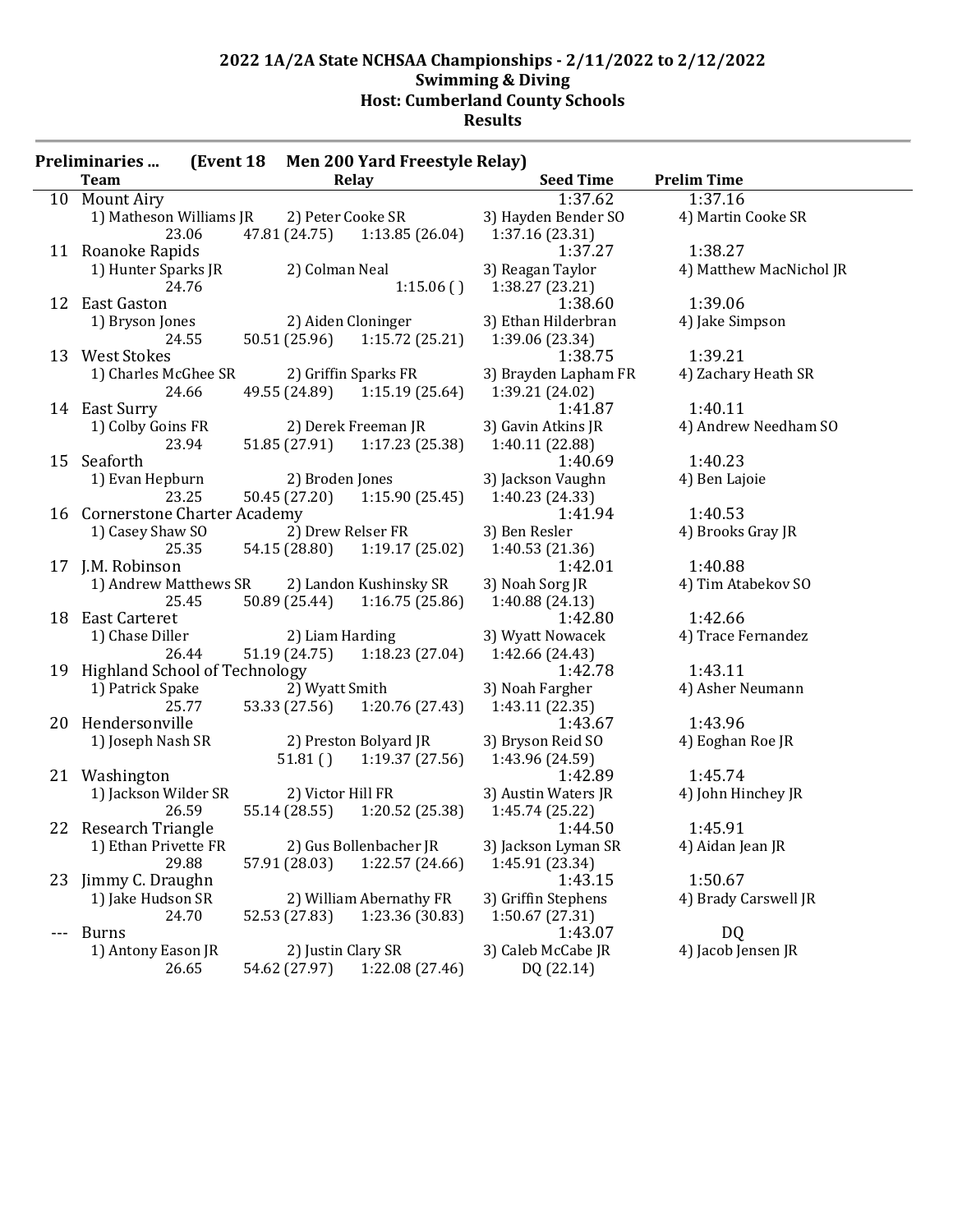|    | <b>Women 100 Yard Backstroke</b><br>Event 19      |              |          |                                      |                         |              |  |
|----|---------------------------------------------------|--------------|----------|--------------------------------------|-------------------------|--------------|--|
|    | State:<br>A/AA                                    | 54.64 # 2016 |          |                                      | Lexi Souther (Parkwood) |              |  |
|    | <b>State Record:</b><br>49.61 @ 2022              |              |          | <b>Claire Curzan (Cardinal Gibb)</b> |                         |              |  |
|    |                                                   | 54.80        | $AA - A$ | 55.92 AA-C                           |                         |              |  |
|    | <b>Finals Time</b><br>Yr<br>School<br><b>Name</b> |              |          |                                      |                         |              |  |
|    | <b>Championship Final</b>                         |              |          |                                      |                         |              |  |
| 1  | Mary Shanahan                                     |              | SO.      | <b>ENORV</b>                         | 55.73                   | $AA-C$       |  |
| 2  | Leah Sandock                                      |              | SR.      | <b>UACAD</b>                         | 58.78                   | 17           |  |
| 3  | Lily Fender                                       |              | SO.      | <b>MTHG</b>                          | 1:00.62                 | 16           |  |
| 4  | Emilia Wolff                                      |              | SR       | RALCH                                | 1:01.09                 | 15           |  |
| 5  | Catherine Walsh                                   |              | IR       | <b>CTKNG</b>                         | 1:02.68                 | 14           |  |
| 6  | Kaylie Neighbors                                  |              | IR       | CORNR                                | 1:02.81                 | 13           |  |
| 7  | Kara Bryant                                       |              | IR       | <b>NSURR</b>                         | 1:02.92                 | 12           |  |
| 8  | Bella McGee                                       |              | IR       | <b>NSTAN</b>                         | 1:03.80                 | 11           |  |
|    | <b>Consolation Final</b>                          |              |          |                                      |                         |              |  |
| 9  | Scarlett Duncan                                   |              |          | IR PLP                               | 1:04.44                 | 9            |  |
| 10 | Gianna D'Amato                                    |              | IR       | LCHAR                                | 1:04.51                 | 7            |  |
| 11 | Chloe Hedrick                                     |              | SR       | <b>NEWCO</b>                         | 1:05.00                 | 6            |  |
| 12 | Mia Matthews                                      |              | IR       | <b>UACAD</b>                         | 1:05.03                 | 5            |  |
| 13 | Anneliese Pinnell                                 |              | SO.      | <b>ENORV</b>                         | 1:05.12                 | 4            |  |
| 14 | Charley Howard                                    |              |          | SEAFR                                | 1:05.41                 | 3            |  |
| 15 | Rhyannon Reasoner                                 |              | SO.      | <b>DRAUG</b>                         | 1:06.74                 | 2            |  |
| 16 | Maggie Murray                                     |              |          | <b>ECART</b>                         | 1:07.70                 | $\mathbf{1}$ |  |

#### **Event 19 Women 100 Yard Backstroke**

|               | <b>Name</b>            | Yr        | <b>School</b> | <b>Prelim Time</b> |
|---------------|------------------------|-----------|---------------|--------------------|
|               | <b>Preliminaries</b>   |           |               |                    |
| 1             | Mary Shanahan          | SO.       | <b>ENORV</b>  | 57.08              |
| $\mathcal{L}$ | Leah Sandock           |           | SR UACAD      | 58.78              |
| 3             | Lily Fender            | SO.       | <b>MTHG</b>   | 1:01.08            |
| 4             | Emilia Wolff           | SR.       | <b>RALCH</b>  | 1:01.46            |
| 5             | Kara Bryant            | IR        | <b>NSURR</b>  | 1:01.90            |
| 6             | Kaylie Neighbors       | IR        | CORNR         | 1:02.68            |
| 7             | Catherine Walsh        | IR        | <b>CTKNG</b>  | 1:03.31            |
| 8             | Bella McGee            | IR        | <b>NSTAN</b>  | 1:04.28            |
| 9             | Scarlett Duncan        | IR        | <b>PLP</b>    | 1:04.55            |
| 10            | Chloe Hedrick          | SR        | NEWCO         | 1:04.85            |
| 11            | Mia Matthews           | IR        | <b>UACAD</b>  | 1:05.10            |
| 12            | Anneliese Pinnell      | SO.       | <b>ENORV</b>  | 1:05.76            |
| 13            | Gianna D'Amato         | IR        | <b>LCHAR</b>  | 1:06.00            |
| 14            | Charley Howard         |           | <b>SEAFR</b>  | 1:06.45            |
| 15            | Maggie Murray          |           | <b>ECART</b>  | 1:07.23            |
| 16            | Rhyannon Reasoner      | SO.       | <b>DRAUG</b>  | 1:07.25            |
| 17            | <b>Shaelee Burgess</b> | IR        | <b>CTKNG</b>  | 1:07.58            |
| 18            | Isabella Wolff         | SR.       | <b>RALCH</b>  | 1:07.58            |
| 19            | Kassie Jensen          | SR        | <b>BRADP</b>  | 1:07.60            |
| 20            | Lily Storie            | SO.       | <b>PLP</b>    | 1:08.53            |
| 21            | Ava Morris             | FR        | <b>SALS</b>   | 1:08.63            |
| 22            | Haley Joyce            | IR        | <b>ESURR</b>  | 1:08.75            |
| 23            | Maci Holshouser        | <b>SR</b> | <b>NSTAN</b>  | 1:10.17            |
| 24            | Ashlin Wootton         | IR        | VOYAG         | 1:12.30            |

|              | <b>Men 100 Yard Backstroke</b><br><b>Event 20</b> |          |              |                                             |              |
|--------------|---------------------------------------------------|----------|--------------|---------------------------------------------|--------------|
|              | A/AA<br>State:                                    |          |              | 47.82 # 2019 Thomas Hamlet (Bishop McGuin.) |              |
|              | <b>State Record:</b>                              |          |              | 47.82 @ 2019 Thomas Hamlet (Bishop McGuin)  |              |
|              | 49.38                                             | $AA - A$ | 50.37 AA-C   |                                             |              |
|              | Name                                              | Yr       | School       | <b>Finals Time</b>                          |              |
|              | <b>Championship Final</b>                         |          |              |                                             |              |
| $\mathbf{1}$ | Matheson Williams                                 | IR       | MAIRY        | 54.80                                       | 20           |
| 2            | Tim Gaylord                                       | SO.      | <b>MCGNS</b> | 55.04                                       | 17           |
| 3            | Nelson Simmons                                    | IR       | CORVN        | 55.90                                       | 16           |
| 4            | Jake Simpson                                      |          | EGAST        | 56.10                                       | 15           |
| 5.           | Jacob Navarro                                     | SΟ       | COMSD        | 56.87                                       | 14           |
| 6            | Ganning Xu                                        | IR       | <b>NCSSM</b> | 57.74                                       | 13           |
| 7            | Jonathan Liang                                    | IR       | <b>NCSSM</b> | 57.82                                       | 12           |
| 8            | Jack Frank                                        | SO.      | <b>ENORV</b> | 57.91                                       | 11           |
|              | <b>Consolation Final</b>                          |          |              |                                             |              |
|              | 9 Jacob Pote                                      | FR       | <b>CTKNG</b> | 57.45                                       | 9            |
| 10           | Noah Humphrey                                     | SO.      | PLP          | 57.74                                       | 7            |
| 11           | Owen Sypolt                                       |          | IR PLP       | 58.99                                       | 6            |
| 12           | Ryan Agan                                         |          | <b>NASHC</b> | 59.18                                       | 5            |
| 13           | Andrew Needham                                    | SO.      | <b>ESURR</b> | 59.31                                       | 4            |
|              | 14 Kyle Su                                        | FR       | RALCH        | 59.44                                       | 3            |
| 15           | Lucas Malta                                       | FR       | LCHAR        | 1:00.33                                     | 2            |
| 16           | Casey Shaw                                        | SO.      | <b>CORNR</b> | 1:00.59                                     | $\mathbf{1}$ |

## **Event 20 Men 100 Yard Backstroke**

|              | Name               | Yr             | School       | <b>Prelim Time</b> |
|--------------|--------------------|----------------|--------------|--------------------|
|              | Preliminaries      |                |              |                    |
| $\mathbf{1}$ | Matheson Williams  | IR             | <b>MAIRY</b> | 55.25              |
| 2            | Tim Gaylord        | SO.            | <b>MCGNS</b> | 55.30              |
| 3            | Nelson Simmons     | IR             | CORVN        | 56.28              |
| 4            | Jack Frank         | S <sub>O</sub> | <b>ENORV</b> | 56.32              |
| 5            | Jacob Navarro      | SO.            | COMSD        | 56.90              |
| 6            | Jonathan Liang     | IR             | <b>NCSSM</b> | 57.32              |
| 7            | Jake Simpson       |                | EGAST        | 57.65              |
| 8            | Ganning Xu         |                | IR NCSSM     | 57.69              |
| 9            | Jacob Pote         |                | FR CTKNG     | 57.73              |
| 10           | Noah Humphrey      | SO.            | <b>PLP</b>   | 57.87              |
| 11           | Ryan Agan          |                | NASHC        | 57.95              |
| 12           | Casey Shaw         | SO.            | <b>CORNR</b> | 58.81              |
| 13           | Andrew Needham     | SO.            | <b>ESURR</b> | 58.84              |
| 14           | Owen Sypolt        |                | IR PLP       | 58.91              |
| 15           | Lucas Malta        |                | FR LCHAR     | 59.47              |
| 16           | Kyle Su            | FR             | RALCH        | 1:00.83            |
| 17           | Martin Cooke       | SR             | <b>MAIRY</b> | 1:01.51            |
| 18           | Henry Shook        | SR             | PLP          | 1:01.72            |
| 19           | Nick Calarco       |                | IR COMSD     | 1:02.31            |
| 20           | Kai Laster         |                | JR GSD       | 1:02.81            |
| 21           | Jackson Graves     | SO.            | <b>NSURR</b> | 1:03.16            |
| 22           | Bridger Stewardson |                | FR VNCCH     | 1:04.21            |
| 23           | Noah Curtis        | FR             | <b>RALCH</b> | 1:04.74            |
| $---$        | Lance Norris       |                | SR NASHC     | <b>DFS</b>         |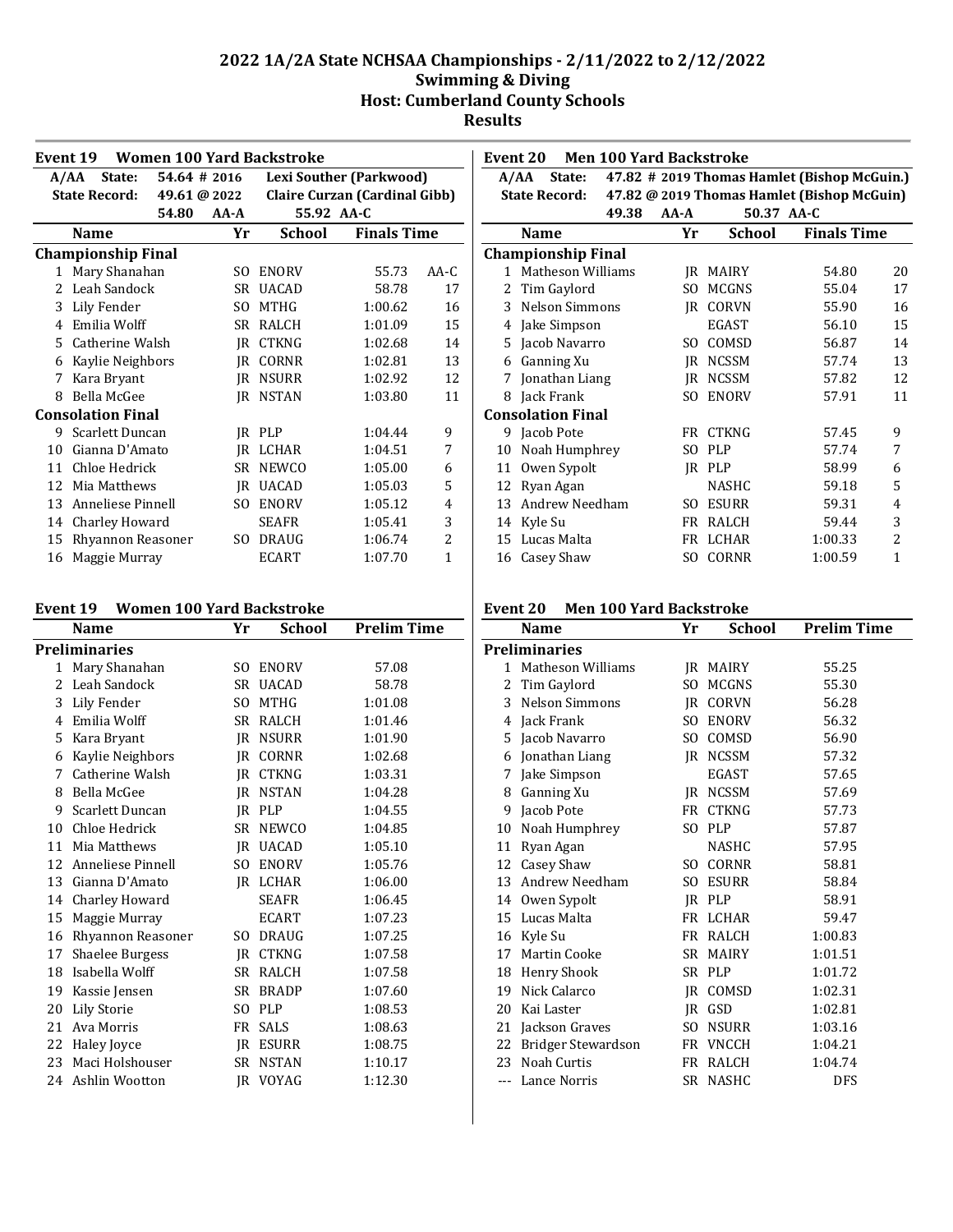|              | <b>Women 100 Yard Breaststroke</b><br>Event 21                |        |              |              |                |  |  |
|--------------|---------------------------------------------------------------|--------|--------------|--------------|----------------|--|--|
|              | State: 1:02.11 # 2021 Jennah Fadely (Jordan-Matthews)<br>A/AA |        |              |              |                |  |  |
|              | State Record: 1:00.35 @ 2021 Kaylee Hamblin (Parkwood)        |        |              |              |                |  |  |
|              | 1:02.58                                                       | $AA-A$ |              | 1:03.80 AA-C |                |  |  |
|              | <b>Finals Time</b><br><b>School</b><br>Name<br>Yr             |        |              |              |                |  |  |
|              | <b>Championship Final</b>                                     |        |              |              |                |  |  |
| $\mathbf{1}$ | Skylar Jones                                                  |        | FR SOWAK     | 1:09.30      | 20             |  |  |
| 2            | Meredith Tucker                                               | IR     | COMSD        | 1:09.69      | 17             |  |  |
| 3            | Leah Simpson                                                  | SR     | <b>NCSSM</b> | 1:10.05      | 16             |  |  |
| 4            | Mattie Wells                                                  | IR     | <b>ELKIN</b> | 1:11.44      | 15             |  |  |
| 5.           | Sedessa Hatcher                                               |        | <b>EWILK</b> | 1:11.92      | 14             |  |  |
| 6            | <b>Heather Duckworth</b>                                      | SR -   | <b>CTKNG</b> | 1:12.42      | 13             |  |  |
| 7            | Sophia Pirrwitz                                               | SO.    | <b>MCMHL</b> | 1:13.64      | 12             |  |  |
| 8            | Chloe Little                                                  | SR.    | <b>OWEN</b>  | 1:13.81      | 11             |  |  |
|              | <b>Consolation Final</b>                                      |        |              |              |                |  |  |
|              | 9 Jessica Sawyers                                             |        | SR MAIRY     | 1:13.39      | 9              |  |  |
| 10           | Kristina Dontino                                              | SO.    | <b>PLP</b>   | 1:13.46      | 7              |  |  |
| 11           | Katie Hu                                                      | FR     | RALCH        | 1:14.15      | 6              |  |  |
| 12           | Kora Powell                                                   | SR.    | <b>LCHAR</b> | 1:14.85      | 5              |  |  |
| 13           | Gwyn Benkusky                                                 |        | <b>MNTEO</b> | 1:15.42      | 4              |  |  |
| 14           | Claire Hull                                                   | FR     | <b>ESURR</b> | 1:15.68      | 3              |  |  |
| 15           | Campbell Kolbay                                               | FR     | <b>PLP</b>   | 1:16.50      | $\overline{c}$ |  |  |
| 16           | Kailen Craddock                                               | SO.    | <b>VNCCH</b> | 1:16.93      | $\mathbf{1}$   |  |  |

| Event 21 |  |  |  | <b>Women 100 Yard Breaststroke</b> |
|----------|--|--|--|------------------------------------|
|----------|--|--|--|------------------------------------|

|    | <b>Name</b>        | Yr  | <b>School</b> | <b>Prelim Time</b> |
|----|--------------------|-----|---------------|--------------------|
|    | Preliminaries      |     |               |                    |
|    | 1 Meredith Tucker  |     | IR COMSD      | 1:09.11            |
| 2  | Leah Simpson       |     | SR NCSSM      | 1:10.07            |
| 3  | Skylar Jones       |     | FR SOWAK      | 1:10.69            |
| 4  | Mattie Wells       |     | IR ELKIN      | 1:10.75            |
|    | 5 Sedessa Hatcher  |     | EWILK         | 1:11.58            |
| 6  | Heather Duckworth  |     | SR CTKNG      | 1:12.44            |
| 7  | Sophia Pirrwitz    | SO. | MCMHL         | 1:12.81            |
| 8  | Chloe Little       |     | SR OWEN       | 1:13.22            |
| 9  | Kristina Dontino   |     | SO PLP        | 1:13.41            |
| 10 | Katie Hu           |     | FR RALCH      | 1:13.81            |
| 11 | Claire Hull        | FR  | <b>ESURR</b>  | 1:14.53            |
|    | 12 Jessica Sawyers |     | SR MAIRY      | 1:15.01            |
|    | 13 Kora Powell     |     | SR LCHAR      | 1:15.55            |
| 14 | Kailen Craddock    |     | SO VNCCH      | 1:15.72            |
| 15 | Gwyn Benkusky      |     | <b>MNTEO</b>  | 1:16.19            |
| 16 | Campbell Kolbay    |     | FR PLP        | 1:16.71            |
|    | 17 Joliegh Connor  |     | PERQU         | 1:16.82            |
|    | 18 Olivia Lasarsky |     | SR LCHAR      | 1:17.23            |
| 19 | Addy McDonough     |     | FR PLP        | 1:17.31            |
| 20 | Kayla Liang        |     | IR RALCH      | 1:17.61            |
| 21 | Amelia Lachowski   |     | SO CTKNG      | 1:17.91            |
| 22 | Kate Ragsdale      |     | SO RALCH      | 1:18.59            |
| 23 | Elsa Quam          | SO. | OWEN          | 1:20.14            |
|    | 24 Sara Coffey     |     | FR MCGNS      | 1:21.45            |
|    |                    |     |               |                    |

|    | <b>Men 100 Yard Breaststroke</b><br>Event 22 |                 |        |                               |                    |        |  |  |  |
|----|----------------------------------------------|-----------------|--------|-------------------------------|--------------------|--------|--|--|--|
|    | A/AA<br>State:                               | $53.65 \# 2020$ |        | Tim Connery (Christ the King) |                    |        |  |  |  |
|    | <b>State Record:</b>                         | 53.65 @ 2020    |        | Tim Connery (Christ the King) |                    |        |  |  |  |
|    |                                              | 55.84           | $AA-A$ | 56.98 AA-C                    |                    |        |  |  |  |
|    | <b>Name</b>                                  |                 | Yr     | School                        | <b>Finals Time</b> |        |  |  |  |
|    | <b>Championship Final</b>                    |                 |        |                               |                    |        |  |  |  |
|    | 1 Jack Zamudio                               |                 | SR     | <b>ELKIN</b>                  | 56.21              | $AA-C$ |  |  |  |
| 2  | Marshall Wells                               |                 | IR     | <b>ELKIN</b>                  | 58.26              | 17     |  |  |  |
| 3  | Lucas Wilson                                 |                 | SR.    | <b>RALCH</b>                  | 58.31              | 16     |  |  |  |
| 4  | <b>Topher Roberts</b>                        |                 | IR     | <b>NCSSM</b>                  | 59.14              | 15     |  |  |  |
| 5. | Austin Hartsell                              |                 | IR     | COMSD                         | 1:00.32            | 14     |  |  |  |
| 6  | Asher Neumann                                |                 |        | <b>HIGHT</b>                  | 1:00.40            | 13     |  |  |  |
| 7  | John Cox                                     |                 |        | ALLEG                         | 1:00.43            | 12     |  |  |  |
| 8  | Evan Hepburn                                 |                 |        | <b>SEAFR</b>                  | 1:01.75            | 11     |  |  |  |
|    | <b>Consolation Final</b>                     |                 |        |                               |                    |        |  |  |  |
|    | 9 Jake Deng                                  |                 | SR.    | <b>NCSSM</b>                  | 1:02.61            | 9      |  |  |  |
| 10 | Leon Zhang                                   |                 | FR     | <b>RALCH</b>                  | 1:02.99            | 7      |  |  |  |
| 11 | Christopher Kafitz                           |                 | IR     | GSD                           | 1:03.50            | 6      |  |  |  |
| 12 | Mason Greene                                 |                 | IR     | MTISL                         | 1:05.25            | 5      |  |  |  |
| 13 | Collin Overby                                |                 | IR     | <b>ENORV</b>                  | 1:05.93            | 4      |  |  |  |
| 14 | Tim Atabekov                                 |                 | SO.    | <b>IMROB</b>                  | 1:06.55            | 3      |  |  |  |
|    | 15 Jack Huo                                  |                 | SR     | <b>NCSSM</b>                  | 1:06.95            | 2      |  |  |  |
|    | 16 Logan Page                                |                 | SO     | <b>FRKAC</b>                  | 1:07.32            | 1      |  |  |  |

## **Event 22 Men 100 Yard Breaststroke**

|                | Name                     | Yr             | School       | <b>Prelim Time</b> |
|----------------|--------------------------|----------------|--------------|--------------------|
|                | Preliminaries            |                |              |                    |
|                | 1 Jack Zamudio           |                | SR ELKIN     | 57.78              |
| $\overline{2}$ | Lucas Wilson             | SR             | RALCH        | 58.85              |
|                | 3 Marshall Wells         | <b>IR</b>      | <b>ELKIN</b> | 59.04              |
| 4              | <b>Topher Roberts</b>    | IR             | <b>NCSSM</b> | 59.24              |
| 5              | John Cox                 |                | ALLEG        | 59.61              |
| 6              | <b>Austin Hartsell</b>   |                | IR COMSD     | 1:01.07            |
| 7              | Asher Neumann            |                | <b>HIGHT</b> | 1:01.13            |
| 8              | Evan Hepburn             |                | <b>SEAFR</b> | 1:02.19            |
| 9              | Jake Deng                | SR.            | <b>NCSSM</b> | 1:02.94            |
| 10             | Christopher Kafitz       | IR             | GSD          | 1:03.81            |
| 11             | Mason Greene             | IR             | MTISL        | 1:04.09            |
| 12             | Leon Zhang               |                | FR RALCH     | 1:04.20            |
|                | 13 Tim Atabekov          | S <sub>O</sub> | JMROB        | 1:05.34            |
| 14             | Collin Overby            |                | JR ENORV     | 1:05.68            |
| 15             | Jack Huo                 |                | SR NCSSM     | 1:06.85            |
| 16             | Logan Page               | SO.            | <b>FRKAC</b> | 1:07.10            |
|                | 17 John Hinchey          |                | IR WASHG     | 1:07.68            |
| 18             | <b>Connor MacDermott</b> |                | SR LNGTR     | 1:07.80            |
| 19             | Asher Allebach           |                | FR PLP       | 1:08.25            |
| 20             | Carson Gilliam           |                | SR TJCA      | 1:08.27            |
| 21             | Dylan Law                |                | SR REIDS     | 1:08.46            |
| 22             | Carter Johnson           |                | EGAST        | 1:08.48            |
| 23             | Connor Logue             | SO.            | <b>MTISL</b> | 1:09.13            |
| 24             | Nathan Tran              |                | IR PLP       | 1:09.31            |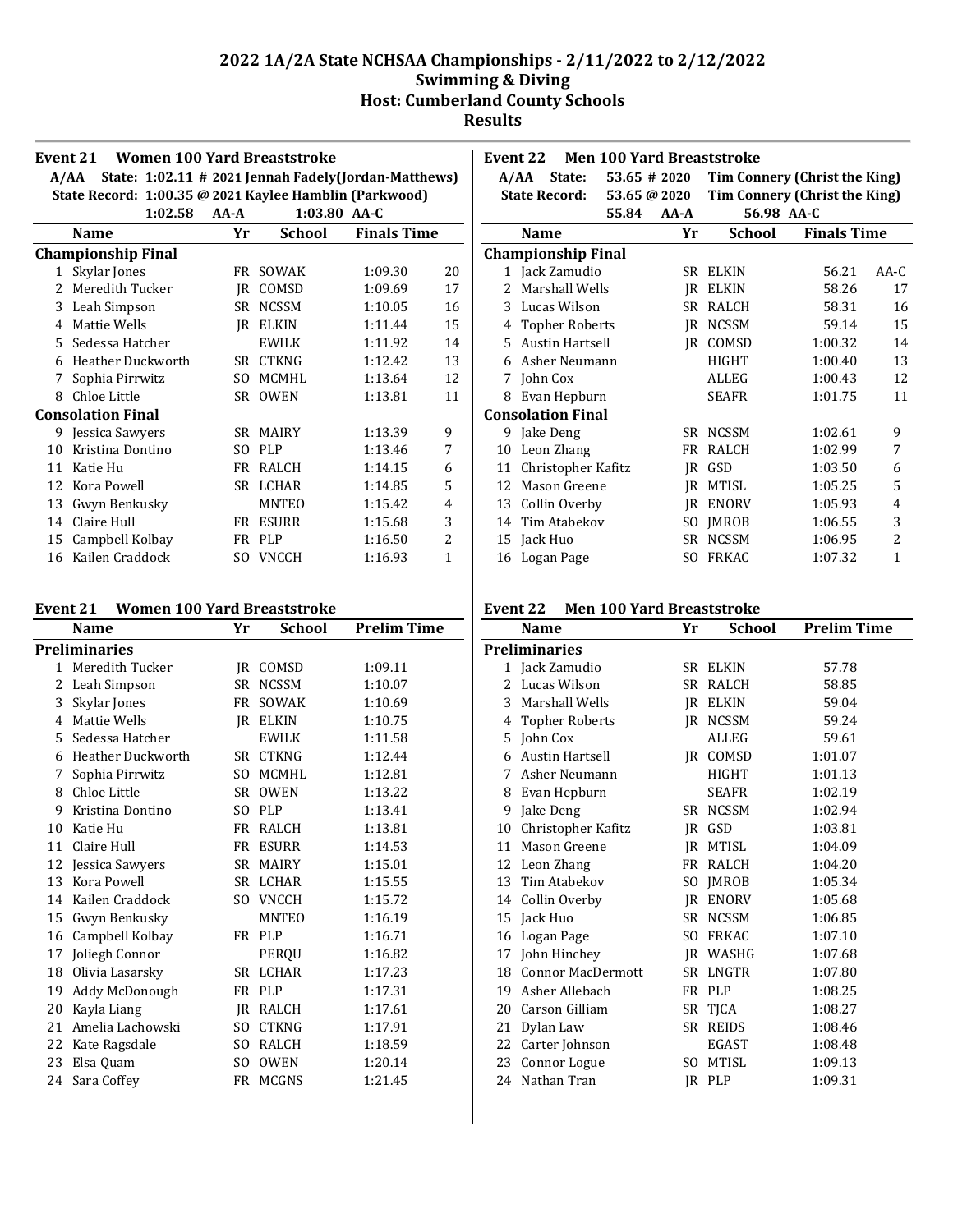| <b>Event 23</b> |                                      |                        | <b>Women 400 Yard Freestyle Relay</b> |                   |                           |                              |                       |               |
|-----------------|--------------------------------------|------------------------|---------------------------------------|-------------------|---------------------------|------------------------------|-----------------------|---------------|
|                 | A/AA State: 3:32.16                  |                        | #<br>2012                             |                   | <b>Raleigh Charter</b>    |                              |                       |               |
|                 | State Record: 3:22.15 @              |                        | 2014                                  |                   | <b>Charlotte Catholic</b> |                              |                       |               |
|                 |                                      | 3:27.65 AA-A           |                                       |                   | 3:31.02 AA-C              |                              |                       |               |
|                 | <b>Team</b>                          |                        |                                       |                   | <b>Relay</b>              | <b>Prelim Time</b>           | <b>Finals Time</b>    | <b>Points</b> |
|                 | <b>Championship Final</b><br>1 Elkin |                        |                                       |                   |                           | 3:46.67                      | 3:43.34               | 40            |
|                 |                                      | 1) Morgan Wiles SO     |                                       |                   | 2) Amelia Presley JR      | 3) Mattie Wells JR           | 4) Sophie Welborn SO  |               |
|                 |                                      | 26.51                  | 55.60 (55.60)                         |                   | 1:22.13 (26.53)           | 1:52.23 (56.63)              |                       |               |
|                 | 2:19.39(27.16)                       |                        | 2:50.05 (57.82)                       |                   | 3:14.78 (24.73)           | 3:43.34 (53.29)              |                       |               |
|                 | 2 Lincoln Charter                    |                        |                                       |                   |                           | 3:47.23                      | 3:46.94               | 34            |
|                 |                                      | 1) Grace Wilson JR     |                                       |                   | 2) Brooklyn DeCann JR     | 3) Gianna D'Amato JR         | 4) Jade Chamblee JR   |               |
|                 |                                      | 27.09                  | 55.82 (55.82)                         |                   | 1:23.00 (27.18)           | 1:52.82 (57.00)              |                       |               |
|                 | 2:20.20 (27.38)                      |                        | 2:50.39(57.57)                        |                   | 3:17.15(26.76)            | 3:46.94 (56.55)              |                       |               |
|                 | 3 Mountain Island Charter            |                        |                                       |                   |                           | 3:48.23                      | 3:48.04               | 32            |
|                 |                                      | 1) Sydney Strauss SR   |                                       | 2) Emily Heil SO  |                           | 3) Keara Wiley SR            | 4) Cailyn Oliverio SR |               |
|                 |                                      | 29.08                  | 1:00.31 (1:00.31)                     |                   | 1:26.84(26.53)            | 1:56.97 (56.66)              |                       |               |
|                 | 2:23.11(26.14)                       |                        | 2:53.14(56.17)                        |                   | 3:19.32 (26.18)           | 3:48.04 (54.90)              |                       |               |
|                 |                                      |                        | 4 Community School of Davidson        |                   |                           | 3:49.16                      | 3:48.25               | 30            |
|                 | 1) Celia Brown SO                    |                        |                                       |                   | 2) Meredith Tucker JR     | 3) Melia Brown JR            | 4) Eliana White JR    |               |
|                 |                                      | 28.21                  | 58.51 (58.51)                         |                   | 1:25.65(27.14)            | 1:56.20 (57.69)              |                       |               |
|                 | 2:24.52 (28.32)                      |                        | 2:55.37(59.17)                        |                   | 3:20.38(25.01)            | 3:48.25 (52.88)              |                       |               |
|                 | 5 Union Academy                      |                        |                                       |                   |                           | 3:50.83                      | 3:48.28               | 28            |
|                 |                                      | 1) Claire Carpenter SR |                                       |                   | 2) Amelia Lawrence FR     | 3) Mia Matthews JR           | 4) Leah Sandock SR    |               |
|                 |                                      | 27.91                  | 57.65 (57.65)                         |                   | 1:26.72 (29.07)           | 1:59.21 (1:01.56)            |                       |               |
| 6               | 2:26.16(26.95)<br>Pine Lake Prep     |                        | 2:56.68 (57.47)                       |                   | 3:21.09 (24.41)           | 3:48.28 (51.60)<br>3:52.58   | 3:53.41               | 26            |
|                 |                                      | 1) Addy McDonough FR   |                                       |                   | 2) Tieran Sullivan SR     | 3) Kristina Dontino SO       | 4) Scarlett Duncan JR |               |
|                 |                                      | 27.95                  | 58.20 (58.20)                         |                   | 1:26.35(28.15)            | 1:57.91 (59.71)              |                       |               |
|                 | 2:25.41 (27.50)                      |                        | 2:56.89(58.98)                        |                   | 3:23.44(26.55)            | 3:53.41 (56.52)              |                       |               |
|                 | 7 Christ the King                    |                        |                                       |                   |                           | 4:01.66                      | 3:59.21               | 24            |
|                 | 1) Julia Filiault FR                 |                        |                                       | 2) Lily Miller SO |                           | 3) Grace Miller FR           | 4) Catherine Walsh JR |               |
|                 |                                      | 27.96                  |                                       | 58.13 (58.13)     | 1:28.02 (29.89)           | 2:01.28 (1:03.15)            |                       |               |
|                 |                                      | 2:29.39(28.11)         | 3:01.34(1:00.06)                      |                   | 3:28.79 (27.45)           | 3:59.21 (57.87)              |                       |               |
| 8               | Research Triangle                    |                        |                                       |                   |                           | 3:59.53                      | 4:01.59               | 22            |
|                 | 1) Lilly Barron JR                   |                        |                                       |                   | 2) Julia Moody SO         | 3) Natalie Weaver SO         | 4) Natalie Cooper FR  |               |
|                 |                                      | 29.41                  | 1:00.73(1:00.73)                      |                   | 1:30.33(29.60)            | 2:05.81 (1:05.08)            |                       |               |
|                 |                                      | 2:34.52(28.71)         | 3:05.83(1:00.02)                      |                   | 3:32.28(26.45)            | 4:01.59(55.76)               |                       |               |
|                 | <b>Consolation Final</b>             |                        |                                       |                   |                           |                              |                       |               |
|                 | 9 Raleigh Charter                    |                        |                                       |                   |                           | 4:02.19                      | 4:01.72               | 18            |
|                 | 1) Yuhe Jing SO                      |                        |                                       |                   | 2) Erin Starbuck JR       | 3) Kayla Liang JR            | 4) Emilia Wolff SR    |               |
|                 |                                      |                        | 28.75 1:01.54 (1:01.54)               |                   |                           | 2:03.59 (1:02.05)            |                       |               |
|                 |                                      | 2:32.53 (28.94)        | 3:04.43(1:00.84)                      |                   | 3:31.57(27.14)            | 4:01.72 (57.29)              | 4:06.95               | 14            |
|                 | 10 Salisbury                         | 1) Sage Huffman SR     |                                       | 2) Lucy Heilig SO |                           | 4:13.07<br>3) Kate Burton JR | 4) Ava Morris FR      |               |
|                 |                                      | 28.89                  | 1:00.23(1:00.23)                      |                   |                           | 2:05.64(1:05.41)             |                       |               |
|                 | 2:35.88 (30.24)                      |                        | 3:09.77(1:04.13)                      |                   | 3:36.46 (26.69)           | 4:06.95(57.18)               |                       |               |
|                 | 11 Hendersonville                    |                        |                                       |                   |                           | 4:09.80                      | 4:07.02               | 12            |
|                 | 1) Leila Doyle SO                    |                        |                                       |                   | 2) Mary Ashley SR         | 3) Adelaide DiMeglio JR      | 4) Taryn Keyzer SR    |               |
|                 |                                      | 29.21                  | 1:02.00(1:02.00)                      |                   | 1:31.87 (29.87)           | 2:04.59 (1:02.59)            |                       |               |
|                 |                                      | 2:35.09(30.50)         | 3:08.10(1:03.51)                      |                   | 3:36.38 (28.28)           | 4:07.02 (58.92)              |                       |               |
|                 | 12 Bishop McGuinness                 |                        |                                       |                   |                           | 4:12.08                      | 4:10.21               | 10            |
|                 |                                      | 1) MacKenzie Bowen FR  |                                       |                   | 2) Clare Coxwell SR       | 3) Karstin Workman FR        | 4) Sarah Cotell SR    |               |
|                 |                                      |                        | 31.32 1:03.10 (1:03.10)               |                   | 1:32.80(29.70)            | 2:06.78 (1:03.68)            |                       |               |
|                 |                                      | 2:36.37(29.59)         | 3:08.62(1:01.84)                      |                   | 3:37.69 (29.07)           | 4:10.21 (1:01.59)            |                       |               |
|                 | 13 Franklin Academy                  |                        |                                       |                   |                           | 4:13.50                      | 4:11.13               | 8             |
|                 | 1) Ava Riggs SR                      |                        |                                       |                   | 2) Ana Ocampo SR          | 3) Brianna Rivers SR         | 4) Emilie Phillips FR |               |
|                 |                                      |                        | 29.45 1:01.97 (1:01.97)               |                   | 1:33.21 (31.24)           | 2:09.97 (1:08.00)            |                       |               |
|                 |                                      | 2:40.55(30.58)         | 3:13.36 (1:03.39)                     |                   | 3:40.62 (27.26)           | 4:11.13(57.77)               |                       |               |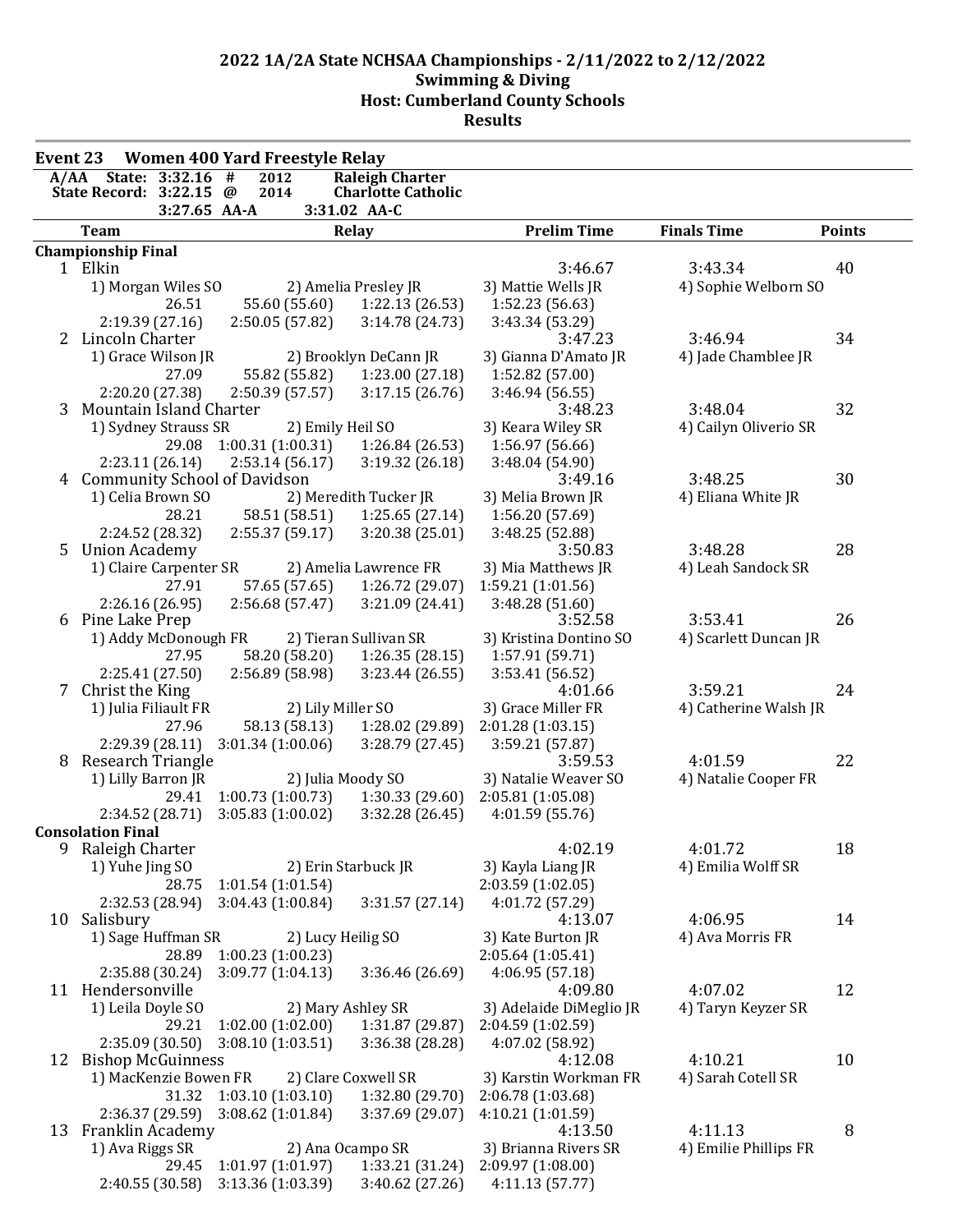| <b>Consolation Final</b> |                                     | (Event 23                           |                       |                 | <b>Women 400 Yard Freestyle Relay)</b> |                    |               |
|--------------------------|-------------------------------------|-------------------------------------|-----------------------|-----------------|----------------------------------------|--------------------|---------------|
| Team                     |                                     | Relay                               |                       |                 | <b>Prelim Time</b>                     | <b>Finals Time</b> | <b>Points</b> |
| 14                       | NC School of Science and Math       |                                     | 4:09.18               | 4:11.56         | 6                                      |                    |               |
|                          | 1) Jolie Duquene JR                 |                                     | 2) Josie Barboriak SR |                 | 3) Madison Elias SR                    | 4) Leah Simpson SR |               |
|                          |                                     | $30.47 \quad 1:04.25 \ (1:04.25)$   |                       | 1:33.43 (29.18) | 2:06.24(1:01.99)                       |                    |               |
|                          | $2:39.07(32.83)$ $3:15.75(1:09.51)$ |                                     |                       | 3:42.49(26.74)  | 4:11.56(55.81)                         |                    |               |
| 15                       | Charles D. Owen                     |                                     |                       |                 | 4:16.41                                | 4:21.62            | 4             |
|                          | 1) Isabella White SO                |                                     | 2) Elsa Quam SO       |                 | 3) Olivia Hale SR                      | 4) Chloe Little SR |               |
|                          | 30.48                               | $1:04.72(1:04.72)$ $1:37.22(32.50)$ |                       |                 | 2:13.16(1:08.44)                       |                    |               |
|                          | 2:43.86 (30.70)                     |                                     |                       | 3:47.93()       | 4:21.62()                              |                    |               |
|                          | 16 North Surry                      |                                     |                       |                 | 4:17.53                                | 4:23.84            | 2             |
|                          | 1) Cassidy Hull SR                  |                                     | 2) Kalei Mauldin SR   |                 | 3) Baley Hawks JR                      | 4) Kara Bryant JR  |               |
|                          | 28.49                               | 59.58 (59.58)                       |                       | 1:35.30 (35.72) | 2:14.11(1:14.53)                       |                    |               |
|                          | 2:48.12(34.01)                      | 3:23.65(1:09.54)                    |                       | 3:52.09(28.44)  | 4:23.84(1:00.19)                       |                    |               |

## **Event 23 Women 400 Yard Freestyle Relay**

| <b>Team</b>                      |                         | <b>Relay</b>          | <b>Seed Time</b>       | <b>Prelim Time</b>    |  |  |
|----------------------------------|-------------------------|-----------------------|------------------------|-----------------------|--|--|
| <b>Preliminaries</b>             |                         |                       |                        |                       |  |  |
| 1 Elkin                          |                         |                       | 3:46.22                | 3:46.67               |  |  |
| 1) Morgan Wiles SO               |                         | 2) Amelia Presley JR  | 3) Mattie Wells JR     | 4) Sophie Welborn SO  |  |  |
| 27.19                            | 57.00 (57.00)           | 1:23.03 (26.03)       | 1:53.53(56.53)         |                       |  |  |
| 2:21.40 (27.87)                  | 2:53.02 (59.49)         | 3:18.28(25.26)        | 3:46.67(53.65)         |                       |  |  |
| 2 Lincoln Charter                |                         |                       | 3:45.38                | 3:47.23               |  |  |
| 1) Grace Wilson JR               |                         | 2) Brooklyn DeCann JR | 3) Gianna D'Amato JR   | 4) Jade Chamblee JR   |  |  |
| 27.14                            | 56.27 (56.27)           | 1:23.40 (27.13)       | 1:53.21 (56.94)        |                       |  |  |
| 2:20.65(27.44)                   | 2:50.99(57.78)          | 3:17.37 (26.38)       | 3:47.23 (56.24)        |                       |  |  |
| 3 Mountain Island Charter        |                         |                       | 3:47.68                | 3:48.23               |  |  |
| 1) Sydney Strauss SR             | 2) Emily Heil SO        |                       | 3) Keara Wiley SR      | 4) Cailyn Oliverio SR |  |  |
| 28.86                            | 1:00.66(1:00.66)        | 1:26.95 (26.29)       | 1:56.24 (55.58)        |                       |  |  |
| 2:22.97 (26.73)                  | 2:53.20 (56.96)         | 3:19.37 (26.17)       | 3:48.23 (55.03)        |                       |  |  |
| 4 Community School of Davidson   |                         |                       | 3:46.63                | 3:49.16               |  |  |
| 1) Celia Brown SO                |                         | 2) Meredith Tucker JR | 3) Melia Brown JR      | 4) Eliana White JR    |  |  |
| 28.34                            | 58.50 (58.50)           | 1:25.53 (27.03)       | 1:55.83 (57.33)        |                       |  |  |
| 2:24.81 (28.98)                  | 2:56.07(1:00.24)        | 3:21.72(25.65)        | 3:49.16 (53.09)        |                       |  |  |
| 5 Union Academy                  |                         |                       | 3:52.33                | 3:50.83               |  |  |
| 1) Mia Matthews JR               |                         | 2) Amelia Lawrence FR | 3) Claire Carpenter SR | 4) Leah Sandock SR    |  |  |
| 27.51                            | 58.27 (58.27)           | 1:27.66 (29.39)       | 2:01.02 (1:02.75)      |                       |  |  |
| 2:28.67(27.65)                   | 2:58.76(57.74)          | 3:23.44 (24.68)       | 3:50.83 (52.07)        |                       |  |  |
| 6 Pine Lake Prep                 |                         |                       | 4:02.86                | 3:52.58               |  |  |
| 1) Addy McDonough FR             |                         | 2) Tieran Sullivan SR | 3) Kristina Dontino SO | 4) Scarlett Duncan JR |  |  |
| 28.61                            | 59.51 (59.51)           | 1:27.22(27.71)        | 1:58.04 (58.53)        |                       |  |  |
| 2:25.42 (27.38)                  | 2:56.28 (58.24)         | 3:23.38 (27.10)       | 3:52.58 (56.30)        |                       |  |  |
| 7 Research Triangle              |                         |                       | 3:57.93                | 3:59.53               |  |  |
| 1) Lilly Barron JR               | 2) Julia Moody SO       |                       | 3) Natalie Weaver SO   | 4) Natalie Cooper FR  |  |  |
| 29.12                            | 1:00.31(1:00.31)        | 1:29.95 (29.64)       | 2:04.61 (1:04.30)      |                       |  |  |
| 2:32.87 (28.26)                  | 3:03.55(58.94)          | 3:30.40(26.85)        | 3:59.53 (55.98)        |                       |  |  |
| 8 Christ the King                |                         |                       | 4:06.21                | 4:01.66               |  |  |
| 1) Catherine Walsh JR            | 2) Lily Miller SO       |                       | 3) Julia Filiault FR   | 4) Grace Miller FR    |  |  |
| 28.43                            | 58.92 (58.92)           | 1:28.56 (29.64)       | 2:01.68 (1:02.76)      |                       |  |  |
| 2:30.13 (28.45)                  | 3:01.45(59.77)          | 3:29.97 (28.52)       | 4:01.66(1:00.21)       |                       |  |  |
| 9 Raleigh Charter                |                         |                       | 4:02.32                | 4:02.19               |  |  |
| 1) Yuhe Jing SO                  |                         | 2) Erin Starbuck JR   | 3) Kayla Liang JR      | 4) Emilia Wolff SR    |  |  |
| 28.30                            | 1:00.76(1:00.76)        | 1:30.03(29.27)        | 2:02.54 (1:01.78)      |                       |  |  |
| 2:32.59 (30.05)                  | 3:04.24(1:01.70)        | 3:31.64 (27.40)       | 4:02.19 (57.95)        |                       |  |  |
| 10 NC School of Science and Math |                         |                       | 4:31.42                | 4:09.18               |  |  |
| 1) Jolie Duquene JR              |                         | 2) Josie Barboriak SR | 3) Madison Elias SR    | 4) Leah Simpson SR    |  |  |
|                                  | 30.83 1:04.38 (1:04.38) | 1:34.23 (29.85)       | 2:07.83 (1:03.45)      |                       |  |  |
| 2:39.51 (31.68)                  | 3:14.37(1:06.54)        | 3:40.74 (26.37)       | 4:09.18 (54.81)        |                       |  |  |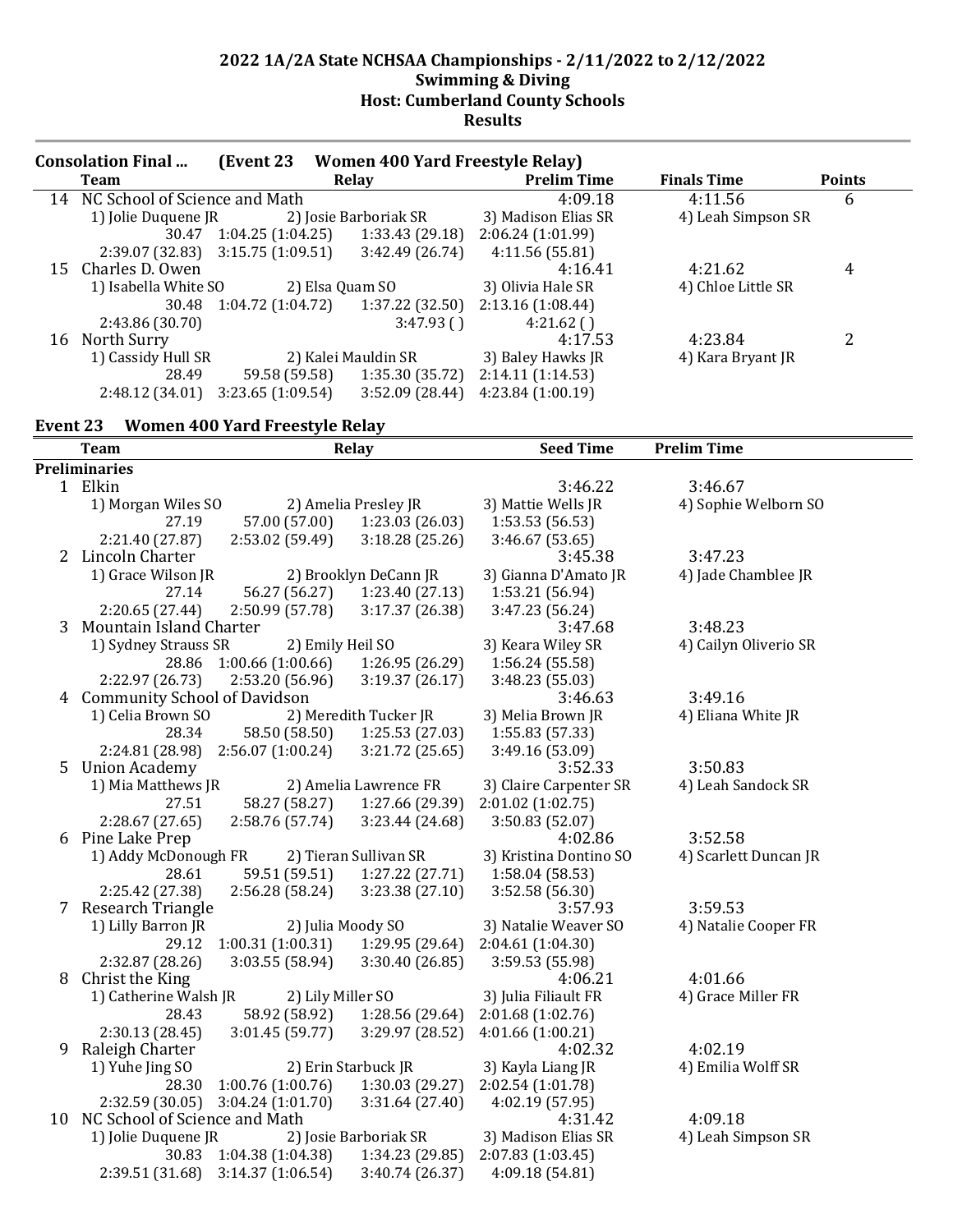| (Event 23 Women 400 Yard Freestyle Relay)<br><b>Preliminaries</b> |                         |                                                |                                                      |                                                    |                       |  |
|-------------------------------------------------------------------|-------------------------|------------------------------------------------|------------------------------------------------------|----------------------------------------------------|-----------------------|--|
| <b>Team</b>                                                       |                         |                                                | <b>Relay</b>                                         | <b>Seed Time</b>                                   | <b>Prelim Time</b>    |  |
| 11 Hendersonville                                                 |                         |                                                |                                                      | 4:07.57                                            | 4:09.80               |  |
| 1) Leila Doyle SO                                                 |                         |                                                | 2) Mary Ashley SR                                    | 3) Adelaide DiMeglio JR                            | 4) Taryn Keyzer SR    |  |
|                                                                   |                         |                                                | 28.85 1:01.68 (1:01.68) 1:31.69 (30.01)              | 2:05.50 (1:03.82)                                  |                       |  |
| 2:36.82 (31.32) 3:10.37 (1:04.87)                                 |                         |                                                | 3:38.86 (28.49)                                      | 4:09.80 (59.43)                                    |                       |  |
| 12 Bishop McGuinness                                              |                         |                                                |                                                      | 4:09.16                                            | 4:12.08               |  |
| 1) MacKenzie Bowen FR                                             |                         |                                                | 2) Clare Coxwell SR                                  | 3) Karstin Workman FR                              | 4) Sarah Cotell SR    |  |
|                                                                   |                         | 30.17 1:02.27 (1:02.27)                        | 1:32.15 (29.88)                                      | 2:06.93 (1:04.66)                                  |                       |  |
| $2:36.82(29.89)$ $3:09.40(1:02.47)$                               |                         |                                                | 3:39.01(29.61)                                       | 4:12.08(1:02.68)                                   |                       |  |
| 13 Salisbury                                                      |                         |                                                |                                                      | 4:10.19                                            | 4:13.07               |  |
| 1) Sage Huffman SR                                                |                         | 2) Lucy Heilig SO                              |                                                      | 3) Kate Burton JR                                  | 4) Ava Morris FR      |  |
|                                                                   |                         |                                                | 29.37 1:01.52 (1:01.52) 1:33.07 (31.55)              | 2:07.28 (1:05.76)                                  |                       |  |
|                                                                   |                         |                                                | $2:37.74(30.46)$ $3:12.05(1:04.77)$ $3:40.69(28.64)$ | 4:13.07 (1:01.02)                                  |                       |  |
| 14 Franklin Academy                                               |                         |                                                |                                                      | 4:15.67                                            | 4:13.50               |  |
| 1) Ava Riggs SR                                                   |                         |                                                | 2) Ana Ocampo SR                                     | 3) Brianna Rivers SR                               | 4) Emilie Phillips FR |  |
|                                                                   |                         | 29.36 1:01.49 (1:01.49)                        |                                                      | $1:33.28(31.79)$ $2:10.64(1:09.15)$                |                       |  |
| $2:41.29(30.65)$ $3:14.12(1:03.48)$                               |                         |                                                | 3:41.89(27.77)                                       | 4:13.50 (59.38)                                    |                       |  |
| 15 Charles D. Owen                                                |                         |                                                |                                                      | 4:17.80                                            | 4:16.41               |  |
| 1) Isabella White SO                                              |                         | 2) Elsa Quam SO                                |                                                      | 3) Olivia Hale SR                                  | 4) Chloe Little SR    |  |
|                                                                   |                         | 30.02 1:02.99 (1:02.99)                        | 1:34.55 (31.56)                                      | 2:10.09 (1:07.10)                                  |                       |  |
|                                                                   |                         | 3:15.43 (1:05.34)                              | 3:44.25(28.82)                                       | 4:16.41(1:00.98)                                   |                       |  |
| 16 North Surry                                                    |                         |                                                |                                                      | 4:23.61                                            | 4:17.53               |  |
| 1) Kara Bryant JR                                                 |                         |                                                | 2) Kalei Mauldin SR                                  | 3) Baley Hawks JR                                  | 4) Cassidy Hull SR    |  |
| 27.63                                                             |                         |                                                | 57.41 (57.41) 1:32.45 (35.04)                        | 2:10.21 (1:12.80)                                  |                       |  |
|                                                                   |                         | 3:18.32(1:08.11)                               | 3:46.30(27.98)                                       | 4:17.53 (59.21)                                    |                       |  |
| 17 West Stokes                                                    |                         |                                                |                                                      | 4:20.99                                            | 4:20.54               |  |
| 1) Hannah Fulp SO                                                 |                         |                                                | 2) Presley Hartle SR                                 | 3) Morgan Sargent JR                               | 4) Maggie Hill SR     |  |
|                                                                   |                         | 29.59 1:01.97 (1:01.97)                        | 1:33.75(31.78)                                       | 2:09.70 (1:07.73)                                  |                       |  |
| 2:41.69 (31.99) 3:16.92 (1:07.22)                                 |                         |                                                | 3:47.09(30.17)                                       | 4:20.54 (1:03.62)                                  |                       |  |
| 18 Highland School of Technology                                  |                         |                                                |                                                      | 4:24.95                                            | 4:20.97               |  |
| 1) Sofia Dorantes                                                 |                         |                                                | 2) Kendal Hollingsworth                              | 3) Makayla McSwain                                 | 4) Mila McNeal        |  |
|                                                                   |                         | 29.02 1:00.81 (1:00.81)                        | 1:33.24 (32.43)                                      | 2:09.27 (1:08.46)                                  |                       |  |
| 2:42.09 (32.82) 3:18.10 (1:08.83)                                 |                         |                                                | 3:47.82 (29.72)                                      | 4:20.97 (1:02.87)                                  |                       |  |
| 19 Gray Stone Day                                                 |                         |                                                |                                                      | 4:29.93                                            | 4:21.37               |  |
| 1) Sophia McGee FR                                                |                         |                                                | 2) Amy Gonzalez SO                                   | 3) Katherine Jolly JR                              | 4) Ainslee Lowry JR   |  |
|                                                                   |                         | 29.99 1:02.41 (1:02.41)                        | 1:33.80 (31.39)                                      | 2:09.05 (1:06.64)                                  |                       |  |
| 2:40.11 (31.06)                                                   |                         |                                                | 3:46.67()                                            | 4:21.37()                                          |                       |  |
| 20 East Surry                                                     |                         |                                                |                                                      | 4:21.28                                            | 4:22.08               |  |
| 1) Claire Hull FR                                                 |                         |                                                | 2) Riley Yard JR                                     | 3) Aby Caro SO                                     | 4) Haley Joyce JR     |  |
| 29.01                                                             |                         | 59.85 (59.85)                                  | 1:34.71 (34.86)                                      | 2:12.52 (1:12.67)                                  |                       |  |
| 2:44.36 (31.84)                                                   |                         |                                                | 3:49.88()                                            | 4:22.08()                                          |                       |  |
| 21 Lexington Senior                                               |                         |                                                |                                                      | 4:30.91                                            | 4:24.72               |  |
| 1) Sarah Thornhill SO                                             |                         |                                                | 2) Emma O'Connell SR                                 | 3) Mary Evann Thornhill SO 4) Waverly Blackwell SR |                       |  |
| 30.41                                                             |                         | 1:05.32 (1:05.32)                              | 1:38.99 (33.67)                                      | 2:15.38(1:10.06)                                   |                       |  |
| 2:47.05(31.67)                                                    |                         | 3:23.93(1:08.55)                               | 3:52.98 (29.05)                                      | 4:24.72 (1:00.79)                                  |                       |  |
| 22 Voyager Academy                                                |                         |                                                |                                                      | 4:29.90                                            | 4:25.44               |  |
| 1) Katelyn Elliott SO                                             |                         | 2) Lilly Bullock FR<br>32.31 1:11.62 (1:11.62) |                                                      | 3) Eloise Leonard FR                               | 4) Amelia Leonard SR  |  |
|                                                                   |                         |                                                | 1:41.59 (29.97)                                      | 2:18.18(1:06.56)                                   |                       |  |
| 2:47.30(29.12)                                                    |                         | 3:21.44(1:03.26)                               | 3:52.02(30.58)                                       | 4:25.44(1:04.00)                                   | 4:42.83               |  |
| 23 Perquimans<br>1) Hailey Bass                                   |                         | 2) Mariah Clark                                |                                                      | 4:32.21                                            |                       |  |
|                                                                   |                         |                                                |                                                      | 3) Joliegh Connor                                  | 4) Catherine Howell   |  |
| 38.66                                                             |                         | 1:20.41(1:20.41)                               | 2:00.02(39.61)                                       | 2:42.09 (1:21.68)                                  |                       |  |
| 3:11.08 (28.99)<br>Nash Central                                   |                         | 3:42.74(1:00.65)                               | 4:11.10(28.36)                                       | 4:42.83 (1:00.09)<br>4:33.16                       | <b>DQ</b>             |  |
| 1) Madeline Hart                                                  |                         |                                                | 2) Kylie Grace. Billups                              | 3) Clara Danforth                                  | 4) Arianne Spencer    |  |
|                                                                   | 28.71 1:01.74 (1:01.74) |                                                |                                                      | 2:00.48 (58.74)                                    |                       |  |
| 2:34.02 (33.54) 3:10.85 (1:10.37)                                 |                         |                                                | 3:45.58 (34.73)                                      | DQ (1:19.73)                                       |                       |  |
|                                                                   |                         |                                                |                                                      |                                                    |                       |  |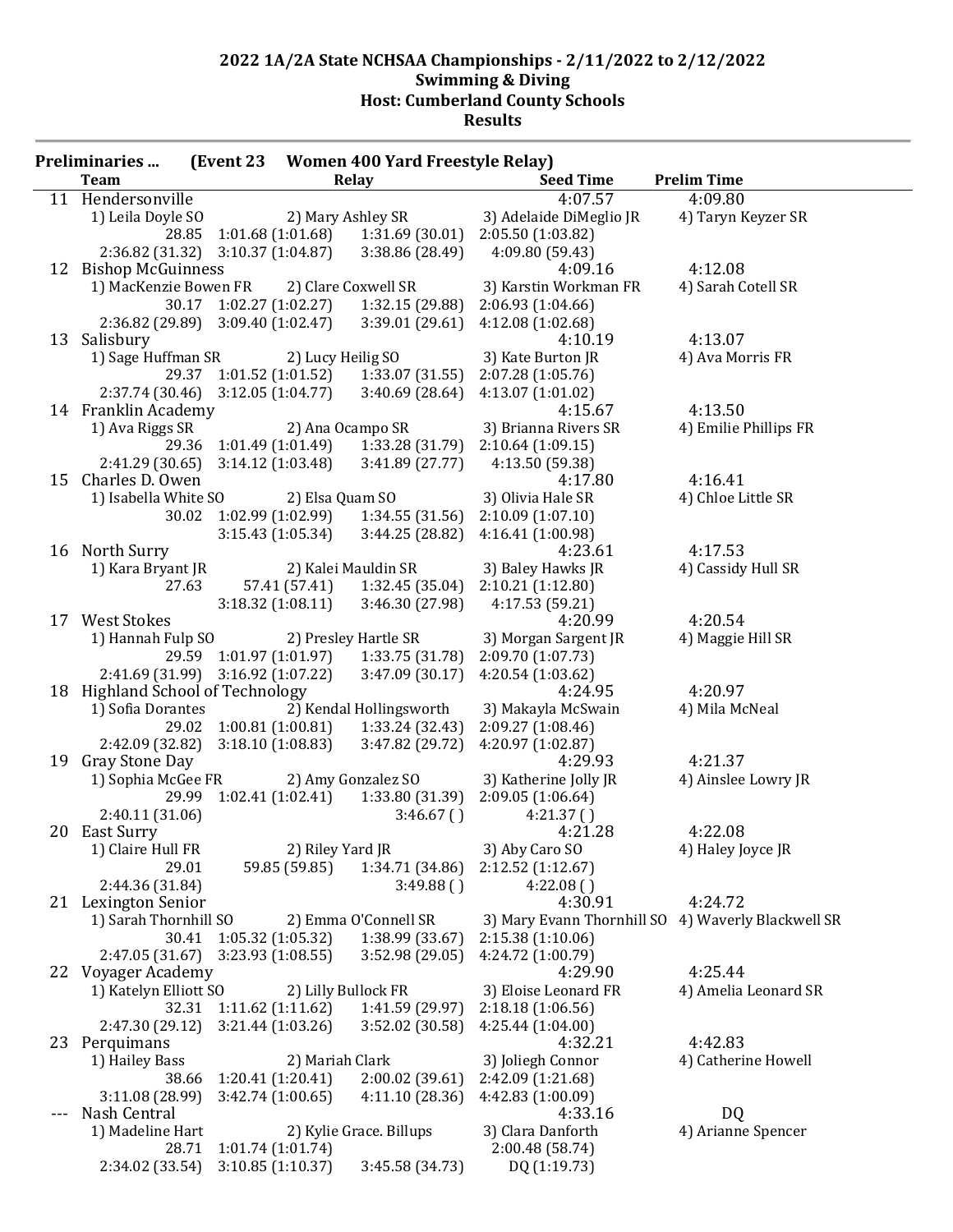| <b>Men 400 Yard Freestyle Relay</b><br><b>Event 24</b> |                                 |                          |                  |               |                        |                            |                          |               |
|--------------------------------------------------------|---------------------------------|--------------------------|------------------|---------------|------------------------|----------------------------|--------------------------|---------------|
|                                                        | A/AA State: 3:12.49 #           |                          | 2016             |               | Carrboro               |                            |                          |               |
|                                                        | State Record: 3:04.91 @         |                          | 2014             |               | Rose, J. H.            |                            |                          |               |
|                                                        |                                 | 3:06.28 AA-A             |                  |               | 3:09.26 AA-C           |                            |                          |               |
|                                                        | <b>Team</b>                     |                          |                  |               | Relay                  | <b>Prelim Time</b>         | <b>Finals Time</b>       | <b>Points</b> |
|                                                        | <b>Championship Final</b>       |                          |                  |               |                        |                            |                          |               |
|                                                        | 1 Community School of Davidson  |                          |                  |               |                        | 3:22.70                    | 3:17.33                  | 40            |
|                                                        | 1) Luke Weber JR                |                          |                  |               | 2) Austin Hartsell JR  | 3) Jacob Navarro SO        | 4) Baylor Nelson SR      |               |
|                                                        |                                 | 24.03                    |                  | 49.95 (49.95) | 1:14.30(24.35)         | 1:41.07 (51.12)            |                          |               |
|                                                        |                                 | 2:06.07(25.00)           | 2:33.58 (52.51)  |               | 2:54.39 (20.81)        | 3:17.33(43.75)             |                          |               |
|                                                        | 2 Raleigh Charter               |                          |                  |               |                        | 3:22.81                    | 3:20.96                  | 34            |
|                                                        |                                 | 1) Harry Stacey JR       |                  |               | 2) Owen Von Weihe SO   | 3) Ryan Von Weihe SR       | 4) Owen Ragsdale SR      |               |
|                                                        |                                 | 24.10                    |                  | 50.15 (50.15) | 1:14.70 (24.55)        | 1:41.58(51.43)             |                          |               |
|                                                        | 3 Elkin                         | 2:05.92 (24.34)          | 2:32.55(50.97)   |               | 2:55.46 (22.91)        | 3:20.96 (48.41)<br>3:25.96 | 3:22.84                  | 32            |
|                                                        | 1) Troy Snow SO                 |                          |                  |               | 2) Thomas McComb SR    | 3) Marshall Wells JR       | 4) Jack Zamudio SR       |               |
|                                                        |                                 | 23.53                    |                  | 51.45 (51.45) | 1:15.82 (24.37)        | 1:43.83 (52.38)            |                          |               |
|                                                        |                                 | 2:06.94(23.11)           | 2:33.68(49.85)   |               | 2:56.83(23.15)         | 3:22.84(49.16)             |                          |               |
|                                                        | 4 Mountain Island Charter       |                          |                  |               |                        | 3:26.07                    | 3:24.73                  | 30            |
|                                                        | 1) Nolan Berry JR               |                          |                  |               | 2) Grant Berry FR      | 3) Mason Greene JR         | 4) Jack Lazaroski SO     |               |
|                                                        |                                 | 23.74                    |                  | 49.30 (49.30) | 1:14.65(25.35)         | 1:43.37 (54.07)            |                          |               |
|                                                        |                                 | 2:08.15 (24.78)          | 2:35.74 (52.37)  |               | 2:59.29(23.55)         | 3:24.73 (48.99)            |                          |               |
|                                                        | 5 NC School of Science and Math |                          |                  |               |                        | 3:26.70                    | 3:28.48                  | 28            |
|                                                        |                                 | 1) Jonathan Liang JR     |                  |               | 2) Ganning Xu JR       | 3) Eric Sullivan JR        | 4) Topher Roberts JR     |               |
|                                                        |                                 | 24.90                    |                  | 51.53 (51.53) | 1:16.80(25.27)         | 1:44.42 (52.89)            |                          |               |
|                                                        |                                 | 2:09.59(25.17)           | 2:38.28 (53.86)  |               | 3:02.13(23.85)         | 3:28.48 (50.20)            |                          |               |
| 6                                                      | Lincoln Charter                 |                          |                  |               |                        | 3:35.51                    | 3:33.98                  | 26            |
|                                                        |                                 | 1) Ryan Hughes SR        |                  | 2) Sam Bruce  |                        | 3) Russell Chamblee SR     | 4) Lucas Malta FR        |               |
|                                                        |                                 | 25.09                    |                  | 53.49 (53.49) | 1:18.90(25.41)         | 1:45.84 (52.35)            |                          |               |
|                                                        |                                 | 2:11.39(25.55)           | 2:39.60(53.76)   |               | 3:05.21(25.61)         | 3:33.98 (54.38)            |                          |               |
|                                                        | 7 Bishop McGuinness             |                          |                  |               |                        | 3:36.85                    | 3:36.00                  | 24            |
|                                                        |                                 | 1) Michael Herzberger SR |                  |               | 2) Tim Gaylord SO      | 3) Hayden Connor FR        | 4) Ben Strott JR         |               |
|                                                        |                                 | 24.42                    |                  | 51.51 (51.51) | 1:15.33(23.82)         | 1:42.04 (50.53)            |                          |               |
|                                                        |                                 | 2:09.24 (27.20)          | 2:38.93(56.89)   |               | 3:06.11(27.18)         | 3:36.00 (57.07)            |                          |               |
| 8                                                      | <b>Mount Airy</b>               |                          |                  |               |                        | 3:37.03                    | 3:38.56                  | 22            |
|                                                        |                                 | 1) Matheson Williams JR  |                  |               | 2) Peter Cooke SR      | 3) Noah Moore SO           | 4) Martin Cooke SR       |               |
|                                                        |                                 | 24.33                    |                  | 50.24 (50.24) | 1:16.75(26.51)         | 1:46.03 (55.79)            |                          |               |
|                                                        |                                 | 2:13.41 (27.38)          | 2:45.78 (59.75)  |               | 3:10.82(25.04)         | 3:38.56 (52.78)            |                          |               |
|                                                        | <b>Consolation Final</b>        |                          |                  |               |                        |                            |                          |               |
|                                                        | 9 Pine Lake Prep                |                          |                  |               |                        | 3:41.05                    | 3:36.44                  | 18            |
|                                                        |                                 | 1) Henry Shook SR        |                  |               | 2) Gabriel Morales FR  | 3) Noah Humphrey SO        | 4) Asher Allebach FR     |               |
|                                                        |                                 | 26.21                    |                  | 54.42 (54.42) | 1:20.15(25.73)         | 1:49.19 (54.77)            |                          |               |
|                                                        |                                 | 2:14.74(25.55)           | 2:42.51 (53.32)  |               | 3:08.68(26.17)         | 3:36.44 (53.93)            |                          |               |
| 10                                                     | East Surry                      |                          |                  |               |                        | 3:39.97                    | 3:36.95                  | 14            |
|                                                        | 1) Colby Goins FR               |                          |                  |               | 2) Aiden Richardson FR | 3) Gavin Atkins JR         | 4) Andrew Needham SO     |               |
|                                                        |                                 | 24.86                    |                  | 51.36 (51.36) | 1:18.63(27.27)         | 1:49.91 (58.55)            |                          |               |
|                                                        |                                 | 2:16.87(26.96)           | 2:47.49 (57.58)  |               | 3:11.34(23.85)         | 3:36.95(49.46)             |                          |               |
|                                                        | 11 Eno River Academy            |                          |                  |               |                        | 3:43.92                    | 3:43.59                  | 12            |
|                                                        | 1) David Barr SR                |                          |                  |               | 2) Lucas Nagel SO      | 3) Mason Overby SR         | 4) Jack Frank SO         |               |
|                                                        |                                 | 28.32                    | 1:00.16(1:00.16) |               | 1:27.57(27.41)         | 1:57.87 (57.71)            |                          |               |
|                                                        |                                 | 2:23.16 (25.29)          | 2:51.07 (53.20)  |               | 3:15.95 (24.88)        | 3:43.59 (52.52)            |                          |               |
|                                                        | 12 Roanoke Rapids               |                          |                  |               |                        | 3:42.56                    | 3:43.60                  | 10            |
|                                                        |                                 | 1) Hunter Sparks JR      |                  |               | 2) Colman Neal         | 3) Reagan Taylor           | 4) Matthew MacNichol JR  |               |
|                                                        |                                 | 26.41                    |                  | 55.80 (55.80) | 1:25.52 (29.72)        | 1:57.12 (1:01.32)          |                          |               |
|                                                        |                                 | 2:22.57 (25.45)          | 2:51.00 (53.88)  |               | 3:15.53(24.53)         | 3:43.60 (52.60)            |                          |               |
| 13                                                     | Gray Stone Day                  |                          |                  |               |                        | 3:45.02                    | 3:45.28                  | 8             |
|                                                        | 1) Kai Laster JR                |                          |                  |               | 2) Jobey Swaringen SR  | 3) Mark Lappin SO          | 4) Christopher Kafitz JR |               |
|                                                        |                                 | 25.62                    |                  | 54.04 (54.04) | 1:21.73 (27.69)        | 1:53.57 (59.53)            |                          |               |
|                                                        |                                 | 2:21.00 (27.43)          | 2:51.74 (58.17)  |               | 3:17.20(25.46)         | 3:45.28 (53.54)            |                          |               |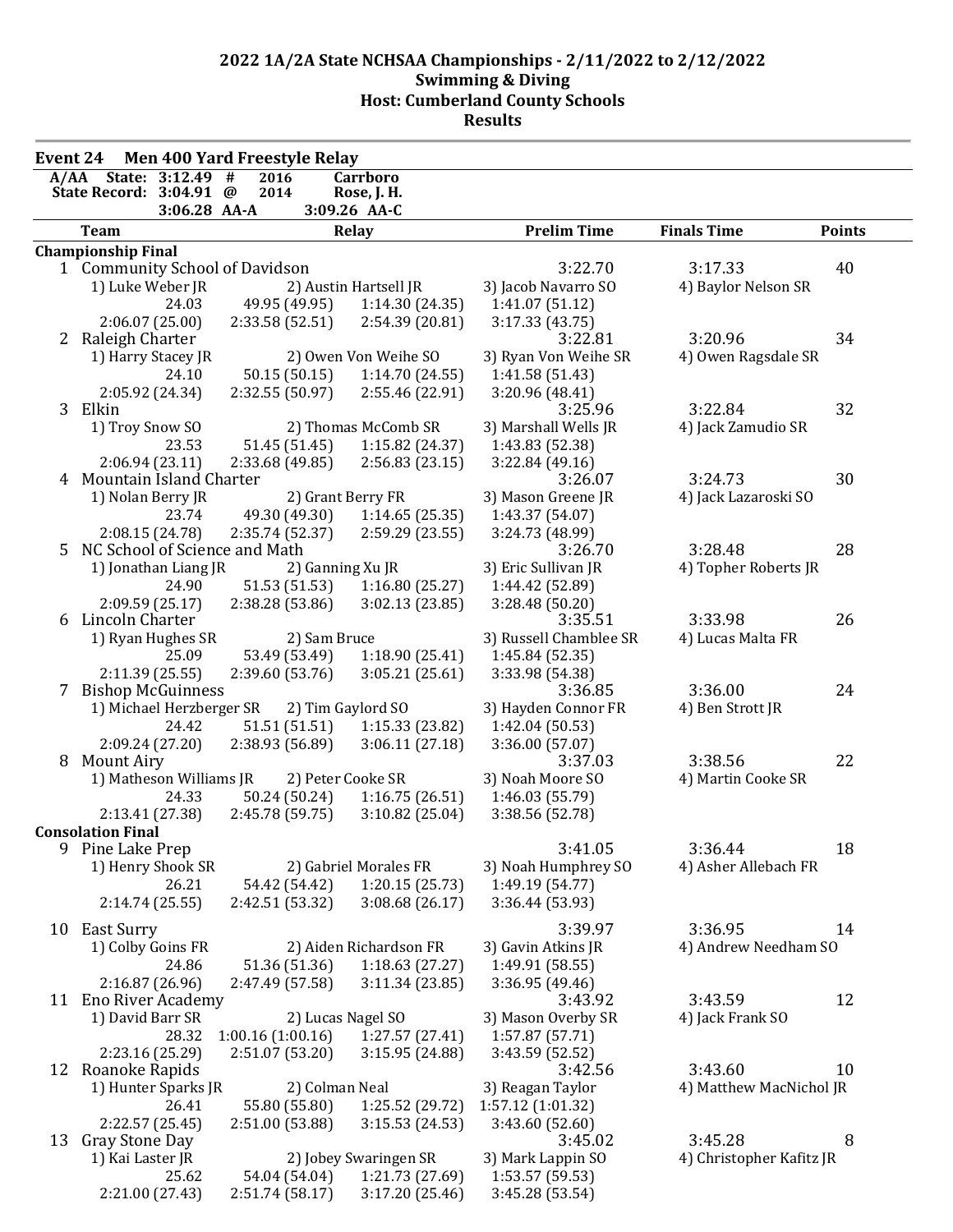|    | <b>Consolation Final</b>            | (Event 24       |       | Men 400 Yard Freestyle Relay) |                      |                     |               |
|----|-------------------------------------|-----------------|-------|-------------------------------|----------------------|---------------------|---------------|
|    | <b>Team</b>                         |                 | Relay |                               | <b>Prelim Time</b>   | <b>Finals Time</b>  | <b>Points</b> |
| 14 | <b>West Stokes</b>                  |                 |       |                               | 3:47.77              | 3:48.20             | 6             |
|    | 1) Charles McGhee SR                |                 |       | 2) Wes Copenhaver SR          | 3) Brayden Lapham FR | 4) Zachary Heath SR |               |
|    | 25.18                               | 54.16 (54.16)   |       | 1:23.53 (29.37)               | 1:55.18(1:01.02)     |                     |               |
|    | 2:22.20(27.02)                      | 2:52.80 (57.62) |       | 3:18.71(25.91)                | 3:48.20(55.40)       |                     |               |
|    | 15 Thomas Jefferson Classical Aca   |                 |       |                               | 3:52.81              | 3:50.90             | 4             |
|    | 1) Aaron Deviney SO                 |                 |       | 2) Thierry Crowe SR           | 3) Finn Crowe FR     | 4) Erik Crowe SO    |               |
|    | 26.42                               |                 |       | 56.55 (56.55) 1:23.87 (27.32) | 1:55.88 (59.33)      |                     |               |
|    | $2:25.03(29.15)$ $2:57.50(1:01.62)$ |                 |       | 3:22.40 (24.90)               | 3:50.90(53.40)       |                     |               |
| 16 | East Gaston                         |                 |       |                               | 3:52.02              | 3:51.21             | 2             |
|    | 1) Wyatt Chaney                     | 2) Luke Moore   |       | 3) Ethan Hilderbran           | 4) Carter Johnson    |                     |               |
|    | 27.20                               | 58.18 (58.18)   |       | 1:27.53(29.35)                | 1:59.58(1:01.40)     |                     |               |
|    | 2:25.79 (26.21)                     | 2:57.23(57.65)  |       | 3:22.80 (25.57)               | 3:51.21 (53.98)      |                     |               |

## **Event 24 Men 400 Yard Freestyle Relay**

|                                | <b>Team</b>                   |                    | <b>Relay</b>           | <b>Seed Time</b>       | <b>Prelim Time</b>   |  |  |
|--------------------------------|-------------------------------|--------------------|------------------------|------------------------|----------------------|--|--|
|                                | <b>Preliminaries</b>          |                    |                        |                        |                      |  |  |
| 1 Community School of Davidson |                               |                    |                        | 3:20.57                | 3:22.70              |  |  |
|                                | 1) Luke Weber JR              | 2) Will Ballard JR |                        | 3) Jacob Navarro SO    | 4) Baylor Nelson SR  |  |  |
|                                | 24.34                         | 50.65 (50.65)      | 1:15.77(25.12)         | 1:44.15 (53.50)        |                      |  |  |
|                                | 2:08.20 (24.05)               | 2:34.44 (50.29)    | 2:57.68 (23.24)        | 3:22.70 (48.26)        |                      |  |  |
|                                | 2 Raleigh Charter             |                    |                        | 3:24.45                | 3:22.81              |  |  |
|                                | 1) Harry Stacey JR            |                    | 2) Owen Von Weihe SO   | 3) Ryan Von Weihe SR   | 4) Owen Ragsdale SR  |  |  |
|                                | 24.17                         | 50.09 (50.09)      | 1:15.24(25.15)         | 1:43.70 (53.61)        |                      |  |  |
|                                | 2:07.18 (23.48)               | 2:34.32 (50.62)    | 2:57.60 (23.28)        | 3:22.81 (48.49)        |                      |  |  |
|                                | 3 Elkin                       |                    |                        | 3:23.02                | 3:25.96              |  |  |
|                                | 1) Troy Snow SO               |                    | 2) Thomas McComb SR    | 3) Marshall Wells JR   | 4) Jack Zamudio SR   |  |  |
|                                | 23.99                         | 50.64 (50.64)      | 1:16.34(25.70)         | 1:44.03 (53.39)        |                      |  |  |
|                                | 2:07.86 (23.83)               | 2:34.55 (50.52)    | 2:59.22 (24.67)        | 3:25.96 (51.41)        |                      |  |  |
| 4                              | Mountain Island Charter       |                    |                        | 3:23.59                | 3:26.07              |  |  |
|                                | 1) Nolan Berry JR             | 2) Grant Berry FR  |                        | 3) Mason Greene JR     | 4) Jack Lazaroski SO |  |  |
|                                | 23.36                         | 49.39 (49.39)      | 1:14.56(25.17)         | 1:42.99 (53.60)        |                      |  |  |
|                                | 2:08.58 (25.59)               | 2:36.03 (53.04)    | 3:00.03 (24.00)        | 3:26.07 (50.04)        |                      |  |  |
| 5                              | NC School of Science and Math |                    |                        | 3:26.43                | 3:26.70              |  |  |
|                                | 1) Jonathan Liang JR          | 2) Ganning Xu JR   |                        | 3) Eric Sullivan JR    | 4) Topher Roberts JR |  |  |
|                                | 24.91                         | 51.34 (51.34)      | 1:16.84(25.50)         | 1:44.20 (52.86)        |                      |  |  |
|                                | 2:08.53 (24.33)               | 2:36.97(52.77)     | 3:00.79 (23.82)        | 3:26.70 (49.73)        |                      |  |  |
|                                | 6 Lincoln Charter             |                    |                        | 3:40.06                | 3:35.51              |  |  |
|                                | 1) Ryan Hughes SR             | 2) Sam Bruce       |                        | 3) Russell Chamblee SR | 4) Lucas Malta FR    |  |  |
|                                | 26.04                         | 54.79 (54.79)      | 1:18.69 (23.90)        | 1:47.06 (52.27)        |                      |  |  |
|                                | 2:12.27 (25.21)               | 2:41.06 (54.00)    | 3:07.07 (26.01)        | 3:35.51 (54.45)        |                      |  |  |
|                                | 7 Bishop McGuinness           |                    |                        | 3:35.61                | 3:36.85              |  |  |
|                                | 1) Michael Herzberger SR      |                    | 2) Tim Gaylord SO      | 3) Hayden Connor FR    | 4) Ben Strott JR     |  |  |
|                                | 24.33                         | 51.41 (51.41)      | 1:15.72 (24.31)        | 1:42.45 (51.04)        |                      |  |  |
|                                | 2:09.64 (27.19)               | 2:40.28 (57.83)    | 3:07.11(26.83)         | 3:36.85 (56.57)        |                      |  |  |
| 8                              | Mount Airy                    |                    |                        | 3:37.45                | 3:37.03              |  |  |
|                                | 1) Matheson Williams JR       | 2) Peter Cooke SR  |                        | 3) Noah Moore SO       | 4) Martin Cooke SR   |  |  |
|                                | 24.31                         | 50.05 (50.05)      | 1:16.30(26.25)         | 1:45.52(55.47)         |                      |  |  |
|                                | 2:12.76 (27.24)               | 2:44.68 (59.16)    | 3:09.50 (24.82)        | 3:37.03 (52.35)        |                      |  |  |
| 9                              | East Surry                    |                    |                        | 3:41.61                | 3:39.97              |  |  |
|                                | 1) Colby Goins FR             |                    | 2) Aiden Richardson FR | 3) Gavin Atkins JR     | 4) Andrew Needham SO |  |  |
|                                | 24.82                         | 51.87 (51.87)      | 1:19.64(27.77)         | 1:51.31 (59.44)        |                      |  |  |
|                                | 2:18.97 (27.66)               | 2:49.78 (58.47)    | 3:13.77 (23.99)        | 3:39.97 (50.19)        |                      |  |  |
|                                | 10 Pine Lake Prep             |                    |                        | 3:40.77                | 3:41.05              |  |  |
|                                | 1) Henry Shook SR             |                    | 2) Gabriel Morales FR  | 3) Noah Humphrey SO    | 4) Asher Allebach FR |  |  |
|                                | 26.66                         | 54.98 (54.98)      | 1:21.80 (26.82)        | 1:51.13(56.15)         |                      |  |  |
|                                | 2:16.76 (25.63)               | 2:44.40 (53.27)    | 3:11.07(26.67)         | 3:41.05 (56.65)        |                      |  |  |